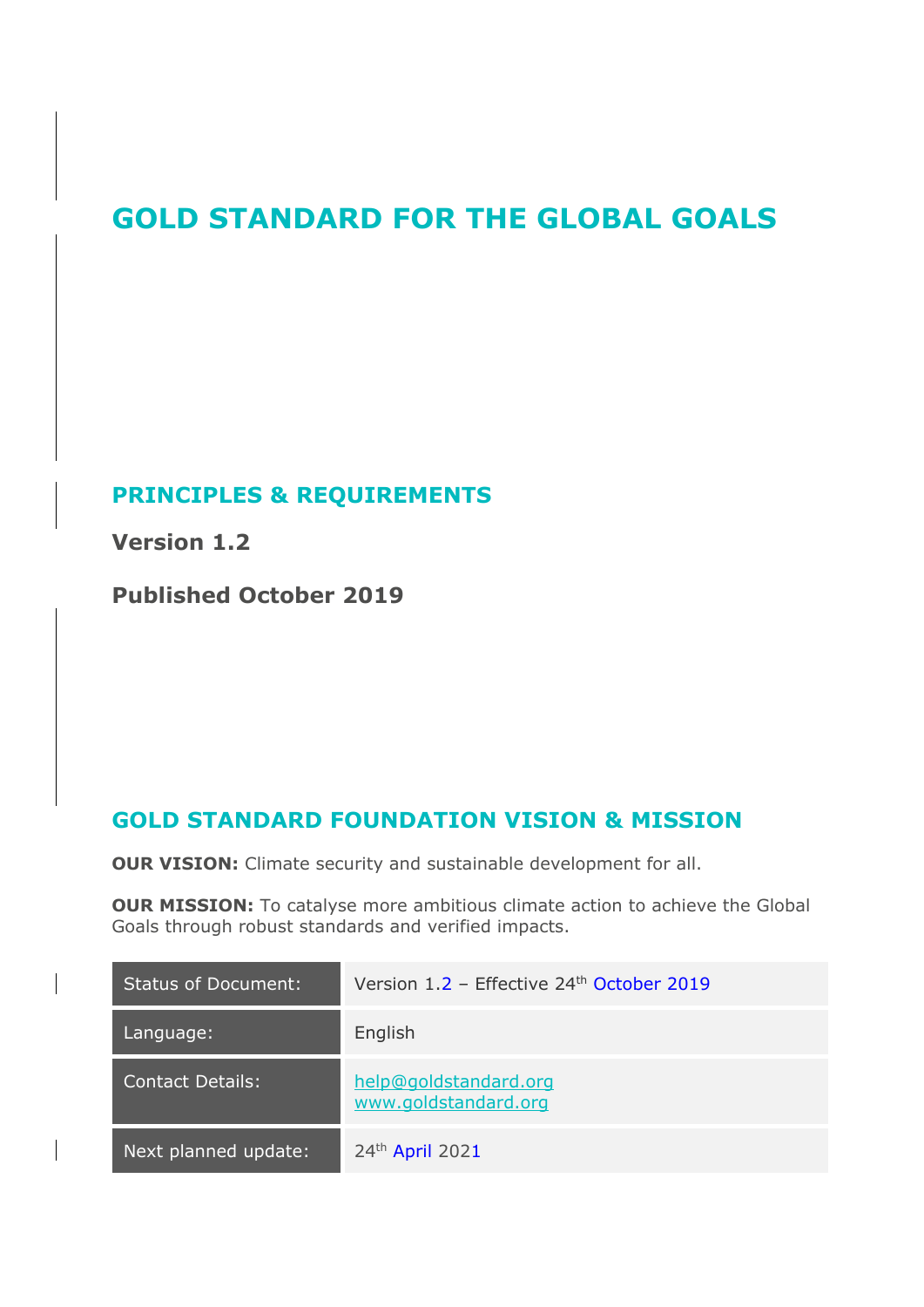# **TABLE OF CONTENTS**

| 1.1                                                               |  |
|-------------------------------------------------------------------|--|
| 1.2                                                               |  |
| 1.3                                                               |  |
|                                                                   |  |
| GOLD STANDARD CERTIFIED PROJECT DESIGN 4<br>2.1                   |  |
| 2.2                                                               |  |
| 2.3                                                               |  |
| 3.                                                                |  |
|                                                                   |  |
|                                                                   |  |
| PRINCIPLE 1: CONTRIBUTION TO CLIMATE SECURITY & SUSTAINABLE       |  |
|                                                                   |  |
|                                                                   |  |
|                                                                   |  |
|                                                                   |  |
| PRINCIPLE 4: DEMONSTRATION OF REAL OUTCOMES:  14                  |  |
| PRINCIPLE 5: FINANCIAL ADDITIONALITY & ONGOING FINANCIAL NEED. 17 |  |
| 5.                                                                |  |
| PROJECT DOCUMENTATION AND TECHNICAL REQUIREMENTS  53<br>6.        |  |
| 7.                                                                |  |
|                                                                   |  |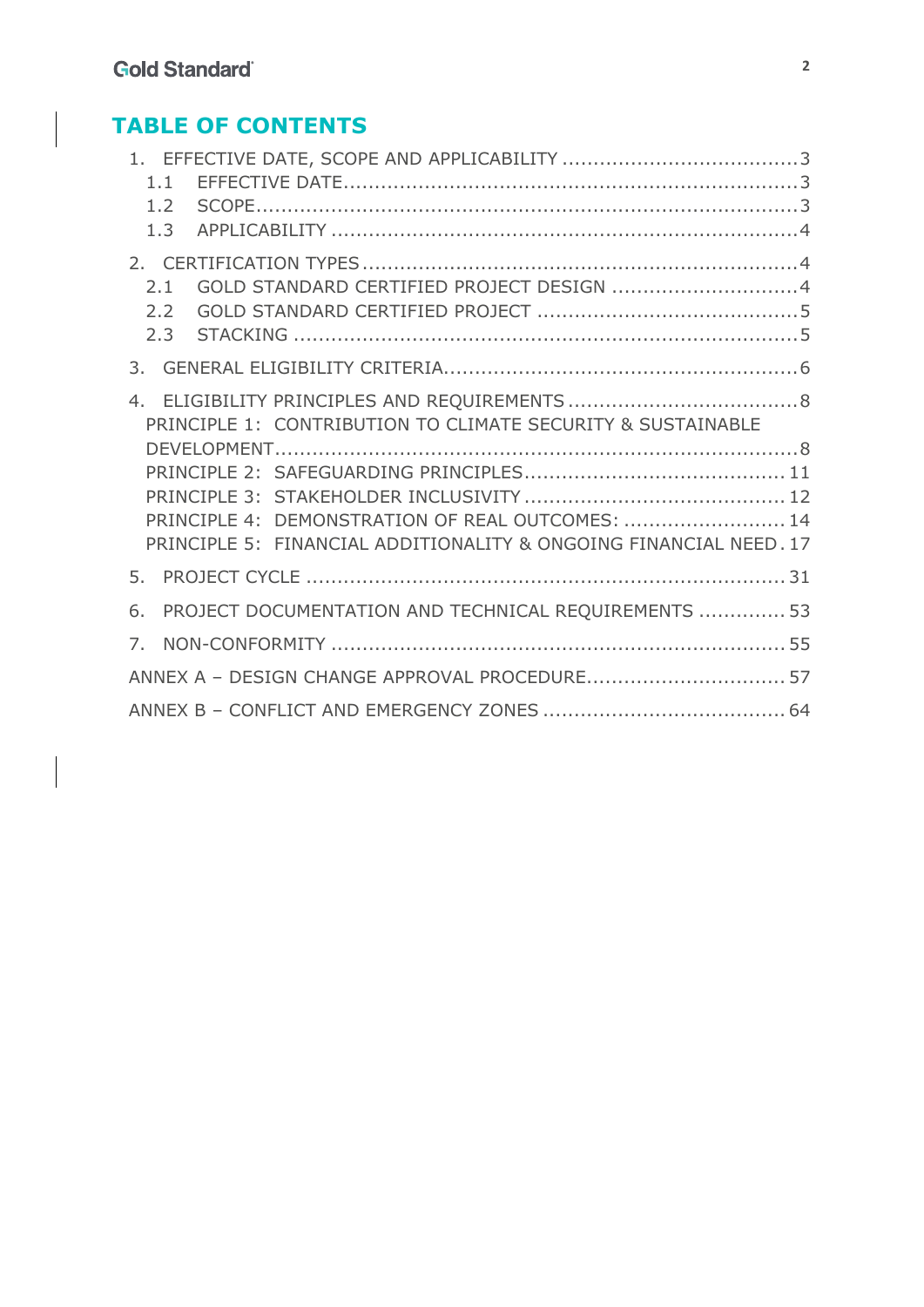# **1. EFFECTIVE DATE, SCOPE AND APPLICABILITY**

## **1.1 EFFECTIVE DATE**

- 1.1.1 Gold Standard for the Global Goals shall beis effective for all pProjects seeking Gold Standard Certification as of  $4<sup>st</sup>$  24<sup>th</sup> October 2019. For **pProjects applying previous versions of Gold Standard please refer to the** the Gold Standard for the Global Goals Transition Requirements.
- 1.1.21.1.1

## **1.2 1.2 SCOPE**

1.2.1 1.2.1 The Principles & Requirements set out in this document are applicable to all Project Developers and the Projects or Programmes\* for which Gold Standard Certification is sought. It also represents the Requirements against which Gold Standard Validation and Verification bodies Bodies (GS-VVBs, hereafter VVBs) shall Validate or Verify the Project, in conjunction with the Gold Standard Validation & Verification Body Requirements and any applicable Conformity Criteria.

*\*Note that for brevity, the standard refers to Projects throughout the*  text; this may be read as Projects, **-or-**Programmes or interventions *unless explicitly stated.* 

- 1.2.2 1.2.2 The Requirements shall be applied as per the relevant sections contained within this document and those associated or referenced.
- 1.1.31.2.3 1.2.3 From time to time Gold Standard may issue updates, and changes, clarifications or corrections to the Requirements. These shall be published to the Gold Standard Wwebsite and shall be applicable as per the date specifically stated for each update. Gold Standard shall provides notice of all such changes and the specific dates for implementation and applicability. It is the responsibility of the Project Developer to remain up to date and to apply all such updates as required for its Project by checking the rule updates section in the Gold Standard WebsiteGold Standard website, regardless of whether a notification of change has been received.
- 1.2.4 1.2.4 Stakeholders may submit suggested updates, edits, changes or additions to Gold Standard for the Global Goals by sending an email submission to help@goldstandard.org-. Such requests shall be considered as per the Standards Setting ProcedureGold Standard Standards Setting Requirements. Gold Standard reserves the right to accept or reject such submissions at its own discretion.
- 1.2.5 1.2.5 In some circumstances Gold Standard allows modules or elements of from other, partner or endorsed Standards (for example Fairtrade, FSC, CDM) to be considered as evidence that may be used to demonstrate conformity to certain Gold Standard Requirements. In such cases the Gold Standard Requirements still apply but, to help streamline processes and for practicality, shared evidence may be provided.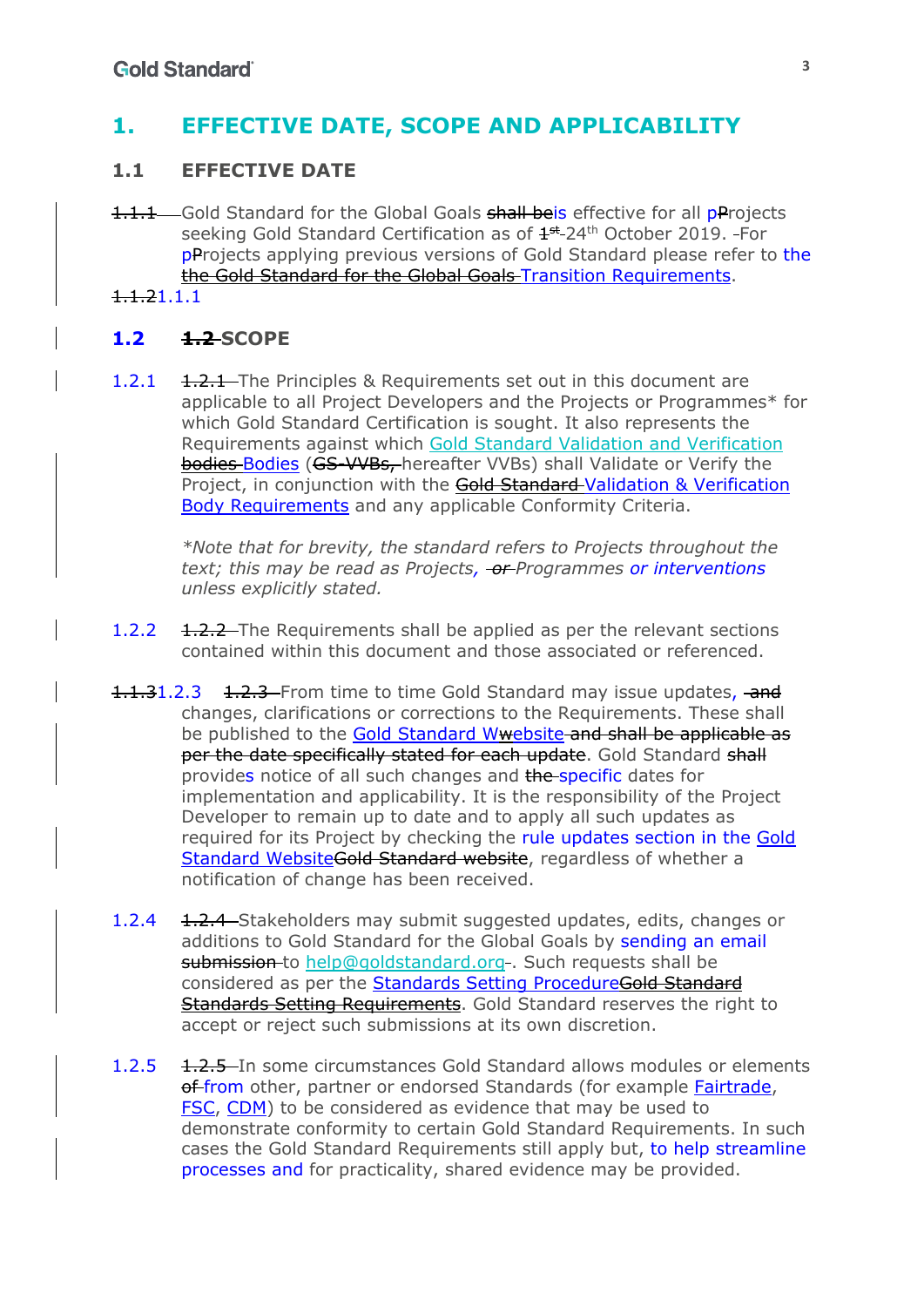1.2.6 -The Gold Standard rules are interpreted in accordance with the Standard's core principles of fairness, reliability, conservativeness and pragmatism.

### **1.3 1.3 PROJECT PATHWAYAPPLICABILITY APPLICABILITY**

- 1.3.1 1.3.1 All Projects shall apply the Gold Standard for the Gold Standard for the Global Goals-Principles & Requirements and any associated documents.
- 1.3.2 1.3.2 All Projects shall also apply the the relevant Activity Requirements related to theeir project type - unless stated otherwise. If no such Activity Requirements exist for the proposed project type, then the Requirements shall be as per this document.

#### Items 1.3.1 and 1.3.2 above are mandatory for all Projects seeking Gold Standard Certification of any kind.

1.3.3 1.3.3 In addition to 1.3.1 and 1.3.2, Projectss that may seeks issuancee of Gold Standard Certified Impact Statements or Products shall also follow. These are achieved by followingthe applicable Gold Standard Approved Impact Quantification Methodologies Gold Standard Approved Impact Quantification Methodology and related Product Requirements.

# **2. CERTIFICATION TYPES**

This Section section provides an overview of the types of Gold Standard Certification outcomes. It should be read in conjunction with the Claims Guidelines which provides further guidance as to the application and communication around Gold Standard Project and Impact Certification.

## **1.22.1 GOLD STANDARD CERTIFIED PROJECT DESIGN**

- 2.1.1 Gold Standard Certified Project Design status is achieved by successfully undergoing Validation and Design Review (Design Certification), which means:
	- (a) The project design and planning has met Gold Standard for Global Goals Requirements, including Safeguarding Principles, Stakeholder Consultation and Engagement, and Sustainable Development Goals (SDG) requirements) and has developed a compliant Monitoring Plan.
	- (b) The project design, monitoring plan and ex-ante impact assessment hasve been validated by an accredited, approved third party VVB.
	- (c) Following this, the project has been reviewed by Gold Standard and is subject to an over- arching independent review by the Gold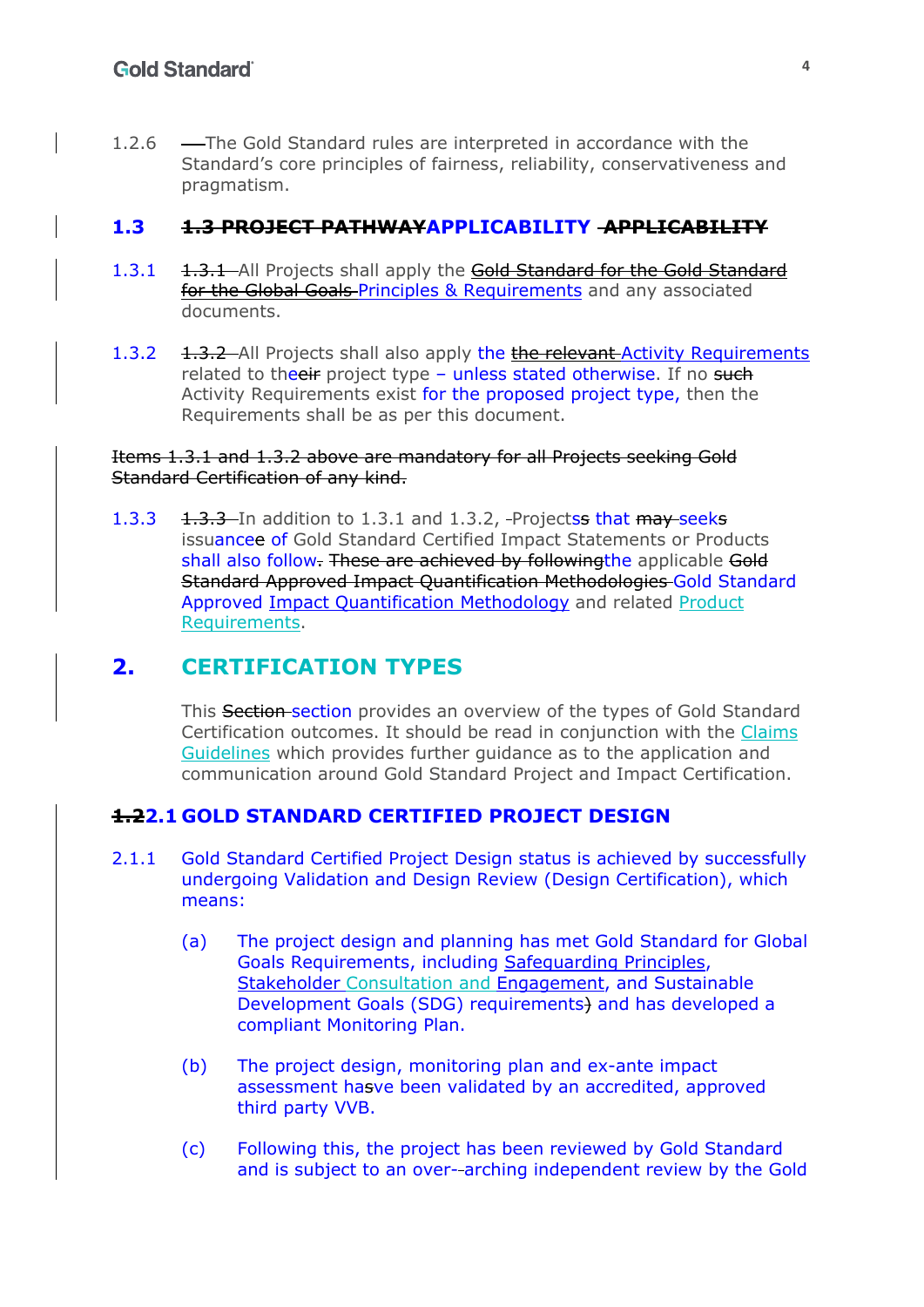Standard Technical Advisory Committee (TAC) and NGO Supporters.

- (d) It does not mean or implyy that any impacts have been realised or will be realised or have been verified by a VVB or certified by Gold Standard.
- (e) To certify that impacts have been realised, a project shall undergo Performance Certification.

## **2.2 GOLD STANDARD CERTIFIED PROJECT**

- 2.2.1 Gold Standard Certified Project status is achieved by successfully undergoing Verification and performance review (Performance Certification), which means:
	- (a) The project has followed a Monitoring Plan approved at the time of Design Certification and has submitted Monitoring Report for Verification.
	- (b) The project and its Certified SDG Impacts have been validated and verified as required by an accredited, approved third party VVB.
	- (c) Following this, the project has been reviewed by Gold Standard and is subject to an over- arching independent review by the Gold Standard Technical Advisory Committee (TAC) and NGO Supporters.
	- (d) Any Certified SDG Impacts stated to have been achieved and are real.
	- (e) A project may be issued Certified Impact Statements and Products such as Gold Standard Verified Emission Reductions (VERs). This is subject to successful Performance Certification of the Project's conformity to applicable Gold Standard Impact Quantification Methodology and Product Requirements.
	- (f) The Project is also able to promote its claims in accordance with the Claims Guidelines.
- 2.2.2 All projects from Listed status and beyond, including their Gold Standard Certified Impact Statements or Products are captured on the Gold Standard Impact Registry and are publicly and transparently available to all to review.

#### **2.3 STACKING**

2.3.1 **Stacking:** The Project Developer may potentially pursue any number and combination of Certified Impact Statements or Products, provided that: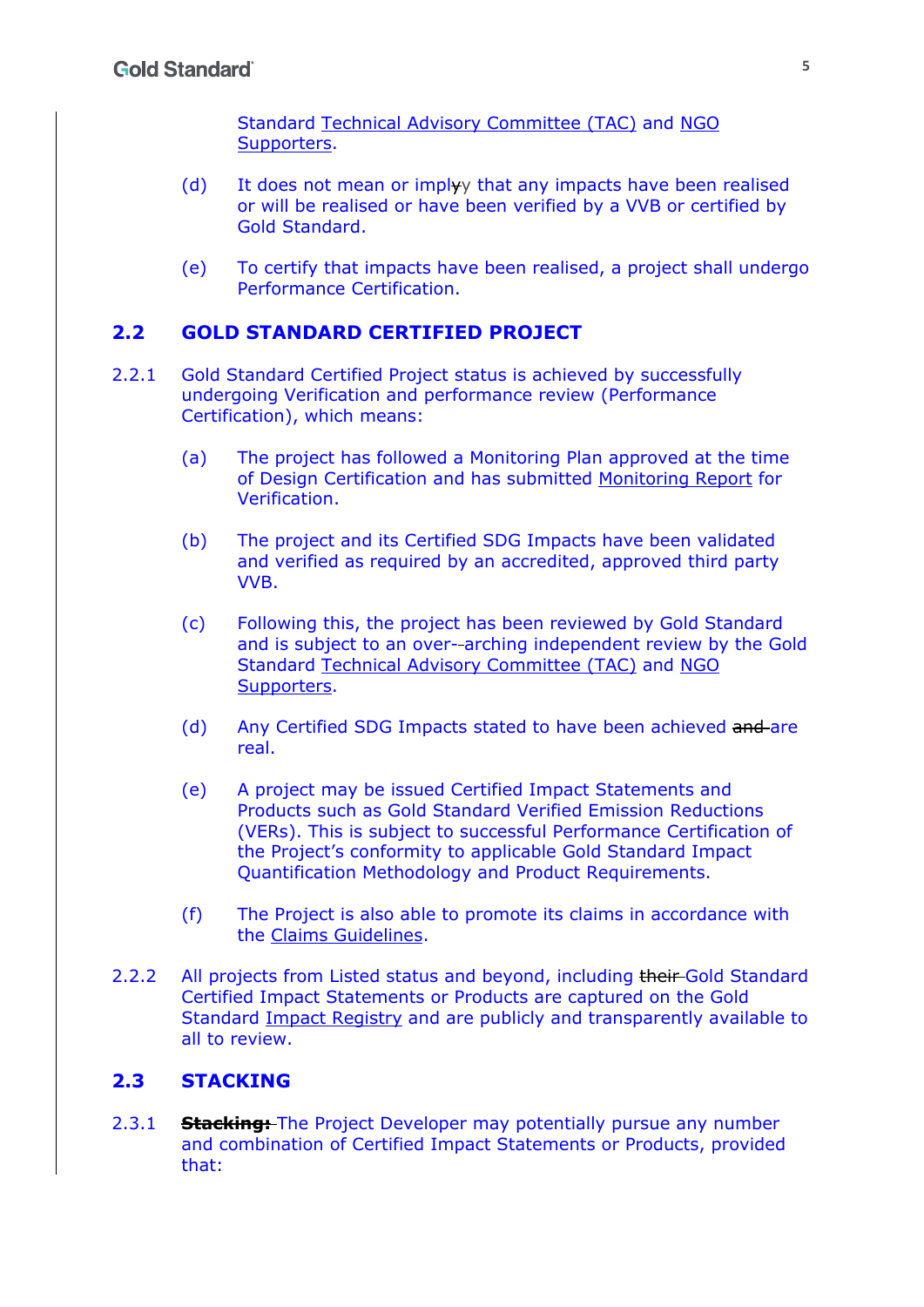- (a) All Requirements in this document and in the applicable Gold Standard approved Methodology and/or Product Requirements are fully met.
- (b) The Methodology and/or Product Requirements do not stipulate that the issuance of a given combination of Impact Statements and Products is ineligible under Gold Standard. Such details are confirmed within the specific guidelines, Impact Qquantification Methodologiesy or Product Requirements.
- (c) All necessary legal terms and conditions are fully executed and complied with. It is noted that certain Product Requirements may impose particular legal requirements/come with Product-specific terms and conditions and other legal documents, that shall be completed.
- 2.3.2 Project Developers and funders/buyers of Impact Statements and Products shall adhere to the Claims Guidelines as appropriate to the status of the Project. This defines and directs the use of claims made in relation to Gold Standard Certification.
- 2.3.3 It is possible to change the project design after Design Certification to include more Gold Standard Certified Impact Statements or Products as part of the Project (Annex A). However Impact Statements or Products for previously issued mMonitoring periods cannot be retroactively issued, unless stated otherwise in Activity or Product Requirements.

## **3. GENERAL ELIGIBILITY CRITERIA**

- 3.1.1 The following General Eligibility Criteria appliesy to all pProjects seeking Gold Standard Certification:
	- **(a) Types of Project:** Eligible pProjects shall include physical action/implementation on the ground. Pre-identified eligible pProject types are identified in the Eligibility Principles and Requirements section.
	- **(b) Location of Project:** Projects may be located in any part of the world.
	- **(c) Project Area, Project Boundary and Scale:** The Project Area and Project Boundary shall be defined. Projects may be developed at any scale although certain rules, requirements and limitations may apply under specific Activity Requirements, Impact Quantification Methodologiesy and Products Requirements.

In order to avoid double counting the Project shall not be included in any other voluntary or compliance standards programme unless approved by Gold Standard (for example through dual certification). Also, if the Project Area overlaps with that of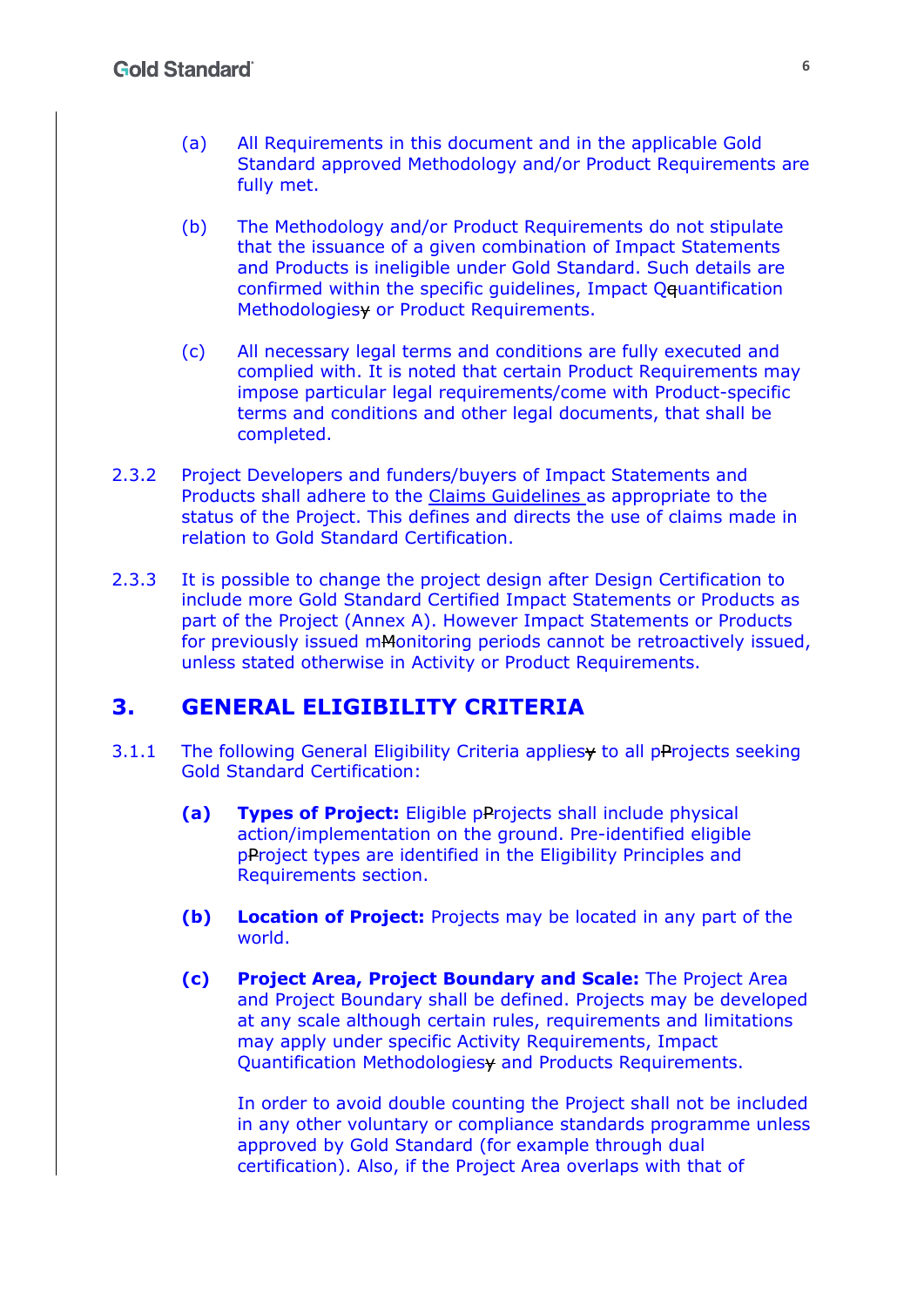another Gold Standard or other voluntary or compliance standard programme of a similar nature, the project shall demonstrate that there is no double counting of impacts at design and performance certification (for example use of similar technology or practices through which the potential arises for double counting or misestimation of impacts amongst projects).

- **(d) Host Country Requirements:** Projects shall be in compliance with applicable Host Country's legal, environmental, ecological and social regulations.
- **(e) Contact Details:** As part of the Project Documentation the Project Developer shall provide (i) name and (ii) contact details of all Project Participants; AND in case of an organisation (iii) the legal registration details and (iv) documentation by the governing jurisdiction that proves that the entity is in good standing (defined as being a legal or other appropriate entity registered in or allowed to operate within the required jurisdiction and with no evidence of insolvency or legal/criminal notices placed against it or any of its Directors). Gold Standard retains the right (at its own discretion) to refuse use of the Standard where reputational concerns are highlighted.
- **(f) Legal Ownership:** Full and uncontested legal ownership of any Products that are generated under Gold Standard Certification, (for example carbon credits) shall be demonstrated. Where such ownership is transferred from project beneficiaries this must be demonstrated transparently and with full, prior and informed consent (FPIC).

Note that for certain Project types there is a requirement for full and uncontested legal land title/tenure to be demonstrated. These are contained within specific Activity or Product Requirements. All projects shall immediately report to Gold Standard any land title/tenure disputes arising.

- **(g) Other Rights:** As well as legal title and ownership, the Project Developer shall also demonstrate where required uncontested legal rights and/or permissions concerning changes in use of other resources required to service the Project (f*or example, access rights, water rights etc.)*. Any known disputes or contested rights must be declared immediately to Gold Standard by the Project Developer and resolved prior to further pProject implementation in affected areas.
- **(h) Official Development Assistance (ODA) Declaration:** All Project Developers applying for project activities located in a country named by the OECD Development Assistance Committee's ODA recipient list and seeking Gold Standard Certification for carbon credits shall declare the Official Development Assistance (ODA) support. The Project Ddeveloper shall follow the GHG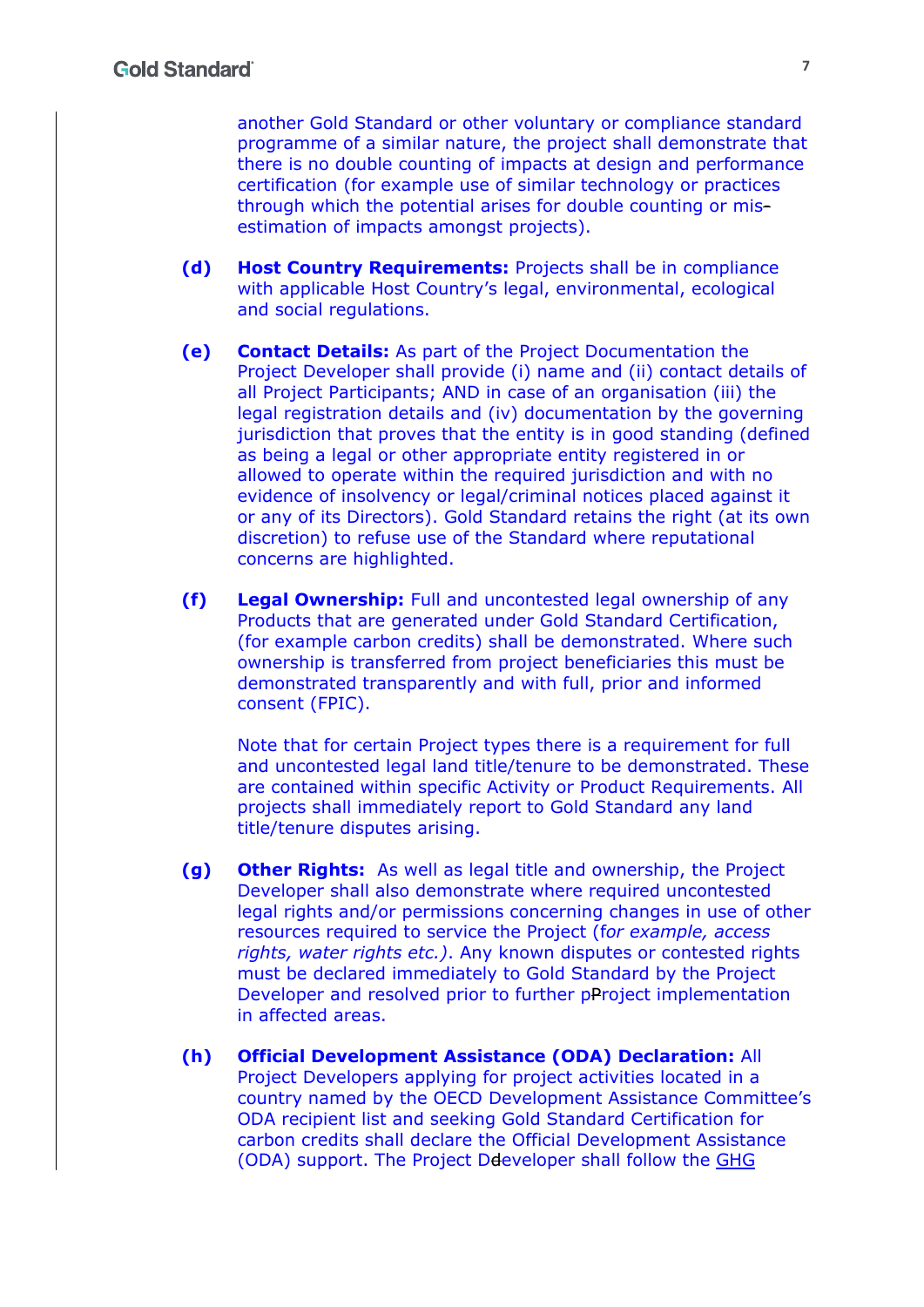Emissions Reduction & Sequestration Product Requirements and submit the declaration at the time of Design Certification.

# **1.4. ELIGIBILITY PRINCIPLES AND REQUIREMENTS & CRITERIA**

4.1.1 This section presents the Eligibility Principles & Criteria that are applicable to all Projects seeking Gold Standard Certification. In order to achieve Certification with Gold Standard, all Projects shall contribute to the Vision and Mission of Gold Standard, applied specifically through the following Eligibility Principles and Requirements and Criteria. This section presents the Eligibility Principles & Criteria that are applicable to all Projects seeking Gold Standard Certification.

#### **2.1** *ELIGIBILITY PRINCIPLES*

*The following Eligibility Principles shall apply to all Projects seeking Gold Standard Certification:*

**Principle 1: Contribution to Climate Security & Sustainable Development:**

- $\bullet$  (a) Projects shall be of a type pre-identified as eligible or shall submit to Gold Standard for approval of eligibility. This procedure is described in Section 3.1.1.
- (b) Projects shall define their Baseline Scenario and Project Scenario. This procedure is described in Section 3.1.2.
- (c) Projects shall contribute positively to Climate Security & Sustainable Development. These positive impacts are considered against the Sustainable Development Goals (SDGs). This procedure is described in Section 3.1.3.

#### 4.1.2 By successfully following these requirements and procedures:

- (a) The Project is demonstrated to either be of an eligible type under Gold Standard for the Global Goals or has sought and obtained approval from Gold Standard to proceed as a new pProject type.
- (b) The Project demonstrates its proposed contribution to the Sustainable Development Goals, (SDGs), meaning at least an impact on SDG 13 plus two other SDGs.
- (c) The Project includes the above points (a & b) in its Project Documentation, including the Monitoring & Reporting Plan.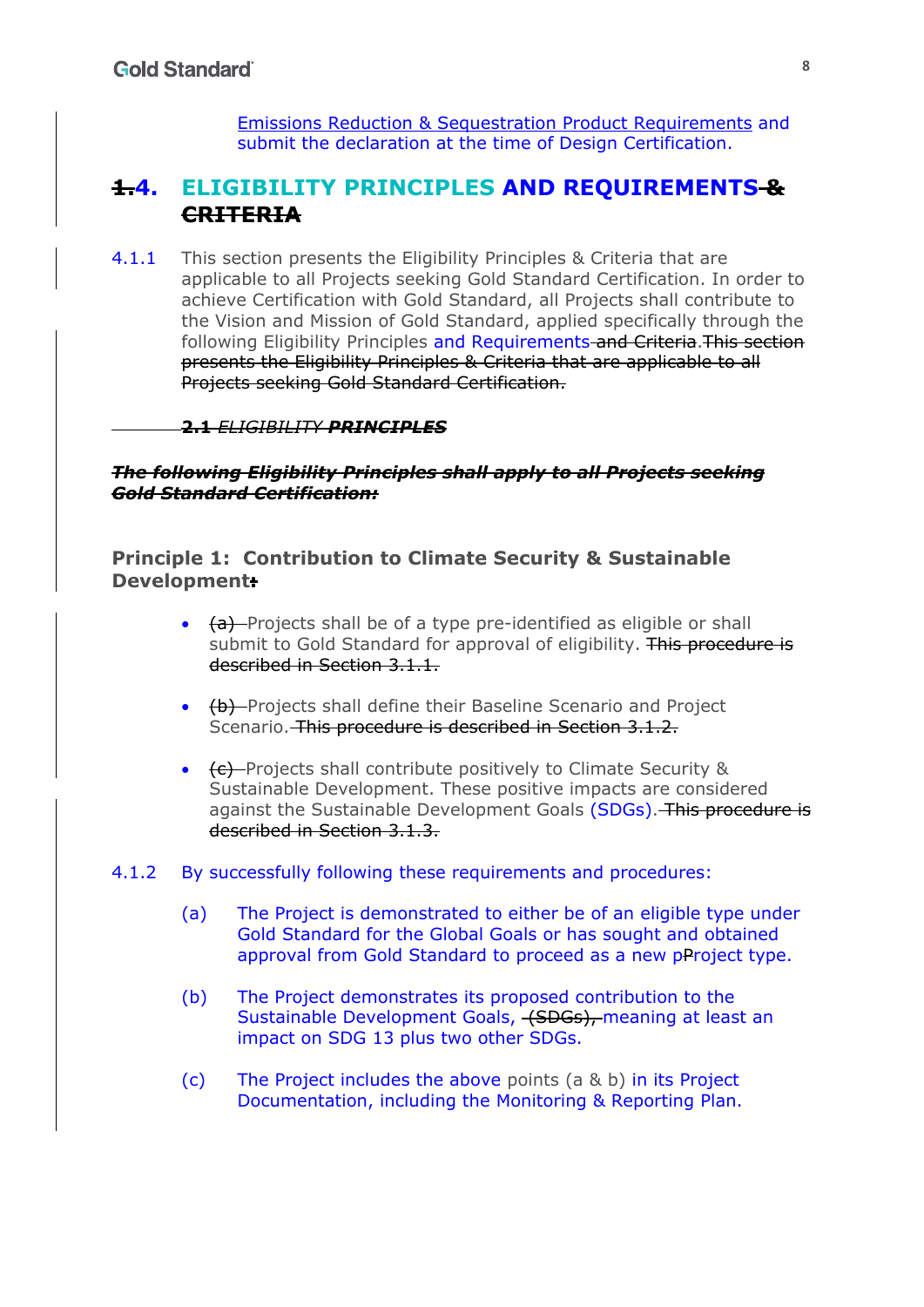#### **(a) ELIGIBLE PROJECT TYPES**

- 4.1.3 A Project type is automatically eligible for Gold Standard Certification if there are Gold Standard approved Activity Requirements and/or Impact Quantification Methodologies associated with it or it'as referenced in the Gold Standard Product Requirements. These are published to the Gold Standard website and shall be followed where provided for a given Project type.
- 4.1.4 For Project types that are not automatically eligible, a Project Developer may submit to Gold Standard for approval. This shall be done, at a minimum, as part of the Preliminary Review, though it is recommended to engage with Gold Standard earlier to establish the criteria and requirements for approval.
- 4.1.5 Project types applying for Gold Standard approval are referred to the Gold Standard Vision and Mission. The Project Developer shall demonstrate how the Project would contribute to these and how the Gold Standard for the Global Goals Requirements would be met in their application for approval.
- 4.1.6 In reviewing a new Project type for approval, Gold Standard may establish new Requirements to be met by the Project in order to achieve Design Certification and ongoing Certified Project status. Where required, Gold Standard shall engage expert peer reviewers to establish these requirements, at the Project Developer's expense.
- 4.1.7 Gold Standard does not support Project types associated with geoengineering or energy generated from fossil fuel or nuclear, fossil fuel switch, or any project that supports, enhances or prolongs such energy generation. In certain cases, concerning energy efficiency involving fossil fuels (*for example, LPG stoves*), an exception is made and captured in the relevant Activity Requirements, Approved Methodology and/or Product Requirements.

#### **(b) BASELINE AND PROJECT SCENARIOS**

- 4.1.8 The Project shall define both the Baseline and Project Scenarios. These are defined as follows:
	- **(a) Baseline Scenario:** The Baseline Scenario is defined as the reasonable, conservative scenario that would exist in the absence of the project. While setting the Baseline Scenario, the Project Developer shall consider the relevant applicable legislation and how effectively these are enforced.
	- **(b) Project Scenario:** The Project Scenario is defined as the scenario that will exist once the Project is implemented and operational.

Note that while not defined as a scenario, a consideration of the implementation and decommissioning phases (where relevant) of the project is also an important requirement within the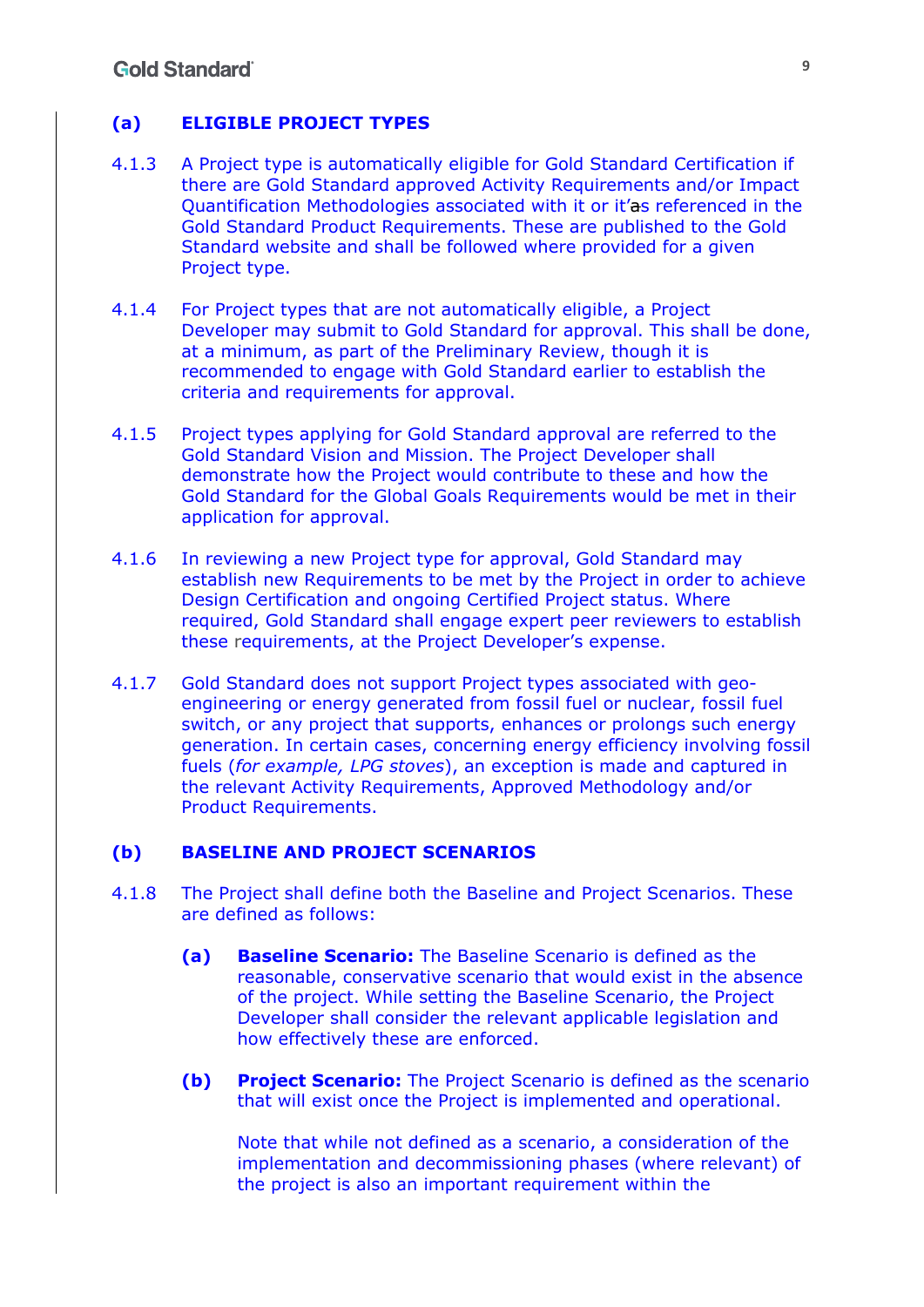Safeguarding Principles and Stakeholder Consultation and Engagement procedures.

- 4.1.9 The defined Baseline and Project Scenarios shall be included in the pProject documentation and used to inform the other Principles outlined in this Section.
- 1.2.14.1.10 Certain Impact Quantification methodologies allow projects to account Suppressed Demand scenario when establishing a baseline. In such cases, the application of Suppressed Demand baseline is limited to Small Scale Projects (as defined in the relevant Activity Requirements, Product Rrequirements and/or Methodology). Where a Suppressed Demand baseline is applied, it is not possible to 'stack' Gold Standard Certified Impact Statements or Products as the definition of baseline may be contradictory.
- 4.1.11 For Projects seeking Certified Impact Statements and/or Products, Gold Standard rules allow for the consideration of several potential design scenarios in the project documentation, as long as all aspects of each potential scenario are discussed in a satisfactory way. For example, additionality shall be demonstrated for each one of the potential scenarios, and stakeholder inputs must be gathered for each potential scenario. Other relevant aspects include the scale of the project, the validity/applicability of the applied methodology, and the assessment of sustainable development criteria including Safeguarding principles assessment. All potential scenarios must be Validated by the VVB and the actual scenario must be chosen before the first Verification.

#### **(c) CONTRIBUTION TO CLIMATE SECURITY & SUSTAINABLE DEVELOPMENT**

- 4.1.12 All Projects shall demonstrate a clear, direct contribution to sustainable development, defined as making demonstrable, positive impacts on at least three Sustainable Development Goals (SDGs), one of which must be SDG 13 (defined herein as Emissions Reductions or Removals and/or Adaptation to climate change). These are referred to as SDG Impacts.
- 4.1.13 SDG Impacts shall be a primary effect an intentional, direct effect of the project and shall not be 'one off' or an effect generated in design, construction, distribution, or start-up or decommissioning of the Project.
- 4.1.14 The Project shall identify the potential SDG Impacts provided by the Project by comparing the Project Scenario to the Baseline Scenario (note that multiple baseline scenarios may be relevant depending on the SDG iImpacts and/or methodologies followed). The SDG Impacts shall be demonstrated as making a positive effect beyond what would reasonably be expected to occur in the Baseline Scenario.
- 4.1.15 The Project shall identify the relevant monitoring indicators and/or monitoring parameters and define the monitoring approach in the Project Design Document to inform future Monitoring Reports.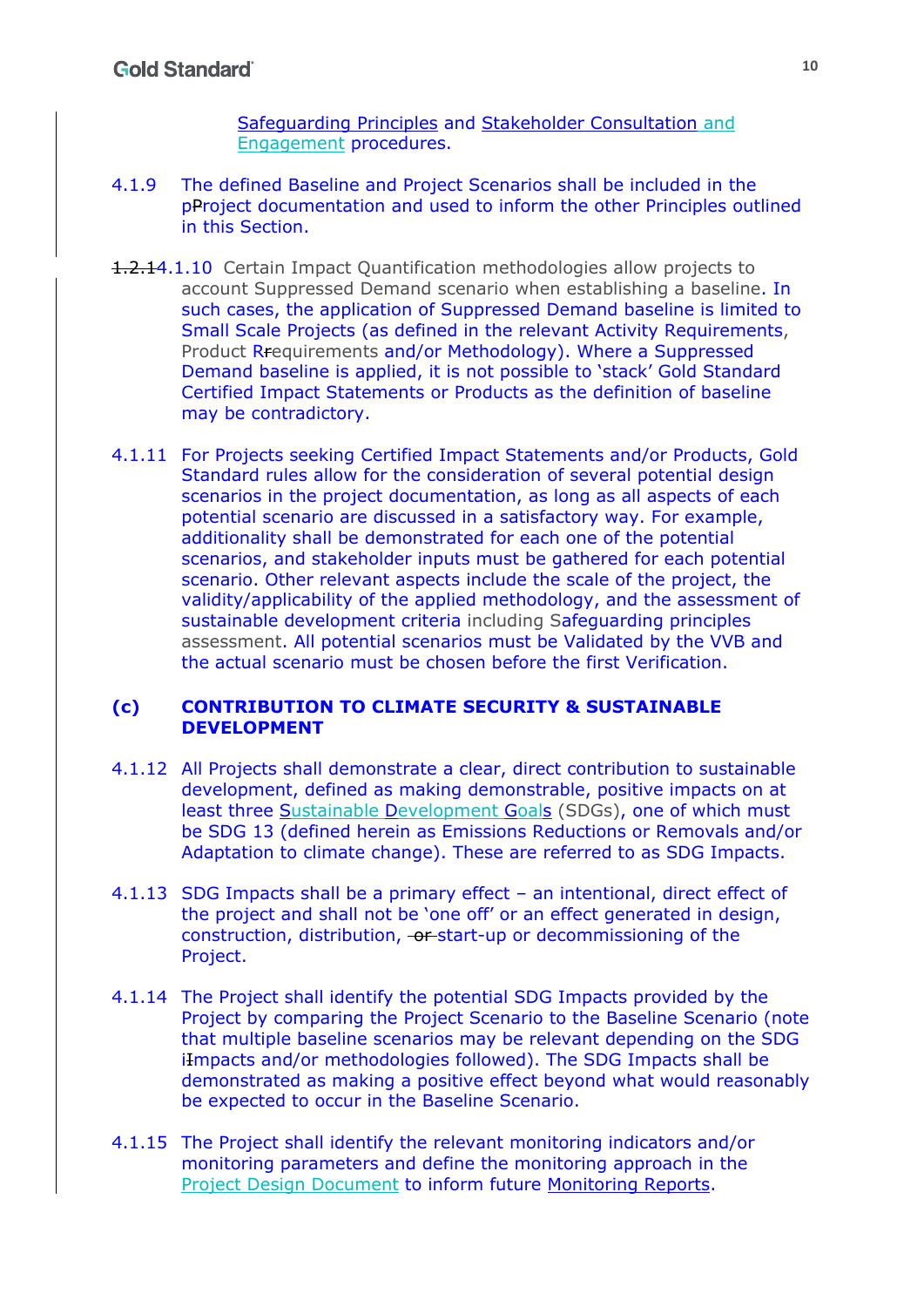- 4.1.16 To demonstrate SDG iimpacts, the Pproject may choose any of the following options
	- **(a) Option 1 –** For identified SDG Impacts the Project Developer shall review the SDG tTargets and iIndicators from the relevant National SDG Indicators, or in their absence, the latest internationally adopted version or the latest version 'under consideration' where iIndicators are not yet fully adopted. The Pproject Ddeveloper shall select the most relevant SDG targets and indicators to the chosen SDGs or propose iIndicators with justification and iInformation that, when combined, demonstrate how the Project positively impacts the chosen SDGs and corresponding targets.
	- **(b) Option 2** Follow a Gold Standard AApproved SDG Tool for the demonstration of SDG Impacts.
	- **(c) Option 3** Follow a Gold Standard Approved Methodology, published or referenced via the Gold Standard website. These are typically used by Project Developers to achieve issuance of Gold Standard Certified Impact Statements or Products.
- 4.1.17 For option 3, any one or more of the minimum three SDG Impacts chosen by the Project Developer may be undertaken by following a Gold Standard Approved Methodology. Project Developers may submit a methodology for review and approval by Gold Standard. Refer to the Impact Quantification methodology approval procedure for details. Note that it is possible to develop a Project and a Methodology concurrently.
- 4.1.18 Projects shall seek Expert Stakeholder opinion and recommendation for certain SDG Impacts. Those SDGs requiring Expert Stakeholder opinion are pre-identified in specific Activity Requirements and Safeguarding Principles and Requirements, though Gold Standard reserves the right to require an Expert Stakeholder comment or an adjustment of the SDG Impact claimed to safeguard credibility. For new project types, these shall be decided upon by Gold Standard prior to or during Preliminary Review. When, Expert Stakeholder opinion and recommendation is required, tThe Project Developer shall demonstrate that the Expert Stakeholder has confirmed that the impact is real and that any recommendations have been considered and incorporated into the pProject design.

#### **Principle 2: Safeguarding Principles:**

(a) Projects shall conduct a Safeguarding Principles Assessment and conform to Gold Standard Safeguarding Principles and Requirements.Projects shall conduct a Safeguarding Principles Assessment and conform to Gold Standard Safeguarding Principles and Requirements. This procedure is described in Section 3.2.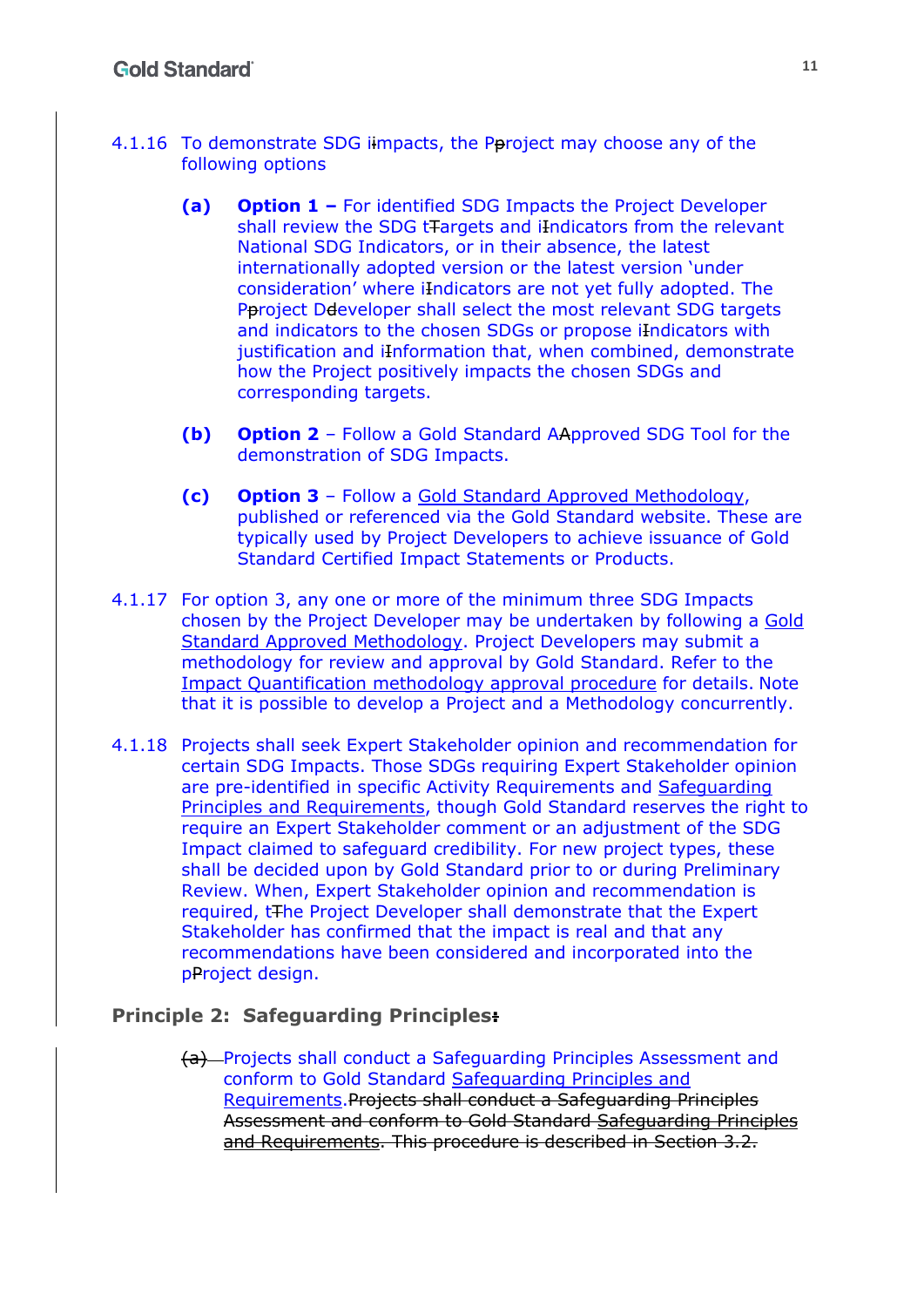- 4.1.19 By successfully following these Requirements and Procedures:
	- (a) The Project completes a Safeguarding Principles Assessment as per Safeguarding Principles and Requirements to define the relevance of the different Requirements to the Project (note, further guidance is also provided in specific Activity Requirements).
	- (b) The Project demonstrates how all relevant Requirements are met.
	- (c) The Project includes above points (a & b) in the Project Design Document, including the Monitoring & Reporting Plan.

## **(a) SAFEGUARDING PRINCIPLES ASSESSMENT**

- 4.1.20 Referring to the Gold Standard Safeguarding Principles & Requirements document – all Projects shall undertake an upfront assessment against the Gold Standard Safeguarding Principles and implement their Project in accordance with the stated requirements. The assessment shall apply to the Project Scenario, although aAssessment qQuestions and Requirements involve a comparison to the Baseline Scenario(s) and/or the implementation or decommissioning phases of a Project.
- 4.1.21 A number of Safeguarding Principles require the opinion and recommendations of an Expert Stakeholder. These are pre-identified in the Safeguarding Principles & Requirements Procedure and in relevant Activity Requirements.
- 4.1.22 The Safeguarding Principles Assessment and evidence of conformity to the associated Requirements shall be included in the Project Design Document, including the proposed monitoring parameters in the Monitoring & Reporting Plan. The Monitoring & Reporting Plan shall capture any Safeguarding Principles & Requirements parameters that are required to be monitored and reported upon and/or reassessed in the future, in line with the Safeguarding Principles & Requirements. This shall be used to inform the ongoing Monitoring Reports, and Verification and Performance Review.
- 4.1.23 The Monitoring Report shall include reporting on Safeguarding Principles and the associated monitoring parameters, as applicable.

## **Principle 3: Stakeholder Inclusivity:**

 Projects shall identify and engage Relevant Stakeholders and seek Expert Stakeholder input where necessary in the design, planning and implementation of the Project. Project design shall reflect the views and inputs of stakeholders and ongoing feedback shall be sought, captured and acted upon throughout the life of the Project. This procedure is described in Section 3.3 and in the Gold Standard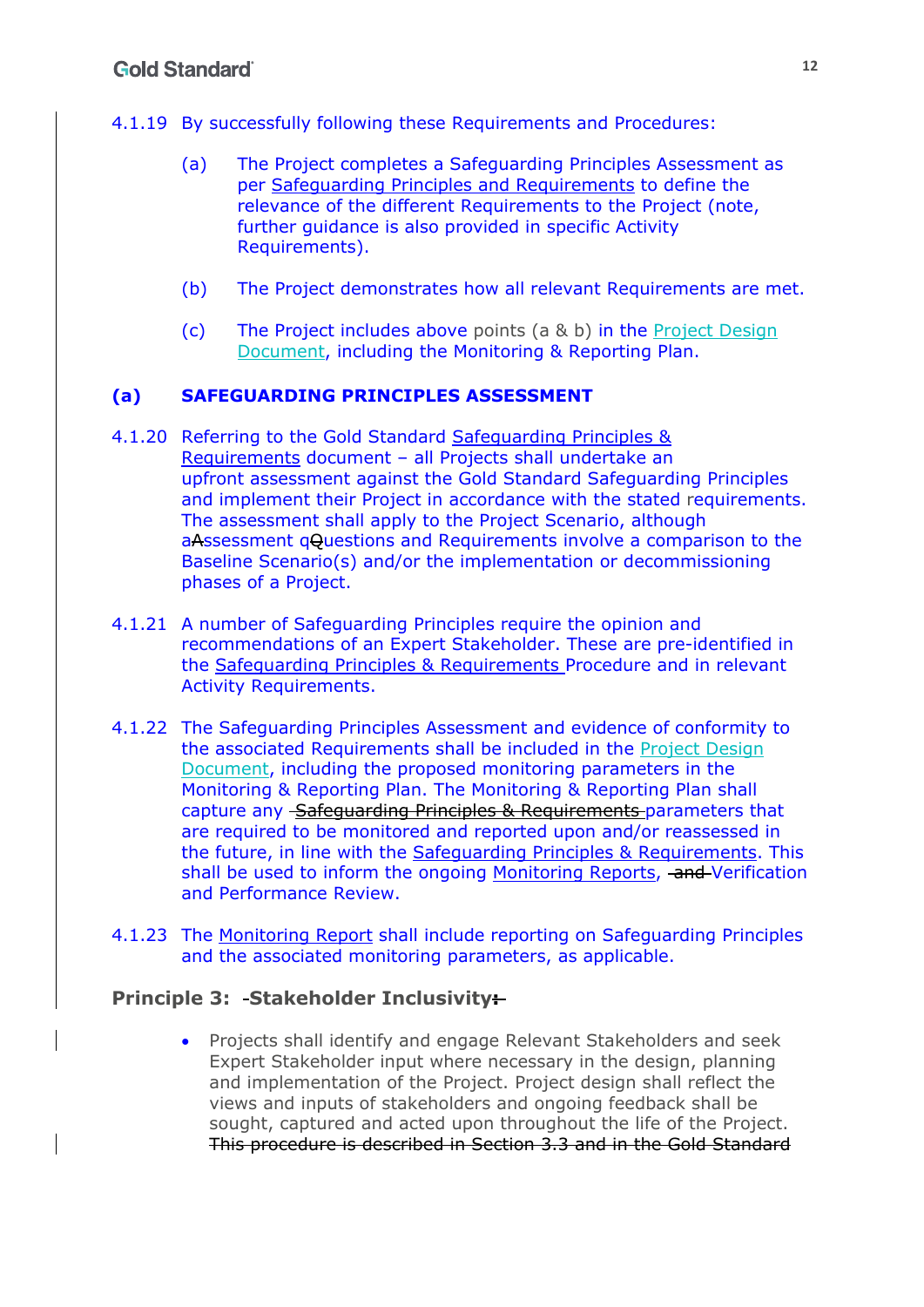Stakeholder Consultation & Engagement Procedure, Requirements & GuidelinesStakeholder Consultation & Engagement Requirements.

#### 4.1.24 By successfully following these Requirements and Procedures:

- (a) The Project demonstrates how it has identified, engaged and consulted with rRelevant sStakeholders. Where required, eExpert sStakeholders are engaged in the process.
- (b) The Project demonstrates the records of the consultation and how the outcomes of the consultation have positively influenced the pProject design and implementation.
- (c) The Project demonstrates that stakeholder concerns have been addressed and any disputes have been resolved.
- (d) The Project demonstrates that an appropriate system for the ongoing capture, recording and responding to stakeholder concerns is developed.
- (e) The Project includes the above points (a to d) in the Project Design Document, including the Monitoring & Reporting Plan.

#### **(a) STAKEHOLDER CONSULTATION & ENGAGEMENT**

- 4.1.25 All Projects shall conduct Stakeholder Consultation and an ongoing engagement process. The Stakeholder Ceonsultation shall be conducted in accordance with the requirements outlined in this section and Gold Standard Stakeholder Consultation & Engagement, Requirements.
- 4.1.26 The Stakeholder Consultation shall comprise of a minimum of two rounds of consultation including one mandatory physical meeting and one stakeholder feedback round lasting for at least two months and these consultations shall be open to anyone wishing to attend.
- 4.1.27 The Project Developer shall identify and inform all relevant (local, affected and interested) stakeholders, including relevant local and national authorities, the Gold Standard Secretariat and all Gold Standard NGO Supporters active in the host country of the Project.
- 4.1.28 The Stakeholder Consultation shall be conducted prior to the start date of the Project. If the Consultation is conducted after the start date, the Project Developer shall provide further explanation of how comments received during the consultation are taken into account and implement a Grievance Mechanism in line with the Stakeholder Consultation & Engagement, Requirements.
- 4.1.29 The Project Developer shall share the information on the Project's objective, scale and duration, contribution to sustainable development and compliance with safeguards to ensure that stakeholders are actively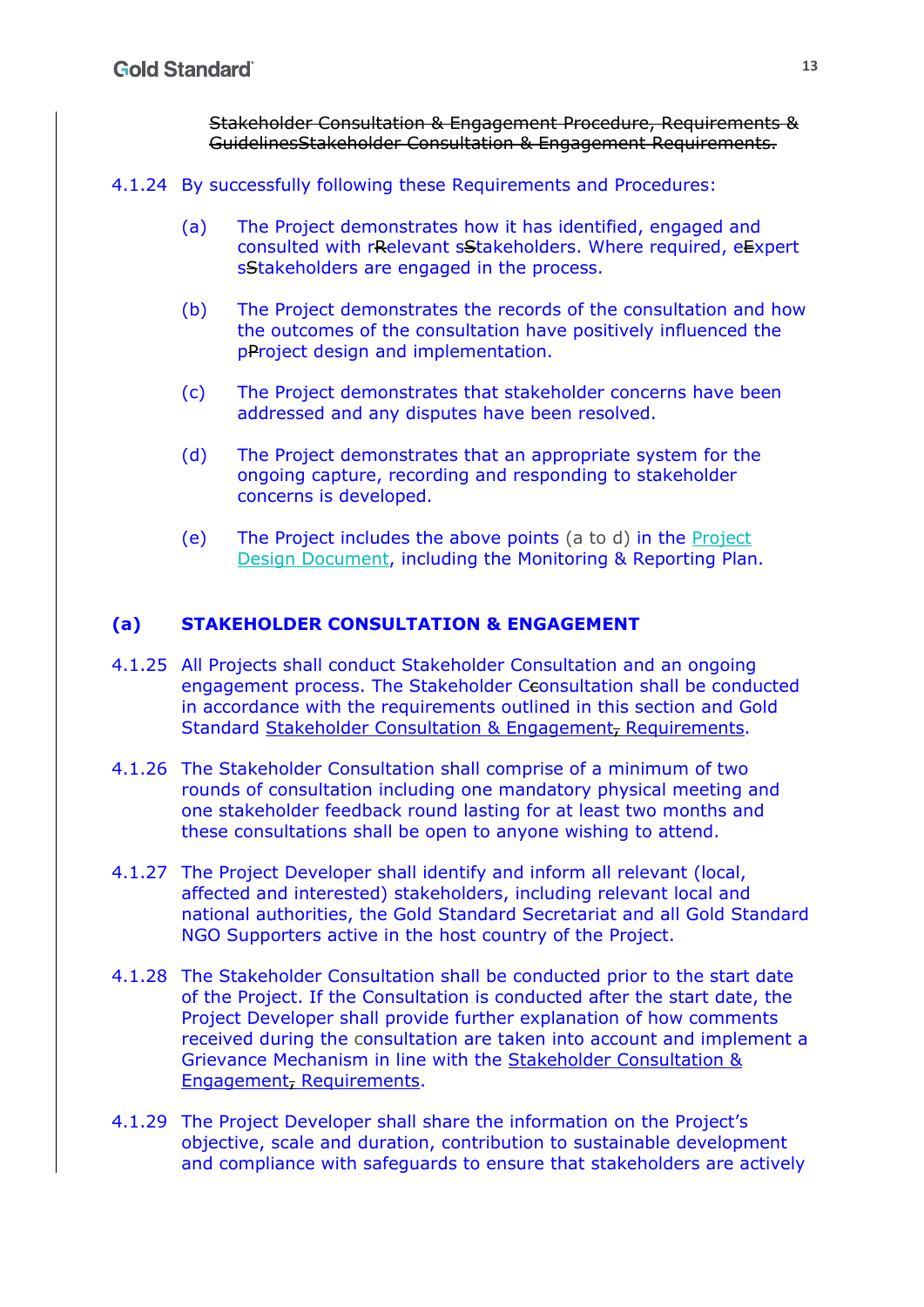involved in the Project from the beginning thus enabling stakeholders to influence the pProject design and implementation.

- 4.1.30 In addition to seeking the views of relevant (interested and affected) stakeholder inputs, certain Safeguarding Principles and SDG Impacts may require the opinion and recommendations of Expert Stakeholders. These are stated in specific Activity Requirements or in the Safeguarding Principles & Requirements. The Project shall demonstrate how the opinions and recommendations of Expert Stakeholders are incorporated into the pProject design. The feedback from Expert Stakeholders may be sought any time during the pProject design and consultations, but it is recommended that they are sought during the  $1<sup>st</sup>$  first phase of consultation.
- 4.1.31 Where a given Safeguarding Requirement, SDG Impact or other topic requires the input of independent Expert Stakeholder(s), this appointment shall be made who shall be appointed directly by the Project Developer. A signed statement from the appointed Expert Sstakeholders confirming that they have no cConflict of iInterest or other financial interest in the Project, Project Developer or associated organisations shall be provided to Gold Standard.
- 4.1.32 Expert Stakeholders are not necessarily required to attend face-to-face consultation meetings but must be provided with sufficient information to form opinions and recommendations concerning the Project. Unedited written feedback from Expert Stakeholder(s) along with evidence as to how the feedback has been addressed and incorporated into the Project design shall be provided for Validation.
- 4.1.33 Where the VVBs and/or Gold Standard deem it necessary, further queries shall be raised with the Expert Stakeholder who shall be retained by the Project Developer accordingly.
- 4.1.34 The Project shall have a formal input, feedback and grievance mechanism in place and the grievance mechanism shall be discussed during the Stakeholder Consultations as per Stakeholder Consultation & Engagement Requirements.
- 4.1.35 TheThe project shall prepare the Stakeholder consultation report of the cConsultation process, including consultation feedback and how this was incorporated into the design of the Project. The Stakeholder consultation report -report of the Stakeholder Meeting shall be submitted to Gold Standard within three months of the event (though this date may be after the Project Start Date).
- 4.1.36 The Monitoring Report shall include an update on stakeholder feedback received during the period and any actions taken in response. It shall also review the relative successes and failures of the ongoing stakeholder feedback mechanism and any proposals for improvement.

#### **Principle 4: Demonstration of real outcomes:**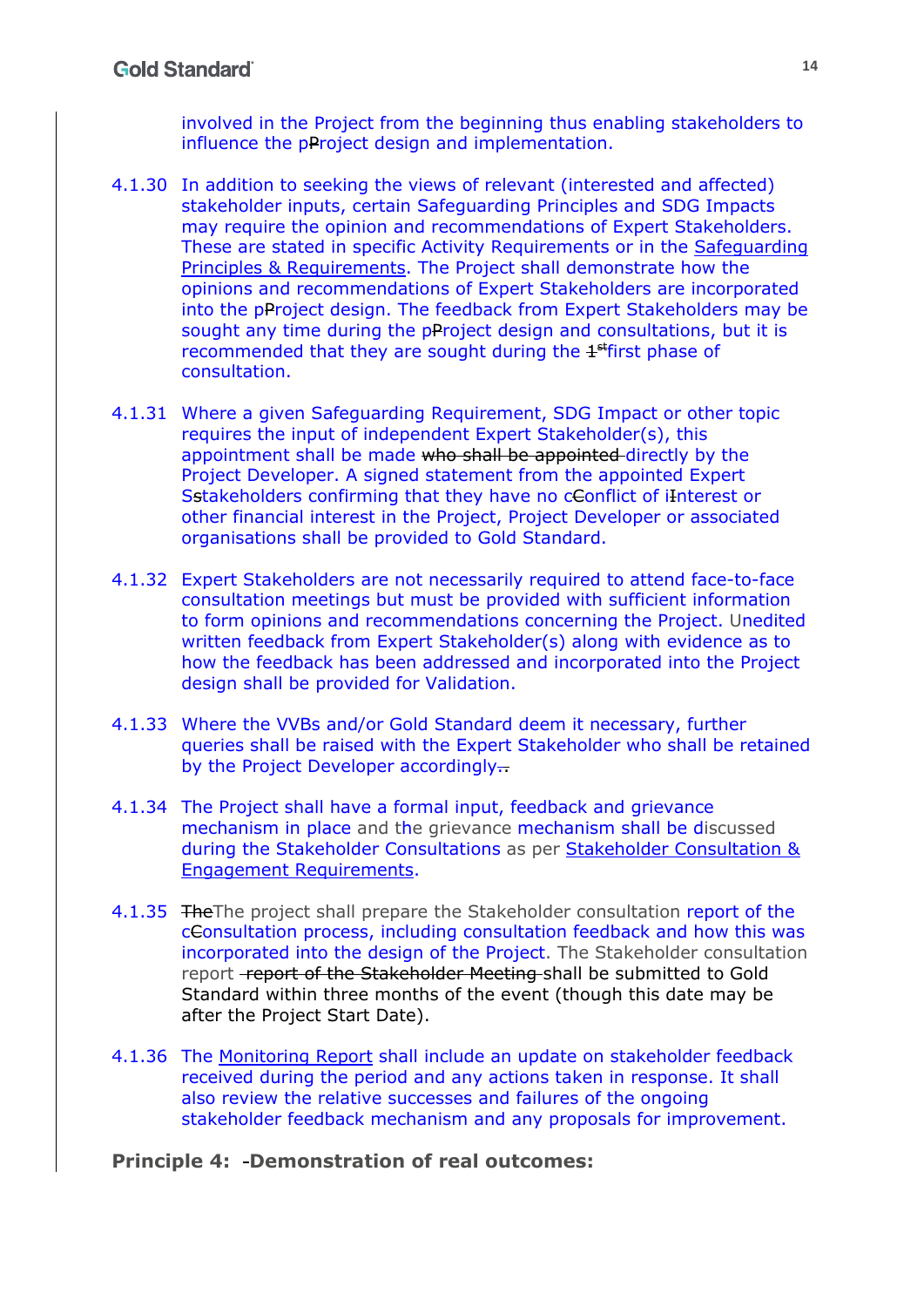$\bullet$ 

#### Projects shall:

 $\div$ Projects shall:

- (a) DdDesign and develop an upfront Project Design Document (PDD), incorporating a Monitoring & Reporting Plan. The procedure for this is described in Section 3.4.
- UProjects shall (b) uUndergo Design Certification (comprising Validation and Design Review). This procedure is described in Section 3.4.
- Projects shall (cU) uUndertake mMonitoring in accordance with the Monitoring & Reporting Plan and produce Annual Reports and Monitoring Reports.
- **Projects shall-Uundergo Performance Certification (comprising)** Verification and Performance Review). in order to achieve Gold Standard Certified Project status and to issue Gold Standard Certified Impact Statements and Gold Standard Certified Products where sought.
- (a)Projects shall (d) UuUndergo Gold Standard Design Certification Renewal in order to remain at the Certified Project status and to continue to seek Gold Standard Certified Products and Impact Statements where sought.

#### This procedure is described in Section 3.4.

- 4.1.37 This Principle represents the Gold Standard Project Ccycle and the timescales and frequency for Certification. Refer to Project Cycle Section for requirements and procedure for Design Certification, Performance Ccertification, and Design Certification Rrenewal including the third party VVB audit.
- 4.1.38 By successfully following the Procedures and applicable Requirements included the Project Cycle Section, the Project demonstrates the real and verified outcomes and are able to issue the relevant Certified Impact Statements and/ or Products.

#### **(a) PROJECT START DATE**

- 4.1.39 The Project start date is the earliest date on which the Project Developer has committed to expenditures related to the implementation of the Project. This does not include the purchase or option to purchase the land upon which a Project is intended to take place.
- 1.2.24.1.40 Examples of the start date may include be the date on which contracts have been signed for equipment or construction/operation services required for the Project. Minor pre-pProject expenses, such as the contracting of services /payment of fees for feasibility studies or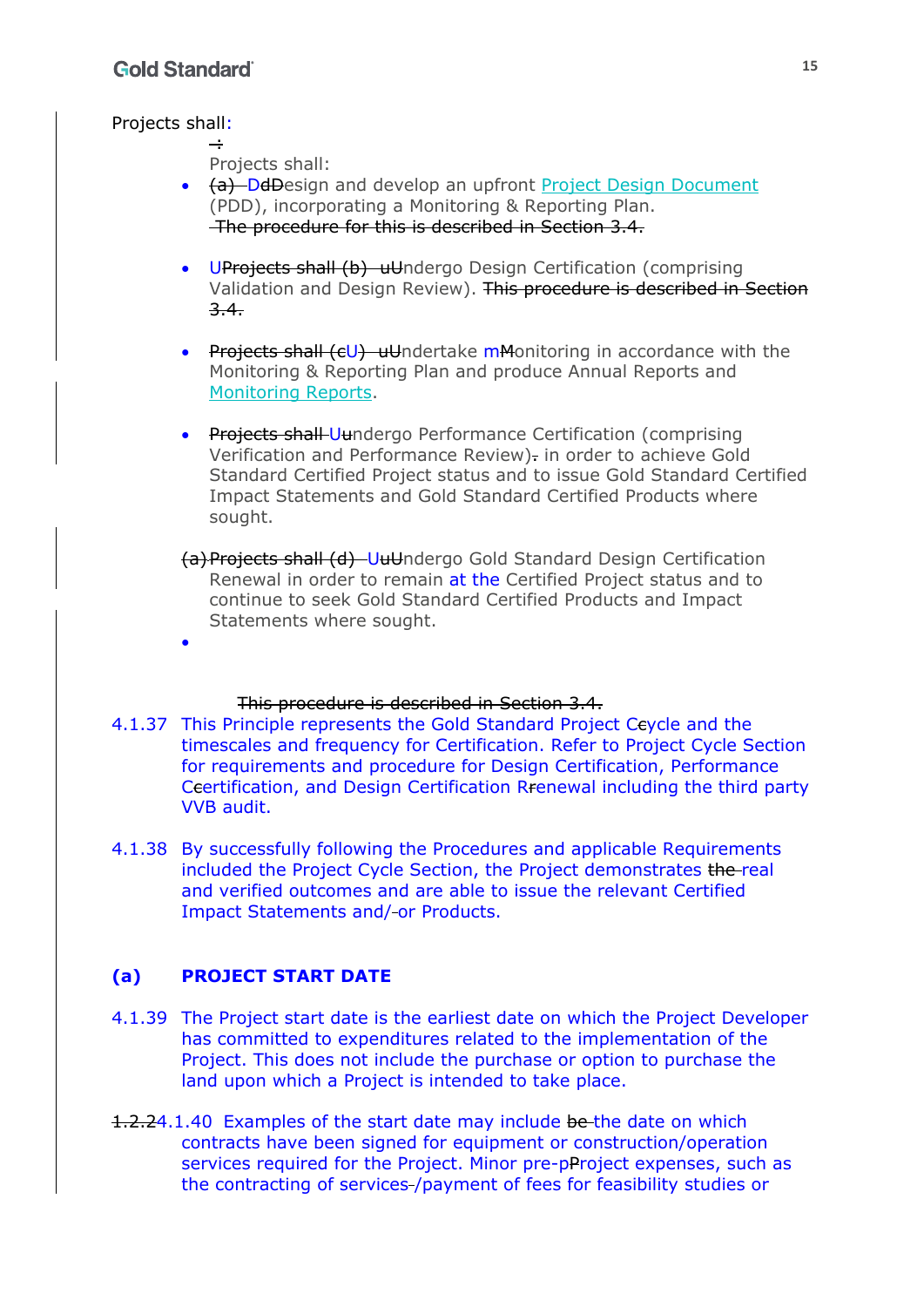preliminary surveys, shall not be considered in the determination of the start date as they do not necessarily indicate the commencement of implementation of the Project. For distributed technology projects, the start date is the date of implementation of the first unit under the project.

- 4.1.41 Note that the Project start date definition and requirements may differ under certain Activity or Product Requirements.
- 4.1.42 The project start date and the stakeholder consultation date determines the project as
	- (a) Regular Projects, for which the Stakeholder Consultation  $(1<sup>st</sup>$  round) has been conducted before the Project Start Date.
	- (b) Retroactive Projects, for which the Stakeholder Consultation  $(1<sup>st</sup>)$ round) is conducted after the Project Start Date.

#### **(b) DEVELOPMENT OF MONITORING AND REPORTING PLAN**

- 4.1.43 Projects shall produce a Monitoring & Reporting Plan as part of the Project Design Document that includes a detailed approach onto the following:
	- (a) Monitoring and reporting of parameters identified for positive SDG Impacts and associated tTargets.
	- (b) Monitoring and reporting of parameters associated with any Requirements and re-assessments highlighted by the Safeguarding Principles Assessment.
	- (c) Monitoring and reporting of Stakeholder Engagement, feedback, grievances and any action taken, including as recommended by any Expert Stakeholder.
	- (d) Any monitoring requirements and parameters in any Gold Standard Approved Methodology, Tool and/or Product Requirements selected.
- 4.1.44 For each monitored parameter from (a) to (d) above the following information shall be provided in the Monitoring Plan:
	- (a) Metric or variable that shall be monitored and reported.
	- (b) Frequency of monitoring and reporting against each parameter.
	- (c) Method of collection of information and identification and details of the organisation or individuals involved in the collection.
	- (d) Any quality control approaches for the proposed data collection and reporting.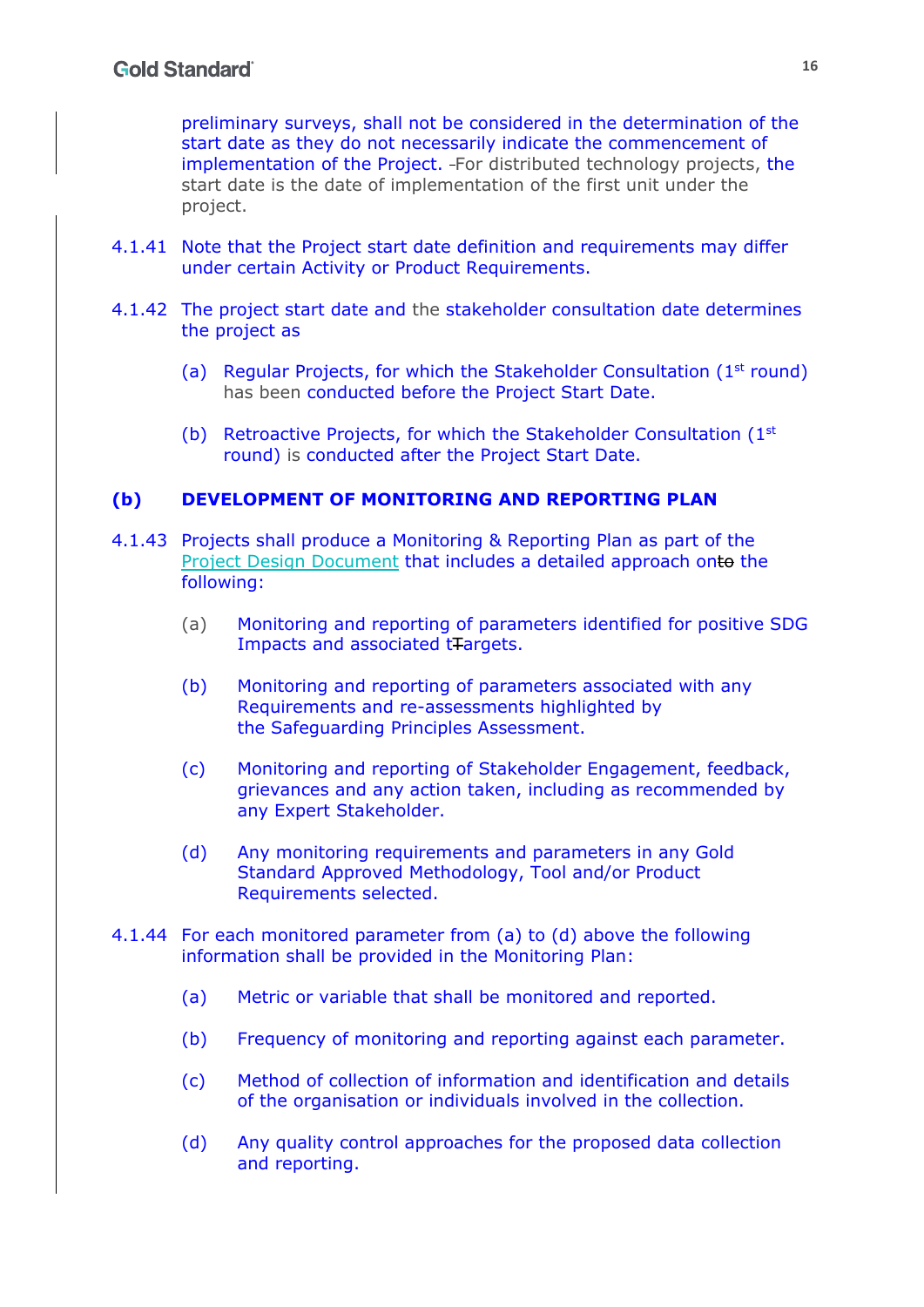## **Gold Standard**

- (e) Any ethical restrictions on the collection and/or reporting of collected information.
- 4.1.45 The Project Monitoring & Reporting Plan shall be presented as part of the Project Documentation for Validation and shall form the basis of ongoing Monitoring Reports that shall be presented for Verification.

### **Principle 5: Financial Additionality & Ongoing Financial Need:**

 All Projects must demonstrate impacts that are additional as compared to their baseline scenario (i.e. the benefits of the Project are beyond a business-as-usual scenario) as covered in Principle 1, above. In addition, Projects following certain *c*Certification pathways (*i.e.* those seeking to use **c**Certification to attract finance or issue market pProducts through the issuance of Gold Standard Certified Products or Impact Statements) shall demonstrate Financial Additionality and Ongoing Financial Need. This procedure is described in Section 3.5.

# 2.2 GENERAL **ELIGIBILITY CRITERIA**

The following General Eligibility Criteria shall apply to all Projects seeking Gold Standard Certification:

- **(a) Types of Project:** Eligible Projects shall include physical action/implementation on the ground. Pre-identified eligible Project types are identified in Section 3.1.1.
- **(b) Location of Project:** Projects may be located in any part of the world.

**(c) Project Area, Project Boundary and Scale:** The Project Area and Project Boundary shall be defined. Projects may be developed at any scale though certain rules, requirements and limitations may apply under specific Activity Requirements, Impact Quantification Methodologies and Products.

> In order to avoid double counting the Project shall not be included in any other voluntary or compliance standards programme unless approved by Gold Standard (for example through dual certification).Likewise Projects shall be ineligible if their Project Area overlaps with that of another Gold Standard or other voluntary or compliance standard programme of a similar nature or where the potential for double counting of impact exists (for example use of similar technology or practices through which the potential arises for double counting or mis-estimation of impacts amongst projects).

**(d) Host Country Requirements:** Projects shall be in compliance with Host Country's legal, environmental, ecological and social regulations.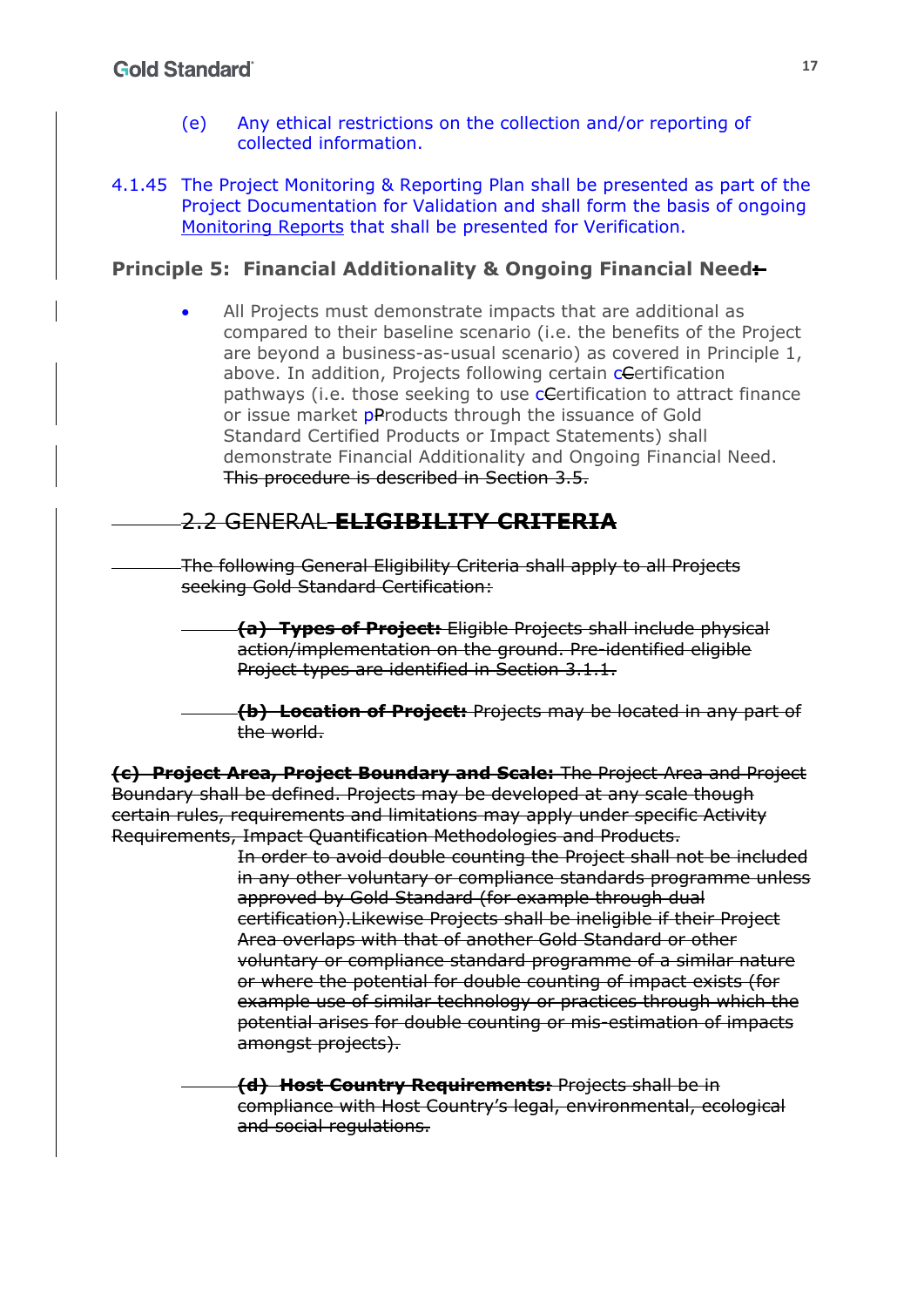**(e) Contact Details:** As part of the Project Documentation (see Section 3) the Project Developer shall provide the following information for all Project Participants:

(i) name AND

(ii) contact details AND

n case of an organisation(iii) the legal registration details AND(iv) documentation by the governing jurisdiction that proves that the entity is in good standing (defined as being a legal or other appropriate entity registered in or allowed to operate within the required jurisdiction and with no evidence of insolvency or legal/criminal notices placed against it or any of its Directors). Gold Standard retains the right (at its own discretion) to refuse use of the Standard where reputational concerns are highlighted.

**Legal Ownership:** Full and uncontested legal ownership of any Products that are generated under Gold Standard Certification, (for example carbon credits) shall be demonstrated. Where such ownership is transferred from project beneficiaries this must be demonstrated transparently and with full, prior and informed consent.

Note that for certain Project types there is a requirement for full and uncontested legal title/tenure to be demonstrated. These are contained within specific Activity Requirements. All projects shall immediately report to Gold Standard any land title/tenure disputes arising.

**Other Rights:** As well as legal title and ownership, the Project Developer shall also demonstrate where required uncontested legal rights and/or permissions concerning changes in use of other resources required to service the Project (f*or example, access rights, water rights etc.)*. Any known disputes or contested rights must be declared immediately to Gold Standard by the Project Developer and resolved prior to further Project implementation in affected areas.

**Official Development Assistance (ODA) Declaration:** All Project Developers applying for project activities located in a country named by the OECD Development Assistance Committee's ODA recipient list and seeking Gold Standard Certification for carbon credits shall declare the Official Development Assistance (ODA) support.The Project developer shall follow the GHG Emissions Reduction & Sequestration Product Requirements and submit the declaration at the time of Design Certification.

4.1.46 By successfully following the Procedures and Requirements in this Section the Project demonstrates Financial Additionality and is therefore able to issue relevant Certified Impact Statements and/or Products.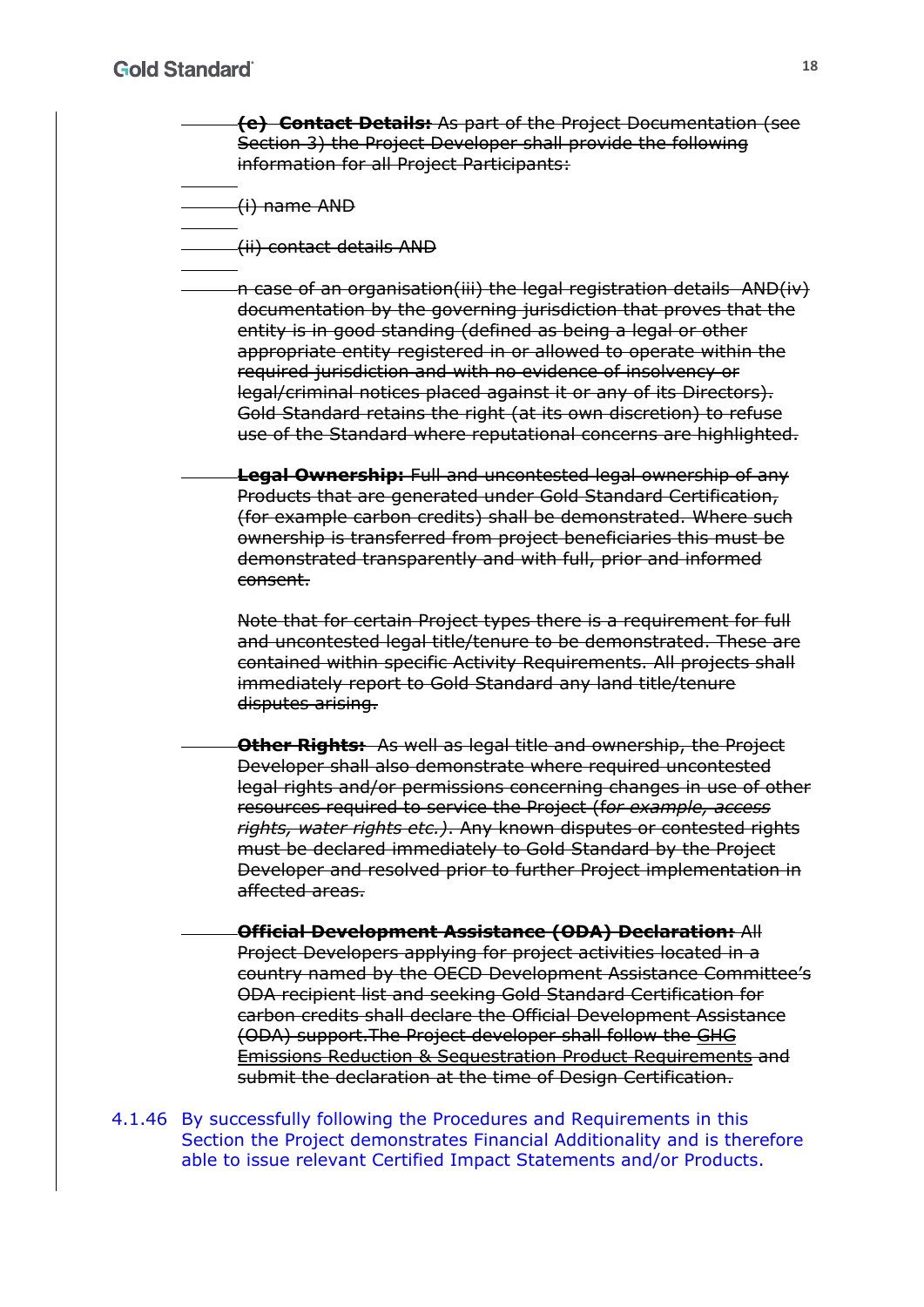## **(a) FINANCIAL ADDITIONALITY**

4.1.47 All Gold Standard Projects seeking the issuance of Gold Standard Certified Impact Statements or Products shall be demonstrated to be additional, meaning that their impact in terms of climate security (mitigation or adaptation) and sustainable development are beyond those that would have occurred in the absence of the certified Gold Standard project. In specific Project types, the application of the Requirements in this section is determined under the relevant Activity Requirements and Product Requirements.

### 4.1.48 **Additionality tools**:

- (a) Gold Standard Projects shall use either a UNFCCC-approved or a Gold Standard-approved additionality tool to demonstrate project additionality, with the exception of specific Activity or Product Requirements as stated in the relevant documentation. Where appropriate under specific Activity Requirements, small-scale Gold Standard Projects can use the latest version of the CDM "Methodological Tool - Demonstration of additionality of smallscale project activities" to demonstrate additionality
- (b) **Version of tool:** The latest version of the additionality tool available at the time of first submission to Gold Standard shall be applied. This tool may be used by the Project until the Project completes Design Certification.
- (c) **New additionality tools:** Proposals may be made for new Gold Standard additionality tools. Gold Standard reserves the right to require changes to proposed additionality tools, seek clarification, or reject proposed additionality tools if insufficient progress is made on requested changes. New approaches for additionality demonstration may also be submitted to Gold Standard for approval as part of a new SDG Impact Quantification Methodology.
- 4.1.49 **Prior Consideration:** The following requirements are applicable for the demonstration of prior consideration of revenues from Gold Standard certification for standalone pProjects:
	- (a) Regular projects are exempt from any kind of prior consideration of revenues from Gold Standard certification checks.
	- (b) Retroactive projects shall submit the required documents for preliminary review (time of first submission) within one year of the project start date. Retroactive Project submitted at a date later than one year from the project start date will not be eligible for Gold Standard certification.
	- (c) In the context of Design Change, tThe prior consideration rule is also applicable to a Project that undergoes a design change. A project with a Certified Design requesting to include a new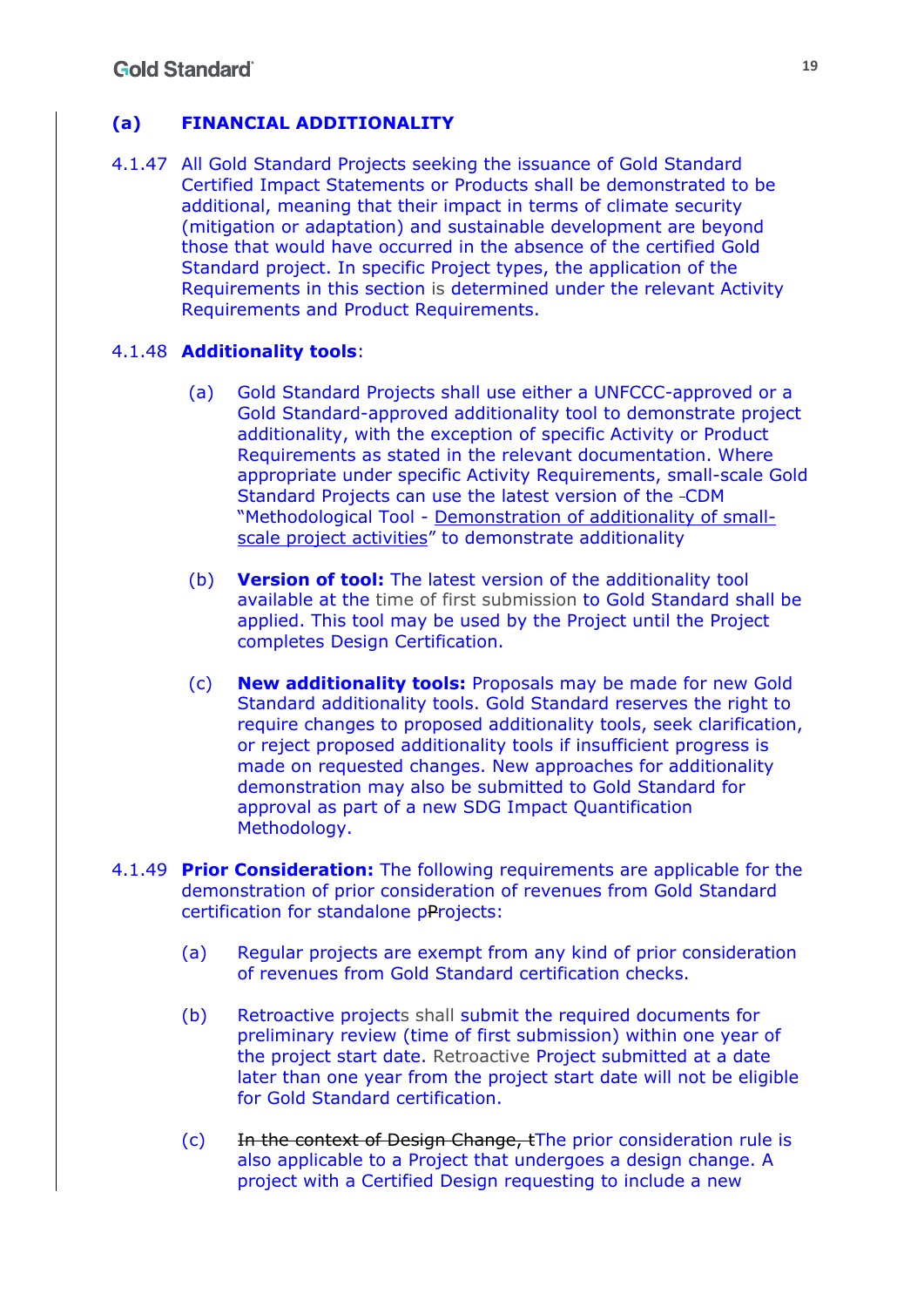technology/measures shall submit the request for approval of design change to Gold Standard within one year of the start date of the proposed technology/measures (design change component). If the developer fails to submit the request for approval within one year, the design change component shall not be eligible for Gold Standard Certification.

#### 4.1.50 **For PoA/VPAs**

- (a) Regular VPAs are exempt from any kind of prior consideration of carbon revenue checks.
- (b) Retroactive VPAs with a project start date before or after the time of first submission of the PoA must submit the required documents for preliminary review within one year of its start date. Retroactive VPAs that are submitted at a date later than one year from the VPA start date will not be eligible for Gold Standard Certification.

### **(b) ONGOING FINANCIAL NEED**

- 4.1.51 All Gold Standard Projects (including those that transition from earlier versions) required to demonstrate Financial Additionality, as noted above, shall demonstrate Ongoing Financial Need for such mechanisms.
- 4.1.52 Ongoing Financial Need shall be demonstrated at Design Certification Renewal. The project shall provide a qualitative narrative, supported by an overview of project finances, that demonstrates how the finance derived Gold Standard Certification is material to the ongoing sustainability of the Project. The narrative may include, but not limited to the followings;
	- (a) Information highlighting the key categories and amounts or relative proportions (%) of project income and outgoings, including the relative proportion of certification related cost and revenue.
	- (b) Description on how the GSfinance derived Gold Standard Certification contributes to or is being used to sustain or enhance the project.
	- (c) Where no revenue is realiszed from Gold Standard certification during a given periodperiod, this would be considered a FAR for the next Issuance.
- 4.1.53 The submission of the information to demonstrate OFN is mandatory, however this information will not be used for formal decision making to decide whether a project shall renew or not. The information
	- (a) shall be validated by the VVB to ensure its accuracy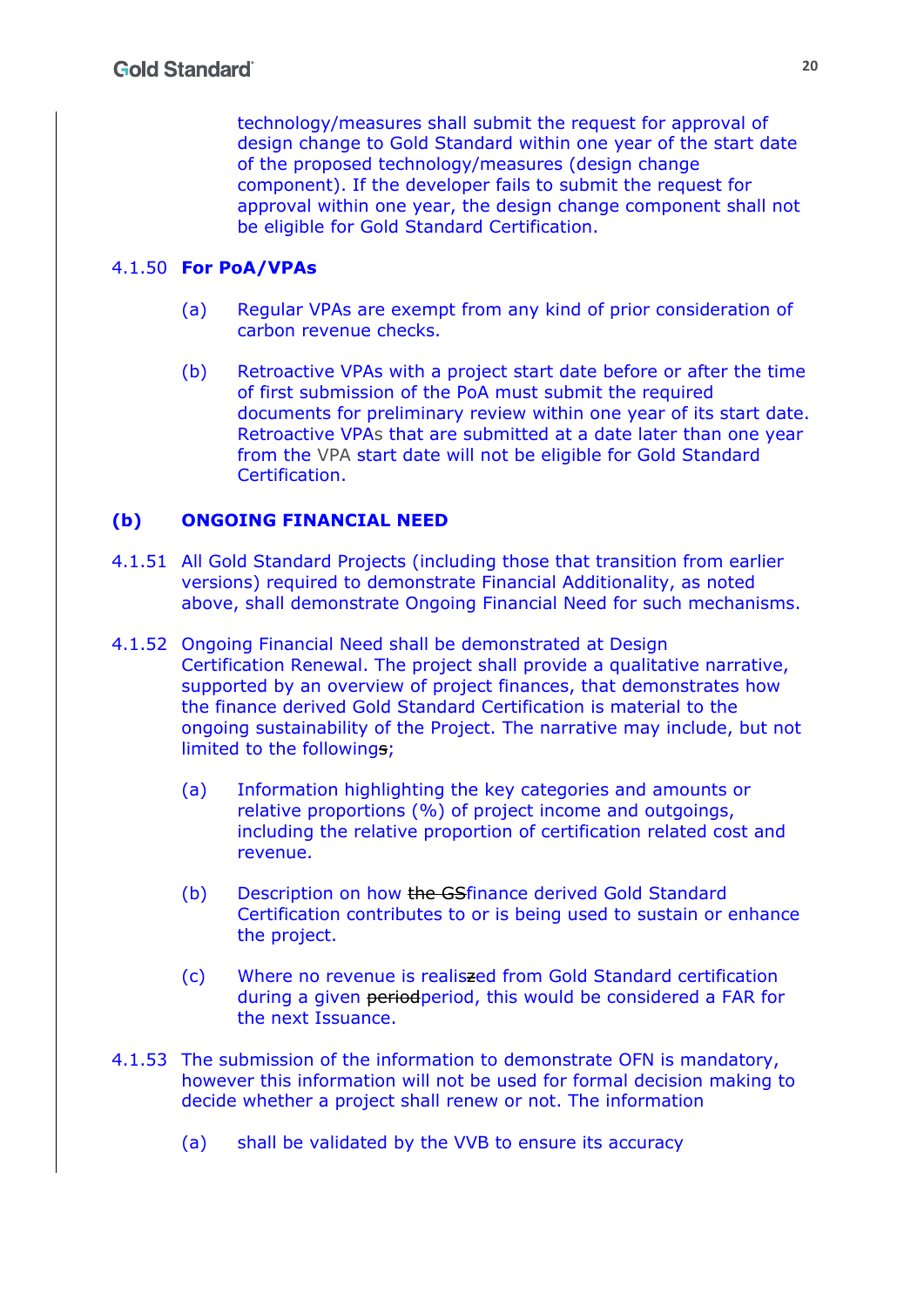- (b) may remain confidential (i.e. shall be submitted alongside other project documentation and not published to the Gold Standard Impact Registry), in recognition of the commercially sensitive nature of the information
- (c) shall satisfy the OFN requirements and no further information (beyond responding to clarification questions) will be requested

## **(c) STACKING AND FINANCIAL ADDITIONALITY**

4.1.54 Projects seeking to issue multiple different Gold Standard Certified Impact Statements and/or products ('stacking') shall demonstrate Financial Additionality as per above. Such Projects shall also provide qualitative, evidence-based justification of the need and value-add to the Project outcomes for each additional revenue stream.

## **(d) PROGRAMMES OF ACTIVITY (PoA)**

- 4.1.55 The Gold Standard certification cycle is suitable for multi-phased programmes with multiple interventions with an extended implementation period within a sector or in multiple sectors, as is typically the case in, for example, urban low-carbon growth programmes.
- 4.1.56 Programmes of Activity shall follow Programme of Activity Requirements. The Requirements in this document are applicable for a Programme where multiple individual activities are spread over space and time.

# **2. PROCEDURES & REQUIREMENTS**

This Section describes the Requirements that shall be met for each of the Eligibility Principles described in Section 2.1. Each section describes the Purpose, Scope, Applicability, Procedure and Requirements.

- 1.2.3 A Project type is automatically eligible for Gold Standard Certification if there are Gold Standard approved Activity Requirements and/or Impact Quantification Methodologies associated with it or as referenced in Gold Standard Product Requirements. These are published to the Gold Standard website and shall be followed where provided for a given Project type.
- 1.2.4 For Project types that are not automatically eligible, a Project Developer may submit to Gold Standard for approval. This shall be done at minimum as part of the Preliminary Review, though it is recommended to engage with Gold Standard earlier to establish the criteria and requirements for approval.
- 1.2.5 Project types applying for Gold Standard approval are referred to the Gold Standard Vision and Mission. The Project Developer shall demonstrate how the Project would contribute to these and how the Gold Standard for the Global Goals Requirements would be met in their application for approval.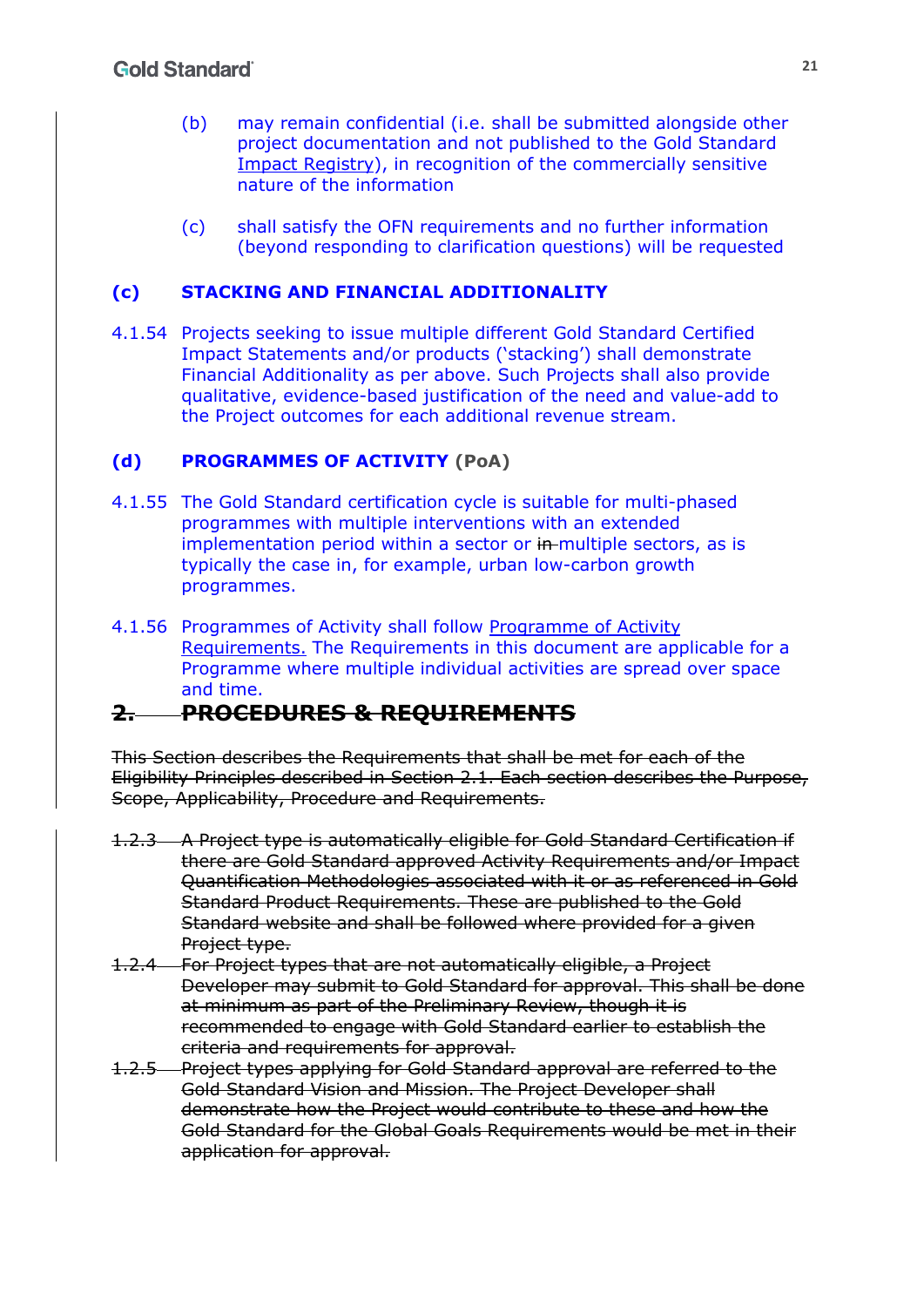### **Gold Standard**

- 1.2.6 In reviewing a new Project type for approval, Gold Standard may establish new Requirements to be met by the Project in order to achieve Design Certification and ongoing Certified Project status. Where required, Gold Standard shall engage expert peer reviewers to establish these Requirements, at the Project Developer's expense.
- 1.2.7 Gold Standard does not support Project types associated with geoengineering or energy generated from fossil fuel or nuclear, fossil fuel switch, or any project that supports, enhances or prolongs such energy generation. In certain cases, concerning energy efficiency involving fossil fuels (*for example, LPG stoves*), an exception is made. This is captured in the relevant Activity Requirements, Gold Standard Approved Methodologies and/or Product Requirements.
	- A Project type is automatically eligible for Gold Standard Certification if there are Gold Standard approved Activity Requirements and/or Impact Quantification Methodologies associated with it or as referenced in Gold Standard Product Requirements. These are published to the Gold Standard website and shall be followed where provided for a given Project type.
	- For Project types that are not automatically eligible, a Project Developer may submit to Gold Standard for approval. This shall be done at minimum as part of the Preliminary Review, though it is recommended to engage with Gold Standard earlier to establish the criteria and requirements for approval.
		- Project types applying for Gold Standard approval are referred to the Gold Standard Vision and Mission. The Project Developer shall demonstrate how the Project would contribute to these and how the Gold Standard for the Global Goals Requirements would be met in their application for approval.
	- In reviewing a new Project type for approval, Gold Standard may establish new Requirements to be met by the Project in order to achieve Design Certification and ongoing Certified Project status. Where required, Gold Standard shall engage expert peer reviewers to establish these Requirements, at the Project Developer's expense.
		- Gold Standard does not support Project types associated with geoengineering or energy generated from fossil fuel or nuclear, fossil fuel switch, or any project that supports, enhances or prolongs such energy generation. In certain cases, concerning energy efficiency involving fossil fuels (*for example, LPG stoves*), an exception is made. This is captured in the relevant Activity Requirements, Gold Standard Approved Methodologies and/or Product Requirements.

3.1 PRINCIPLE 1: CONTRIBUTION TO CLIMATE SECURITY & SUSTAINABLE DEVELOPMENT:

This section describes the Procedures and Requirements concerning Principle 1 – Contribution to Climate Security & Sustainable Development. By successfully following the Procedures and Requirements in this Section, the outcomes are: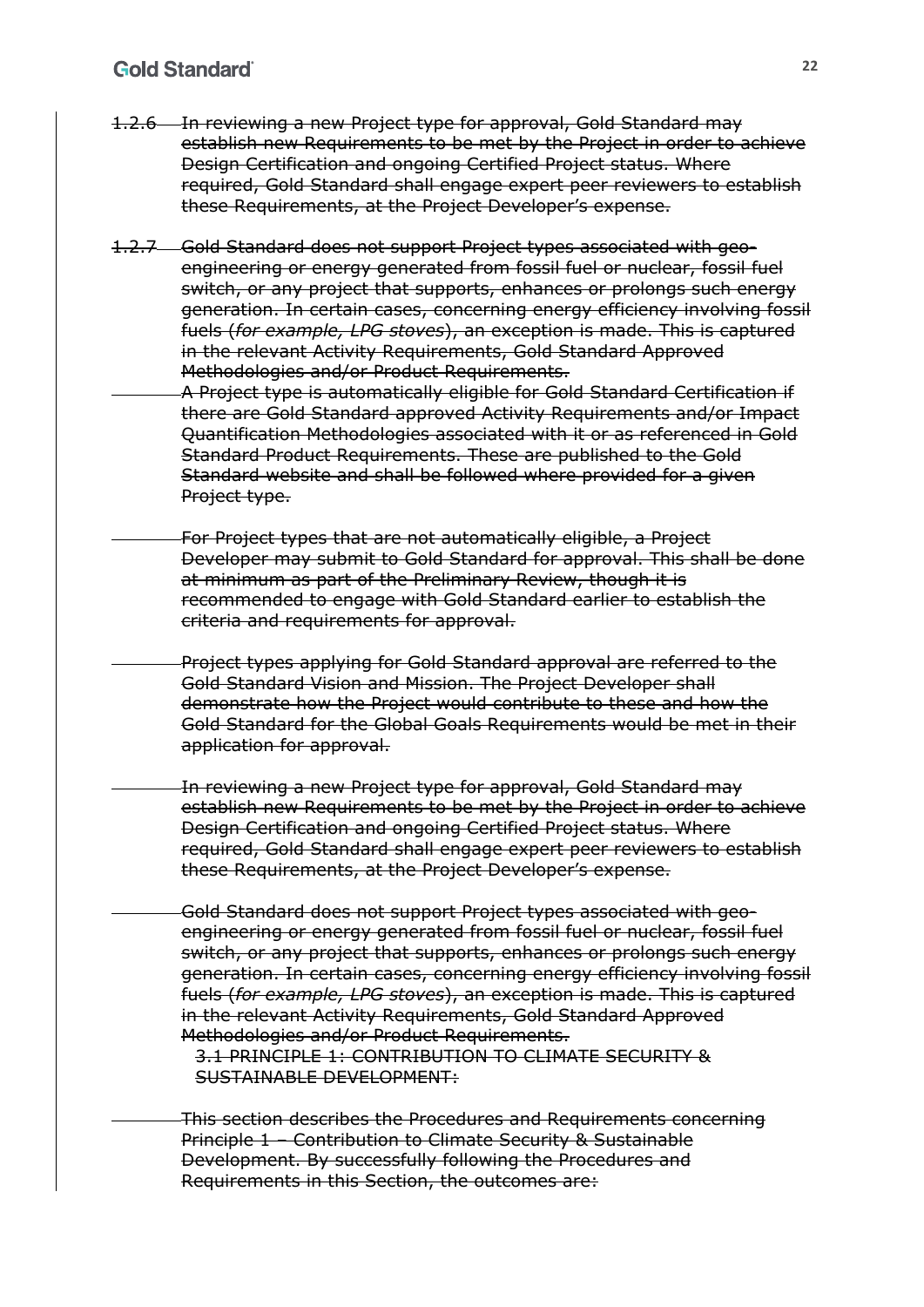- (a) The Project is demonstrated to either be of an eligible type under Gold Standard for the Global Goals or has sought and obtained approval from Gold Standard to proceed as a new Project type.
- (a) The Project demonstrates its proposed contribution to the Sustainable Development Goals (SDGs), meaning at least an impact on SDG 13 plus two other Goals.

(c) The Project includes the above in its Project Documentation, including the Monitoring & Reporting Plan.

#### **3.1.1 Eligible Project Types**

- 3.1.1.1 A Project type is automatically eligible for Gold Standard Certification if there are approved Gold Standard Activity Requirements and/or Gold Standard Impact Quantification Methodologies associated with it or as referenced in Gold Standard Product Requirements. These are published to the Gold Standard website and shall be followed where provided for a given Project type.
	- 3.1.1.2 For Project types that are not automatically eligible, a Project Developer may submit to Gold Standard for approval. This shall be done at minimum as part of the Preliminary Review, though it is recommended to engage with Gold Standard earlier to establish the criteria and requirements for approval.
- 3.1.1.3 Project types applying for Gold Standard approval are referred to the Gold Standard Vision and Mission. The Project Developer shall demonstrate how the Project would contribute to these and how the Gold Standard for the Global Goals Requirements would be met in their application for approval.
	- 3.1.1.4 In reviewing a new Project type for approval, Gold Standard may establish new Requirements to be met by the Project in order to achieve Gold Standard Design Certification and ongoing Gold Standard Certified Project status. Where required, Gold Standard shall engage expert peer reviewers to establish these Requirements, at the Project Developer's expense.
	- 3.1.1.5 Gold Standard does not support Project types associated with geo-engineering or energy generated from fossil fuel or nuclear, fossil fuel switch, or any project that supports, enhances or prolongs such energy generation. In certain cases, concerning energy efficiency involving fossil fuels (*for example, LPG stoves*), an exception is made. This is captured in the relevant Activity Requirements, Gold Standard Approved Methodologies and/or Product Requirements.

**3.1.2 Definition of Baseline and Project Scenarios**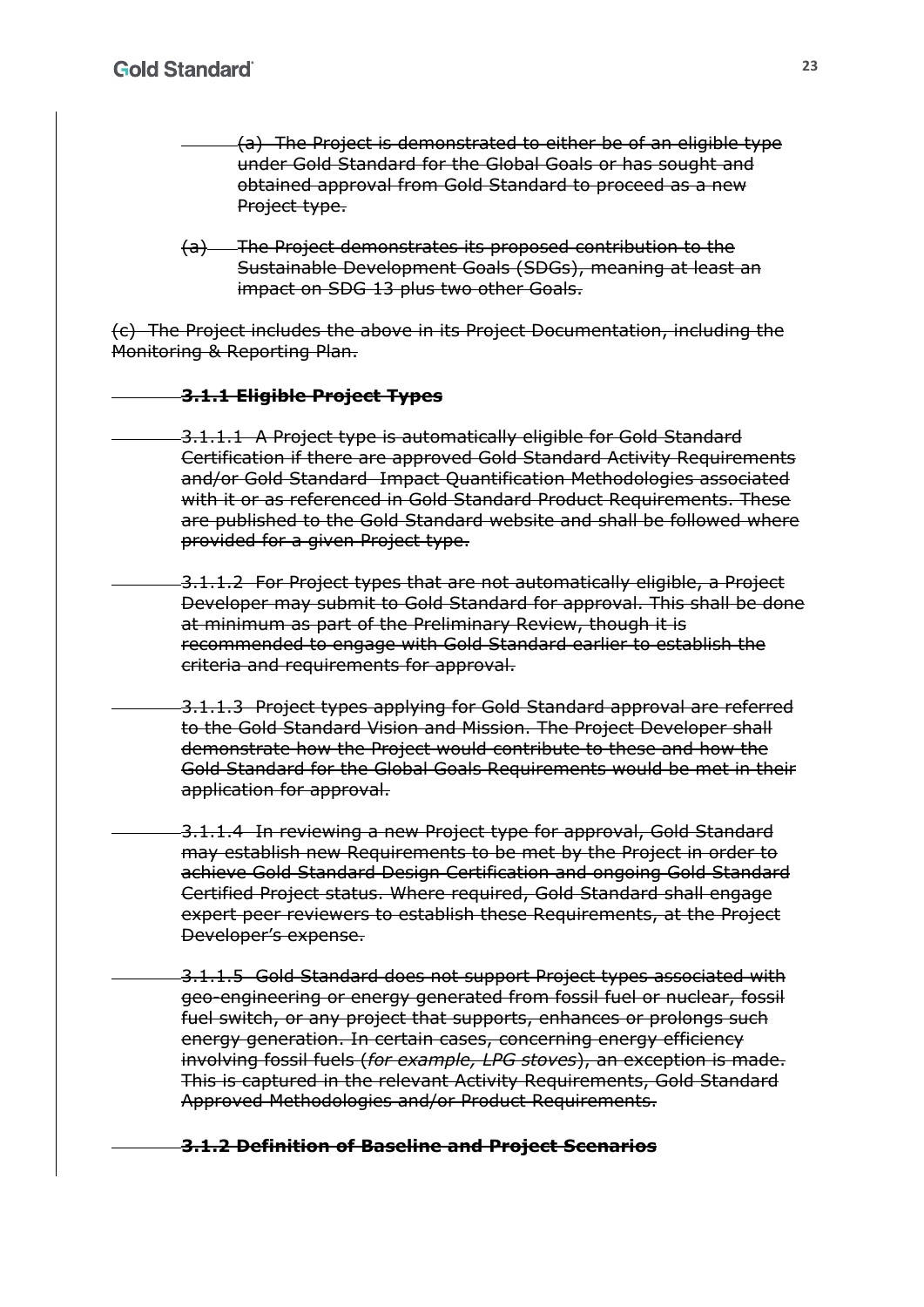3.1.2.1 The Project shall define both the Baseline and Project Scenarios. These are defined as follows:

#### **(a) Baseline Scenario:**

The Baseline Scenario is defined as the reasonable, conservative scenario that would exist in the absence of the project. While setting the Baseline Scenario, the Project Developer shall consider the relevant applicable legislation and how effectively these are enforced.

#### **(b) Project Scenario:**

**(a)** The Project Scenario is defined as the scenario that will exist once the Project is implemented and operational.

(c) Note that while not defined as a scenario, a consideration of the implementation and decommissioning (where relevant) phases of the project is also an important requirement within the Safeguarding Principles and Stakeholder procedures.

3.1.2.2 The defined Baseline and Project Scenarios shall be included in the Project Design Document and used to inform the other Principles outlined in this Section. The Baseline Scenario is also reviewed as part of Design Certification Renewal.

3.1.2.3 In certain cases Gold Standard methodologies allow for a Suppressed Demand baseline scenario to be assumed. In such cases, the application of Suppressed Demand baseline is limited to Small Scale Projects (as defined in the relevant Activity Requirements and/or Methodology). Where a Suppressed Demand baseline is applied, it is not possible to 'stack' Gold Standard Certified Impact Statements or Products as the definition of baseline may be contradictory.

#### **3.1.3 Contribution to Climate Security and the Sustainable Development Goals**

3.1.3.1 All Projects shall demonstrate a clear, direct contribution to sustainable development, defined as making demonstrable, positive impacts on at least three SDGs, one of which must be SDG 13 (defined herein as Emissions Reductions or Removals and/or Adaptation to climate change). These are referred to as SDG Impacts.

3.1.3.2 SDG Impacts shall be a primary effect – an intentional, direct effect of the project and shall not be 'one off' or an effect generated in design, construction, distribution or start-up or decommissioning of the Project.

3.1.3.3 The Project shall define its SDG Impacts and set monitoring indicators to be included in the Monitoring & Reporting Plan. The following procedure shall be followed:Project Developer may submit a methodology for review and approval by Gold Standard where appropriate.Impact Quantification methodology approval procedure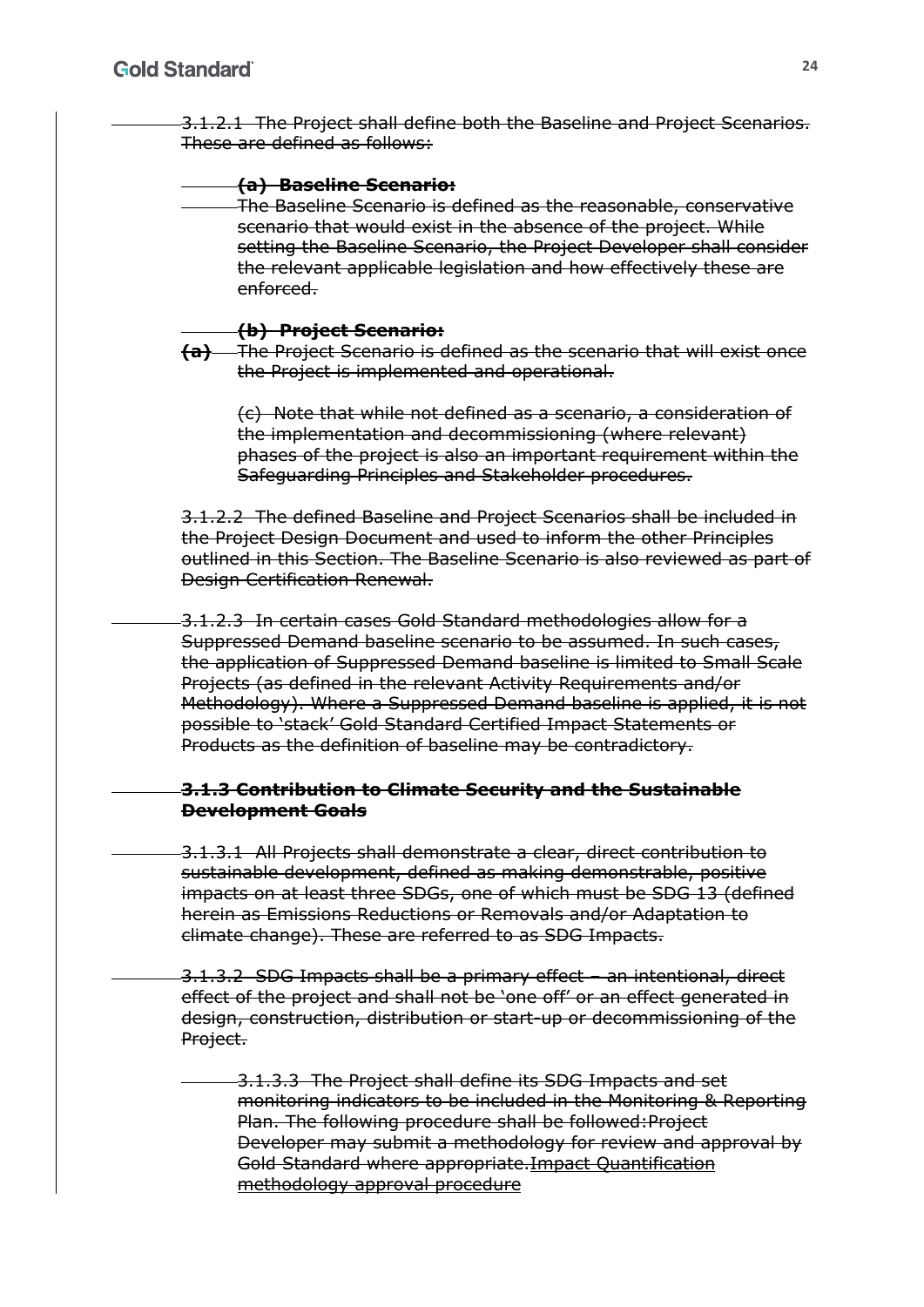Before proposing a new methodology, the Project Developer shall discuss and agree this with Gold Standard prior to commencement of development. It is possible to develop a Project and a Methodology concurrently.

- **(a) Step 1:** Identify the broad list of potential SDG Impacts provided by the Project by comparing the Project Scenario to the Baseline Scenario (note that multiple baseline scenarios may be relevant depending on the SDG Impacts and/or methodologies followed). All SDG Impacts shall be demonstrated as making a positive effect beyond what would reasonably be expected to occur in the Baseline Scenario.
	- **(b) Step 2:** Based on the potential SDG Impacts identified in Step 1, select the minimum 3 (including climate security) that meet the Requirements stated 3.1.3.2, above.
		- **(c) Step 3:** The Project Developer may choose from the following options to demonstrate SDG Impacts:
			- **Option 1 –** For any SDG Impact the Project Developer shall review the UN SDG Targets and Indicators from the relevant National SDG Indicators, or in their absence, the latest internationally adopted version or the latest version 'under consideration' where Indicators are not yet fully adopted. Select the three most relevant to the chosen SDG Impacts. Propose an Output Indicator and Justification Information that, combined, demonstrate how the Project positively impacts the chosen Sustainable Development Goal Indicator.
			- Option 2 Follow a Gold Standard Approved SDG Tool for the demonstration of SDG Impact(s).
			- Option 3 Follow a Gold Standard Approved Methodology, published or referenced via the Gold Standard website. These are typically used by Project Developers to achieve issuance of Gold Standard Certified Impact Statements or Products.
- (d) Step 4 (where required): For certain SDG Impacts, an Expert Stakeholder Opinion and Recommendation may be required – See 3.3.
- (e) Step 5: Include the Output Indicator, Justification and Monitoring Approach or the monitoring parameters for Gold Standard Approved SDG Tools or Methodologies in the Project Design Document Monitoring Plan to inform future Monitoring Reports.
- 3.1.3.4 As per Step 3, Option 3 above any one or more of the minimum three SDG Impacts chosen by the Project Developer may be undertaken by following a Gold Standard Approved Methodology. By following and achieving Certification under this approach, the Project Developer may be issued with Gold Standard Impact Statements or Products. These may either be selected from the existing Gold Standard Approved Methodologies available or the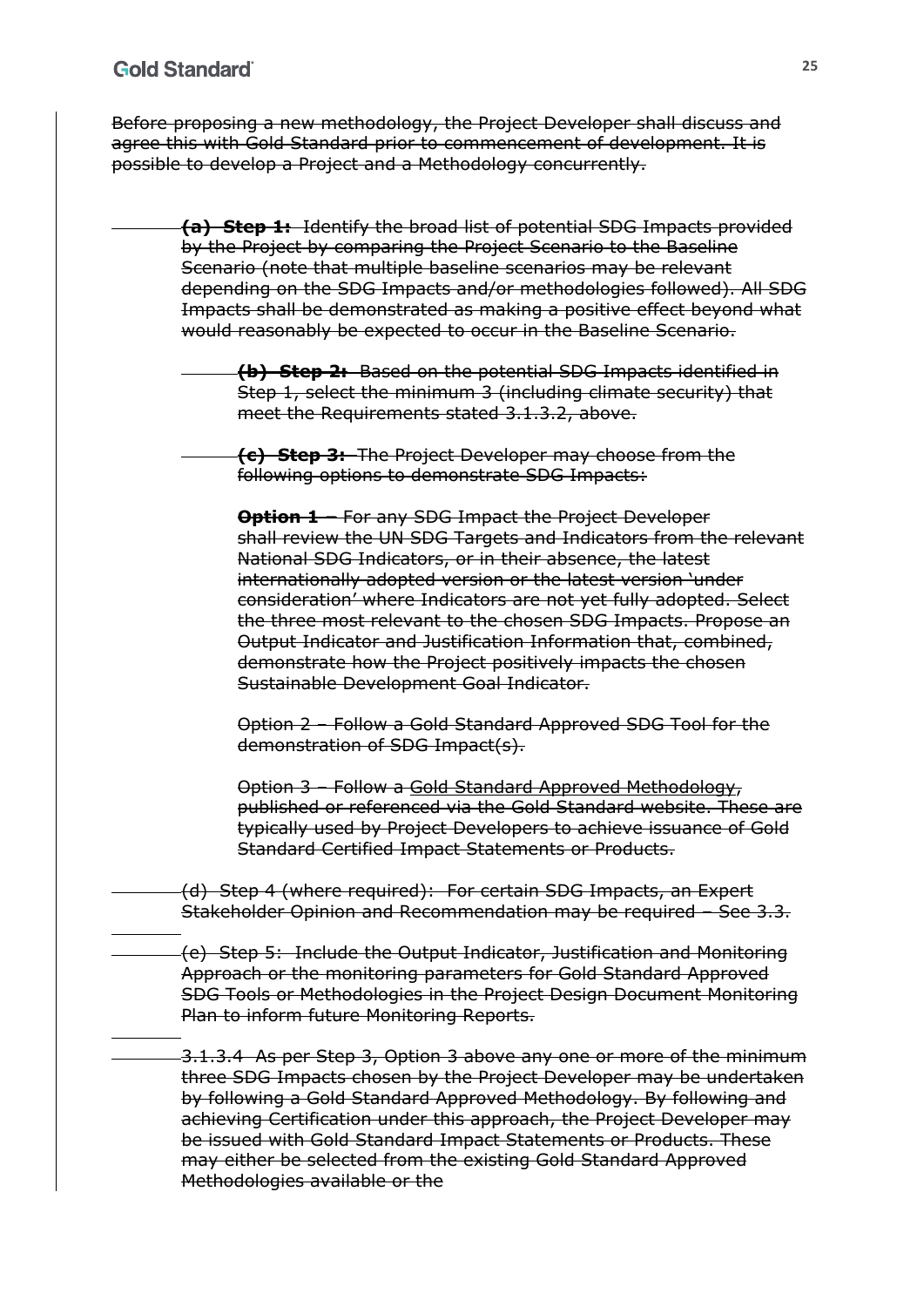3.1.3.5 Projects shall seek Expert Stakeholder opinion and recommendation for certain SDG Impacts. Those SDGs requiring Expert Stakeholder opinion are pre-identified in specific Activity RequirementsSafeguarding Principles and Requirements, though Gold Standard reserves the right to require an Expert Stakeholder comment or an adjustment of the SDG Impact claimed to safeguard credibility. For new project types, these shall be decided upon by Gold Standard prior to or during Preliminary Review. The Project Developer shall demonstrate that the Expert Stakeholder has confirmed that the impact is real and meets the Requirements of this section and that any recommendations have been considered and incorporated into the Project design.

#### -3.1.4 Process:

3.1.4.1 For Stakeholder Consultation – See the Gold Standard Stakeholder Consultation & Engagement Procedure, Requirements & Guidelines.

3.1.4.2 Preliminary Review – The proposed SDG Impacts shall be provided in the Key Project Information and drafted so far as possible in the Project Design Document and Monitoring & Reporting Plan.

3.1.4.3 Validation and Design Review (Design Certification) – The proposed SDG Impacts shall be fully incorporated into the Project Design Document with evidence provided as per Section 3.1.3, above. The proposed parameters as per 3.1.3.3 (e), above shall be included in the Monitoring & Reporting Plan.

3.1.4.4 Verification and Performance Review (Performance Certification) – The Monitoring Report shall include reporting on the positive SDG Impacts and associated monitoring parameters.

3.1.4.5 Design Changes – during the project cycle, changes may occur to the design that was envisaged at Design Certification. Where these are considered material and permanent, they must be reflected in the project documentation. The procedure for design changes is included in Annex A of this document.

## **3.2 PRINCIPLE 2: SAFEGUARDING PRINCIPLES**

This section describes the Requirements concerning Principle 2 – Safeguarding Principles.

By successfully following the Procedures in this Section the outcomes are:

(a) The Project completes a Safeguarding Principles Assessment as per the Gold Standard Safeguarding Principles & Requirements to define the relevance of the different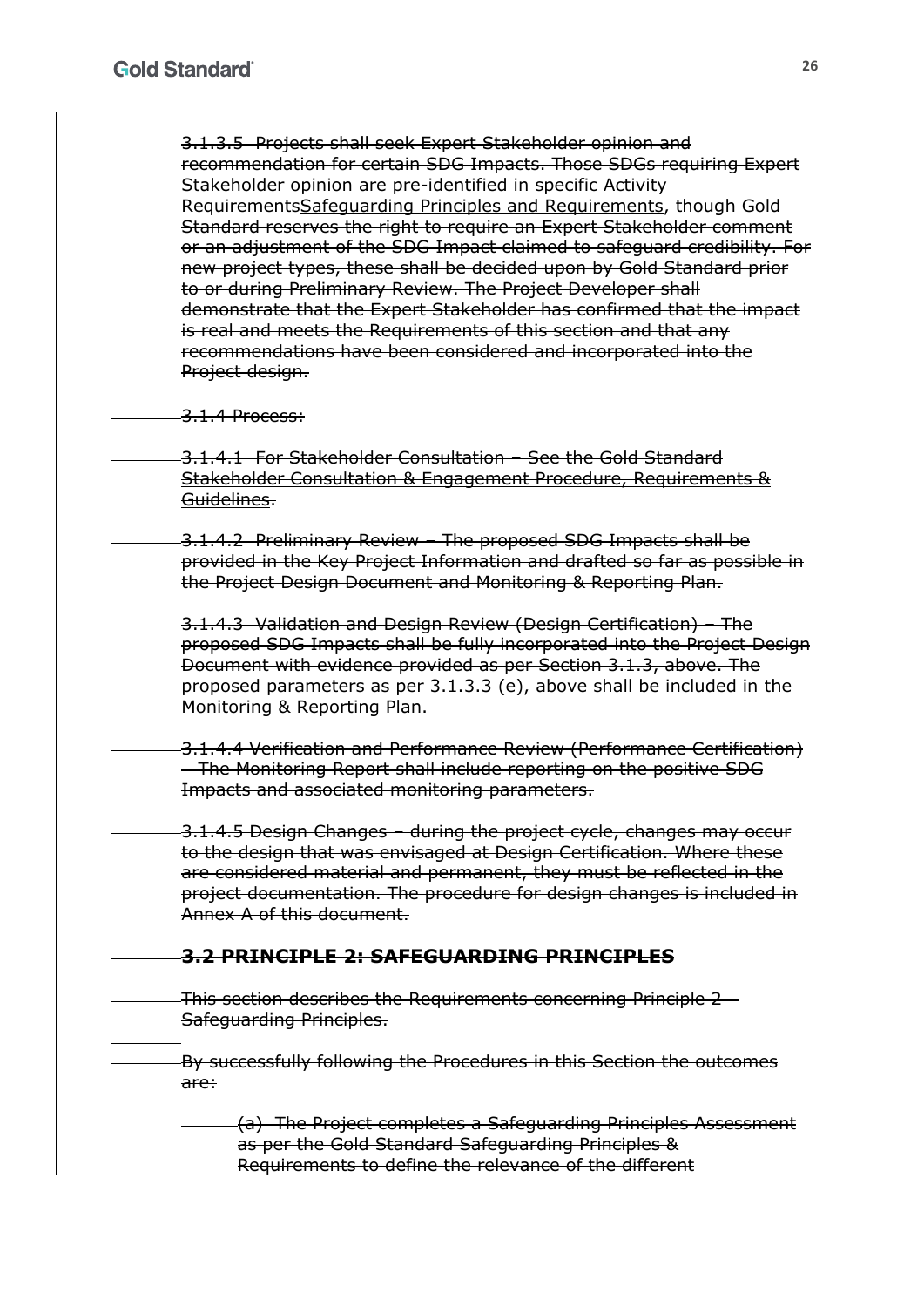Requirements to the Project (note, further guidance is also provided in specific Activity Requirements).

(b) The Project demonstrates how all relevant Requirements will be met.

(c) The above is included in the Project Design Document, including the Monitoring & Reporting Plan.

Referring to the Gold Standard Safeguarding Principles & Requirements document – all Projects shall undertake an upfront assessment against the Gold Standard Safeguarding Principles and implement their Project in accordance with the stated Requirements. The assessment shall apply to the Project Scenario, though Assessment Questions and Requirements involve a comparison to the Baseline Scenario(s) and/or the implementation or decommissioning phases of a Project.

#### **3.2.1 Safeguarding Principles Procedure**

3.2.1.2 All Safeguarding Principles and Requirements shall apply to all Projects (including those noted as Not Relevant below); however, in order to make the Assessment more practical, the Assessment in combination with specific Activity Requirements shall define the Requirements per Assessment Question that are answered:

(a) 'Yes' – Meaning that the risk or expected issue identified in the Assessment Question is relevant to the Project and context. The Requirements shall apply and adherence shall be demonstrated. They must be included in the Monitoring & Reporting Plan and future Monitoring Reports.

(b) 'Potentially' – Meaning that the risk or expected issue may be relevant at some point in the Project's cycle but is not necessarily relevant now and/or may never arise. The Requirements apply but the Project Developer may justify why these Requirements do not need to be demonstrated as being met.

(c) 'No' – Meaning that the risk or expected issue is not relevant to the Project. Justification shall be provided to support this conclusion, with evidence provided where required.

3.2.1.3 A number of Safeguarding Principles require the opinion and recommendations of an Expert Stakeholder. These are pre-identified in the Safeguarding Principles Procedure and in specific Activity Requirements.

#### 3.2.2 Process

3.2.2.1 For Stakeholder Consultation – See the Gold Standard Stakeholder Consultation & Engagement Procedure, Requirements & Guidelines.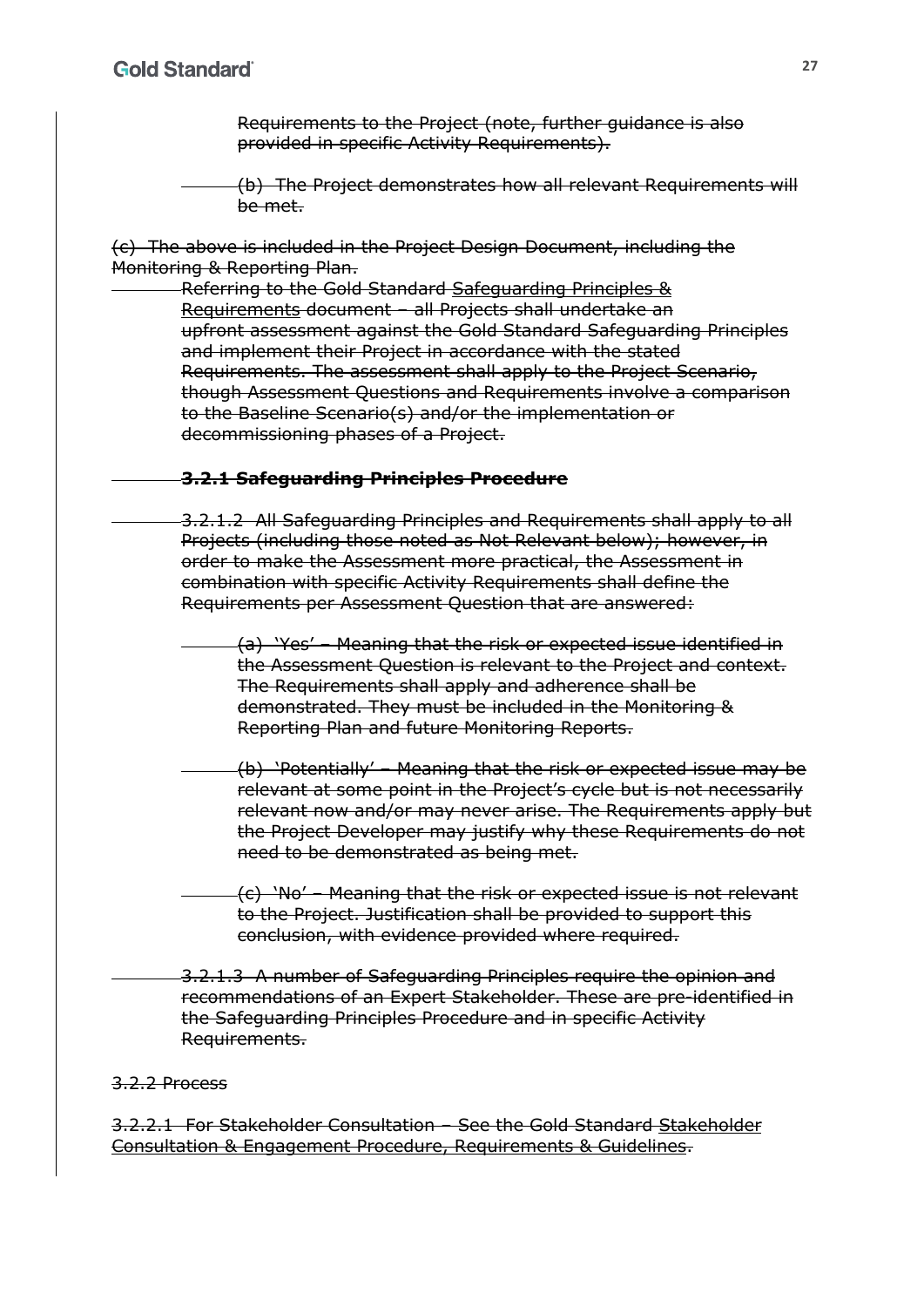3.2.2.2 Preliminary Review – A draft Safeguarding Principles Assessment shall be provided, so far as possible, in the Project Design Document.

3.2.2.3 Validation and Design Review (Design Certification) – The Safeguarding Principles Assessment and evidence of conformity to the associated Requirements shall be included in the Project Design Document, including the proposed monitoring parameters in the Monitoring & Reporting Plan. The Monitoring & Reporting Plan shall capture any Safeguarding Principle Requirements parameters that are required to be monitored and reported upon and/or reassessed in future, in line with the Gold Standard Safeguarding Principles procedure. This shall be used to inform the ongoing Monitoring Reports and Verification and Performance Review processes.

3.2.2.4 Verification: The Monitoring Report shall include reporting on Safeguarding Principles and Requirements and the associated monitoring parameters.

## **3.3 PRINCIPLE 3: STAKEHOLDER INCLUSIVITY**

- This section describes the Procedures and Requirements concerning Principle 3 -Stakeholder Inclusivity. Further information is provided in the Gold Standard Stakeholder Consultation Procedure, Requirements and Guidance document.
	- By successfully following the Procedures and Requirements in this Section, the outcomes are:
		- (a) The Project demonstrates how it has identified, engaged and consulted with Relevant Stakeholders. Where required, Expert Stakeholders are engaged in the process.
		- (b) The Project demonstrates the records of the consultation and how the outcomes of consultation have positively influenced the Project design and implementation.
		- (c) The Project demonstrates that stakeholder concerns have been addressed and any disputes have been resolved.
		- (d) The Project demonstrates that an appropriate system for the ongoing capture, recording and responding to stakeholder concerns is developed.
		- (e) The above is captured in the Project Design Document, including the Monitoring & Reporting Plan.

## **3.3.1 Stakeholder Engagement & Consultation**

1.2.8 3.3.1.1 All Projects shall conduct Stakeholder Consultation and ongoing engagement process in line with the Gold Standard Stakeholder Consultation & Engagement Procedure, Requirements & Guidelines.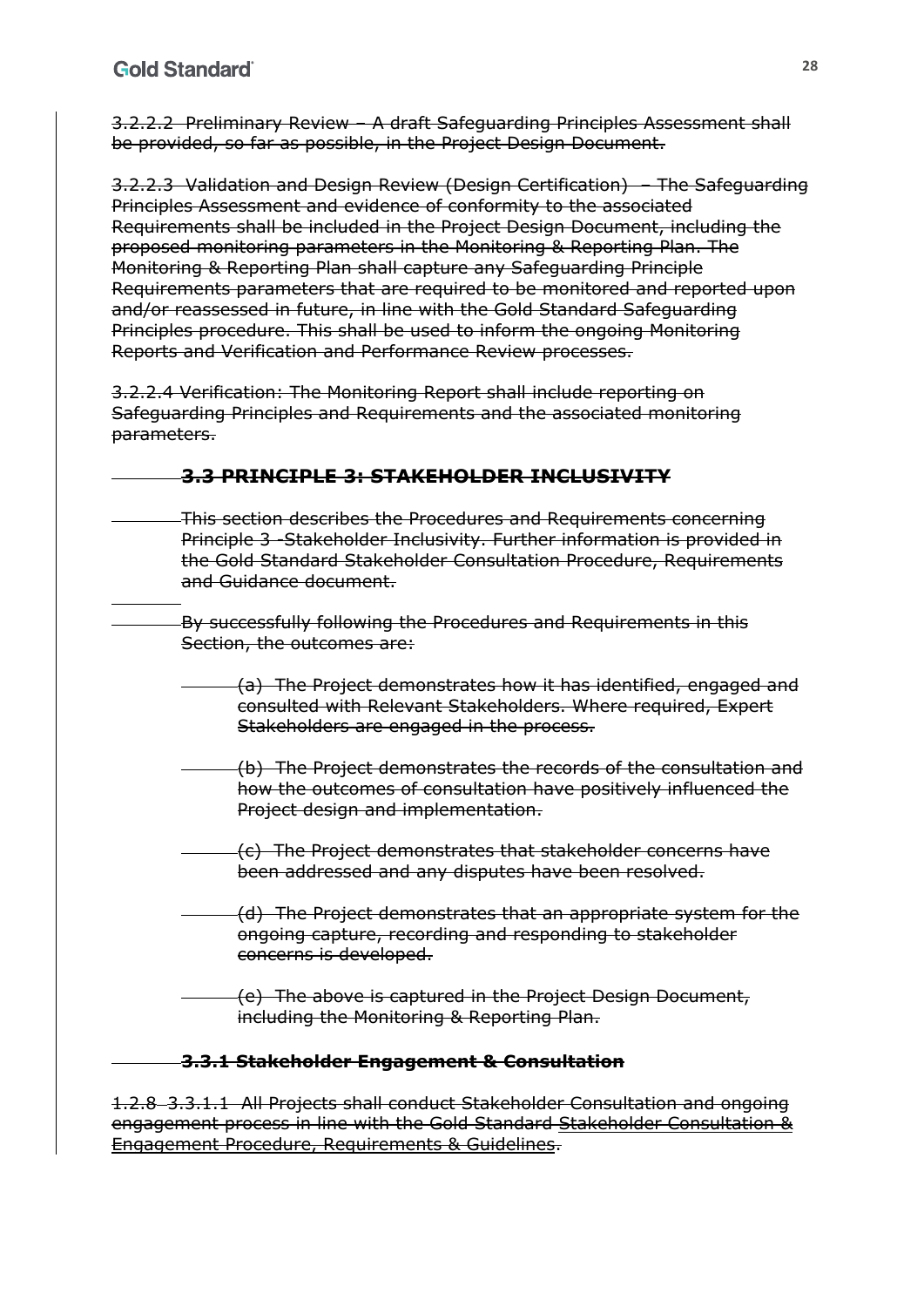#### **Gold Standard**

- 1.2.9 The Stakeholder Consultation shall include at least one public in-person meeting and one Stakeholder Feedback Round lasting a minimum of 2 months. These shall be open to anyone wishing to attend and shall be conducted in accordance with the Gold Standard Stakeholder Consultation & Engagement Procedure, Requirements & Guidelines.The Project Developer shall identify and inform all relevant (local, affected and interested) stakeholders, including relevant local and national authorities, the Gold Standard Secretariat and all Gold Standard NGO Supporters active in the host country of the Project.The Stakeholder Consultation shall be conducted prior to the start date of the Project (see Section 3). If the Consultation is conducted after the start date, the Project Developer shall provide further explanation of how comments received during the Consultation are taken into account and implement a Grievance Mechanism in line with the Gold Standard Stakeholder Consultation & Engagement Procedure, Requirements & Guidelines.
	- 3.3.1.5 The Project Developer shall share the information on Project, its objective, scale and duration, contribution to sustainable development and safeguards reports the to ensure that stakeholders are actively involved in the Project from the beginning thus enabling stakeholders to influence the Project design and implementation.
	- 3.3.1.6 In addition to seeking the views of relevant (interested and affected) stakeholder inputs, certain Safeguarding Principles and SDG Impacts may require the opinion and recommendations of Expert Stakeholders (these are stated in specific Activity Requirements or in the Safeguarding Principles Procedure). These may be sought any time during the Project design and consultation but it is recommended that they are sought during the 1st phase of consultation. It is a requirement that the Project demonstrate how the opinions and recommendations of Expert Stakeholders are incorporated into the Project design.
		- 3.3.1.7 Where a given Safeguarding Requirement, SDG Impact or other topic requires the input of an Expert Stakeholder, they shall be appointed directly by the Project Developer. Expert Stakeholders shall be demonstrated to be fully independent of the Project and the Project Developer and to confirm in writing to Gold Standard that they have no Conflict of Interest or other financial interest in the Project, Project Developer or associated organisations. Expert Stakeholder advice shall be provided with the Project Documentation and shall be unedited.
		- 3.3.1.8 Expert Stakeholders are not necessarily required to attend faceto-face consultation meetings but must be provided with sufficient information to form opinions and recommendations concerning the Project. This shall be provided in the form of written feedback that must be provided for Validation along with evidence as to how the feedback has been addressed and incorporated into the Project design.
		- 3.3.1.9 Where the VVBs and/or Gold Standard deem it necessary, further queries shall be raised with the Expert Stakeholder who shall be retained by the Project Developer accordingly.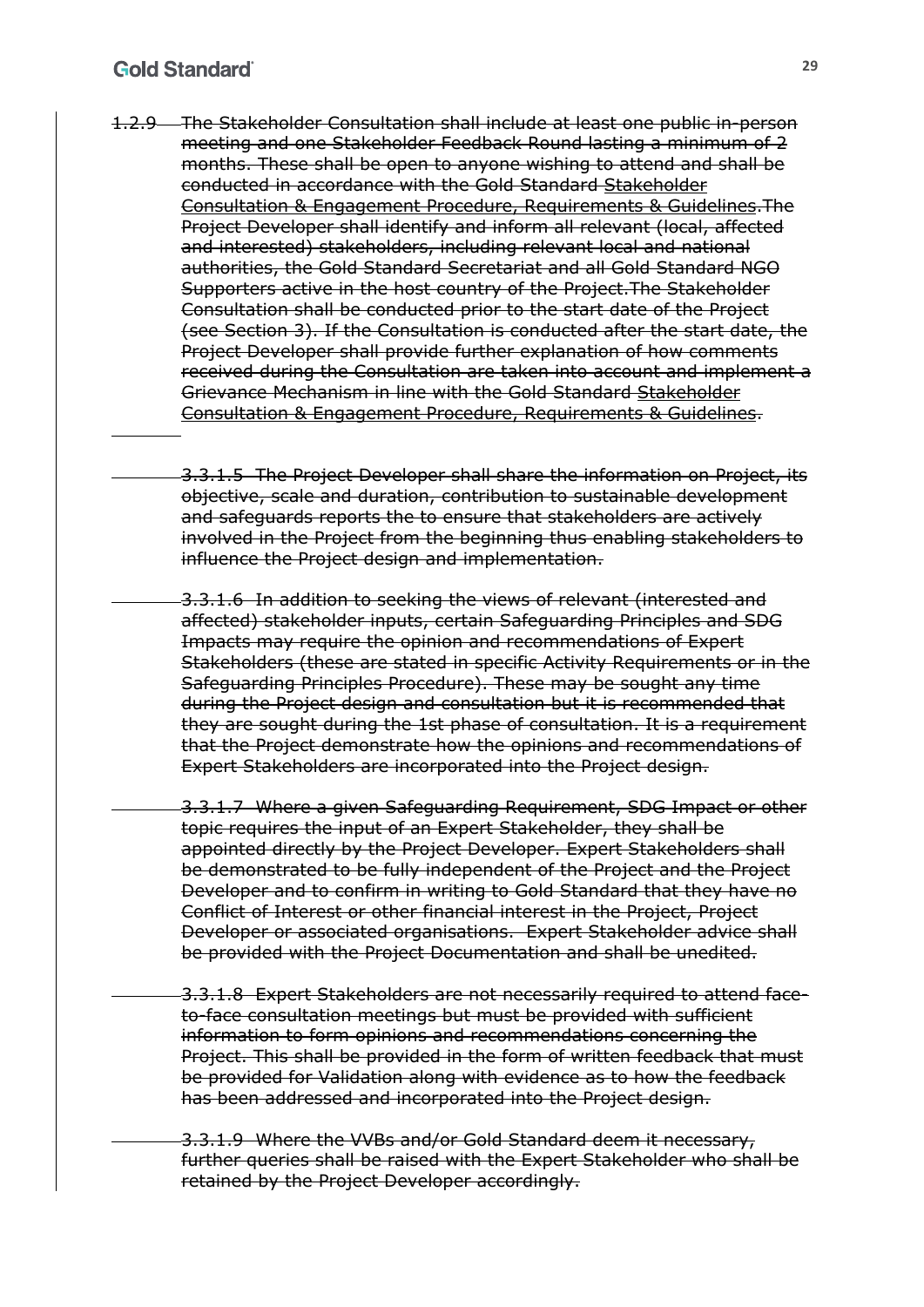3.3.1.10 The Project shall have a formal input, feedback and grievance mechanism in place in accordance with Stakeholder Procedure and Guidelines. This mechanism shall be described during the Stakeholder Consultation and in line with the Gold Standard Stakeholder Consultation & Engagement Procedure, Requirements & Guidelines.

## 3.3.2 Process:

3.3.2.1 Preliminary Review: A report of the Consultation process, including consultation feedback and how this was incorporated into the design of the Project, shall be included in the Project Design Documentation and the Monitoring & Reporting Plan. These shall be included for submission for Preliminary Review.

3.3.2.2 Validation and Design Review (Design Certification): As per Preliminary Review, report shall be fully complete.

3.3.2.3 The Monitoring Report shall include an update on stakeholder feedback received during the period and any actions taken in response. It shall also review the relative successes and failures of the ongoing stakeholder feedback mechanism and any proposals for improvement.

## **3.4 PRINCIPLE 4: DEMONSTRATION OF REAL OUTCOMES**

This section describes the Procedures and Requirements concerning Principle 4 – Demonstration of Real Outcomes. This Principle represents the Gold Standard Project cycle and the timescales and frequency for Certification.

By successfully following the Procedures and Requirements in this Section the outcomes are:

- (a) The Project develops Project Documentation, including Key Project Information, Project Design Document and Monitoring and Reporting Plan.
- (b) The Project undertakes Design Certification by engaging a VVB and undergoing Validation and a Design Review.

(c) The Project provides ongoing Annual Reporting.

- (d) The Project undertakes Performance Certification by engaging a VVB and undergoing Verification and a Performance Review.
- (e) The Project undertakes Design Certification Renewal every five years, except for Transition projects i.e., projects transitioning from earlier versions of Gold Standard shall maintain their existing crediting renewal cycle.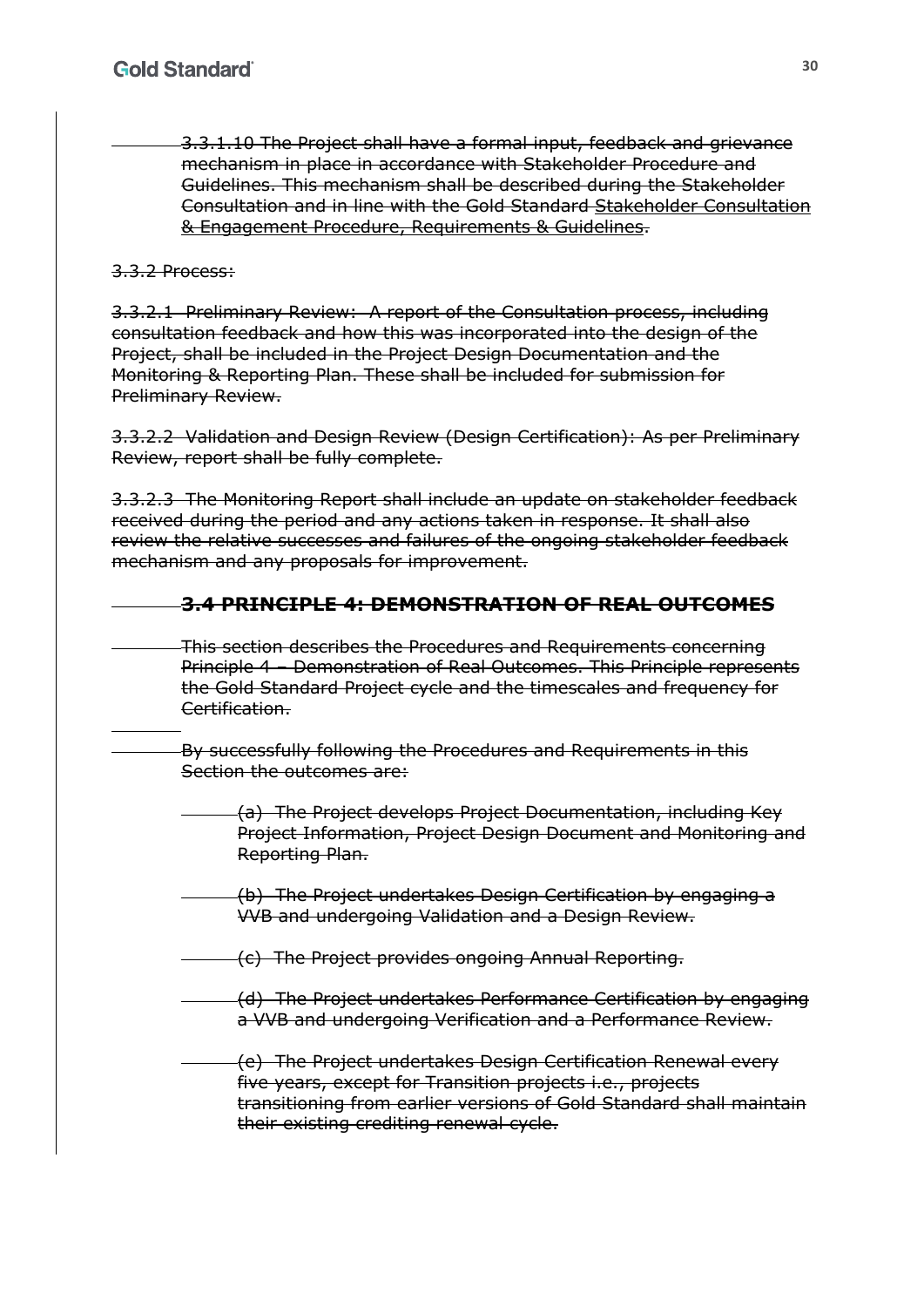(f) VVBs shall conduct a site-visit as part of the validation and verification of Gold Standard projects.

# **5. 3.4.1 GOLD STANDARD PROJECT CYCLE**

- 5.1.1 3.4.1.1 Gold Standard for the Global Goals Project Certification is based on a five year renewable certification cycle, with key features as follows:
	- (a) All Projects must LIST with the Gold Standard by undertaking a Preliminary Review and uploading Key Project Information, draft Project Design Document and completed Stakeholder Consultation Report.
	- (b) Projects may then seek Gold Standard Certified Design status by successfully completing Validation (within two years of the date of Listing) and a subsequent Design Review.
	- (c) New projects attaining Gold Standard Certified Design status then enter a 5 yearfive-year renewable certification cycle wherein for each five- year period they must undergo Verification and Performance Review to achieve and maintain Gold Standard Certified Project status and where sought Issuance of Gold Standard Certified Impact Statements aAnd Products.
	- (d)  $-$  To retain Certified Design status at the  $5th$  fifth year, all pProjects must undergo Design Certification Renewal by updating information and the baseline, unless otherwise stated in relevant Activity or Product requirements. - Transition projects shall follow their existing crediting renewal cycle for Design Certification Renewal.
	- (e) The number of Performance Certifications in a 5-five-year certification cycle is not limited although it must take place at least once, no later than two years after Project implementation or Design Certification, whichever is later. In case of Design Certification Renewal, it must take place no later than two years after Design Certification Renewal.
		- Transitioning project, maintaining their existing crediting cycle shall undergo for performance certification no later than the first two years after project implementation or design certification, whichever is later, and once every three years after that, unless the Verifier provides a convincing case for less frequent visits as part of the Verification Report
	- (f) The Activity Requirements and/or Product Requirements governs the maximum number of Design Certification Renewals allowed for specific project types. In the absence of any such stated Requirement, a Project is limited to one Renewal (i.e. maximum 10 years certification). Transition projects shall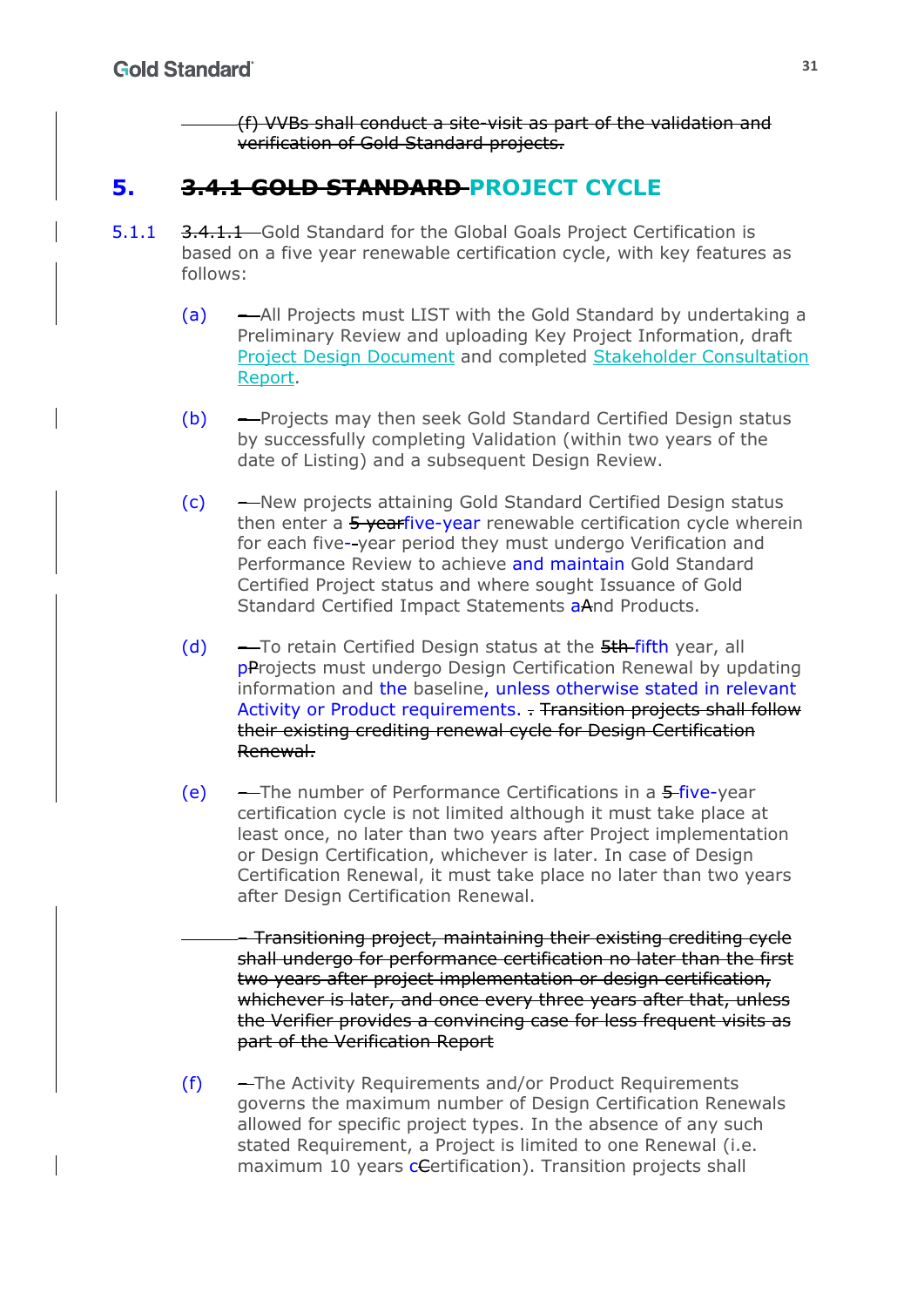maintain their existing crediting cycle and maximum crediting periods upon transition to Gold Standard for Global Goals following GHG Emissions Reductions & Sequestration Product Requirements.

- (g) Specific requirements apply in areas such as conflict and emergency zones as per Annex B of this document.
- 5.1.2 3.4.1.2 The following process flow shows the Project Cycle for a typical Project Certification:

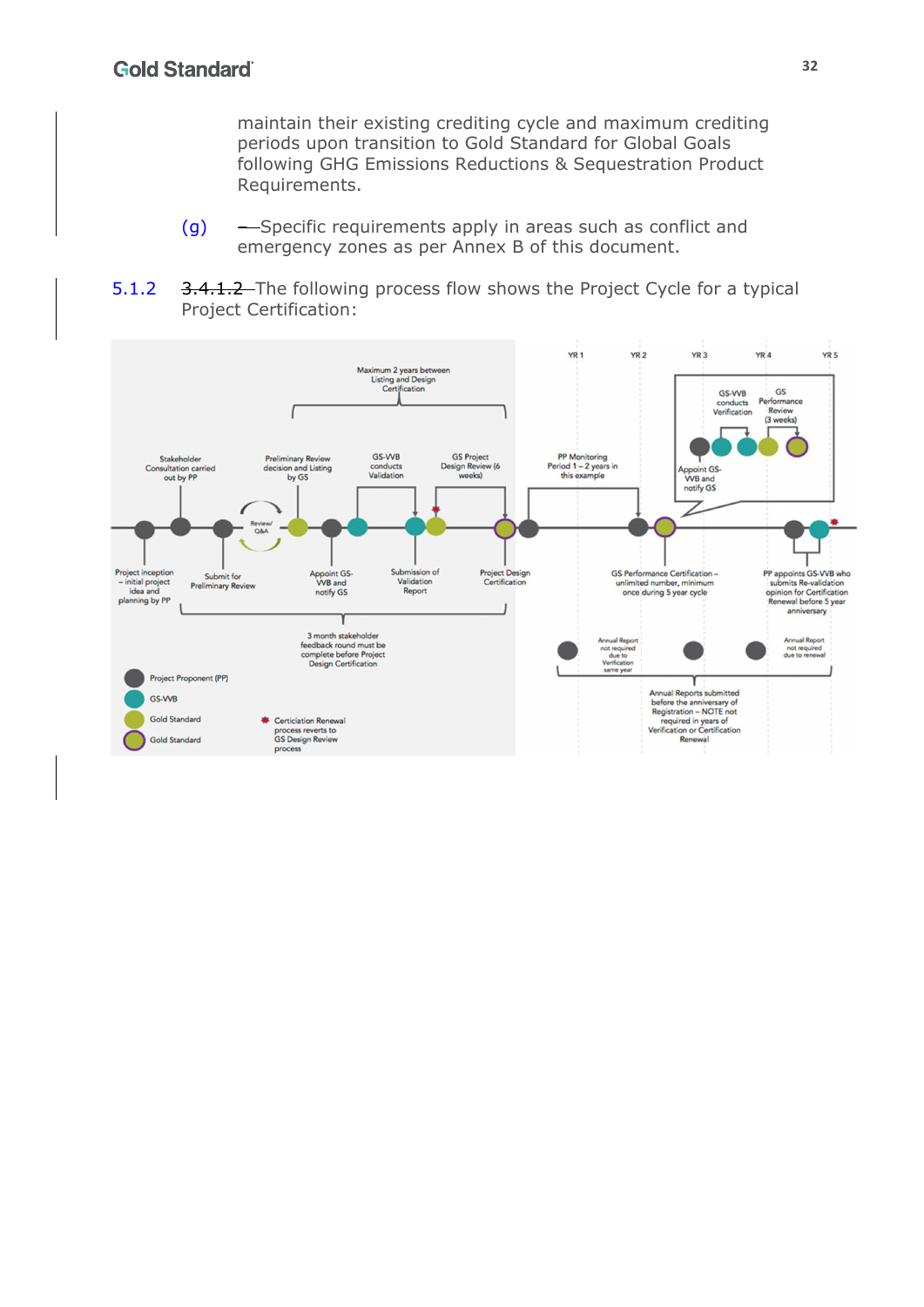## **(a) PRELIMINARY REVIEW**

*3.4.2 Development of Monitoring and Reporting Plan* 

*3.4.2.1 Projects shall produce a Monitoring & Reporting Plan as part of the Project Design Document that includes a detailed approach to the following:* 

*(a) Monitoring and reporting of parameters identified for positive SDG Impacts.* 

*(b) Monitoring and reporting of parameters associated with any Requirements and re-assessments highlighted by the Safeguarding Principles Assessment.* 

*(c) Monitoring and reporting of Stakeholder Engagement, feedback, grievances and any action taken, including as recommended by any Expert Stakeholder.* 

*(d) Any monitoring requirements and parameters in any Gold Standard Approved Methodology, Tool and/or Product Requirements selected.* 

*3.4.2.2 For each monitored parameter from (a) to (d) above the following information shall be provided in the Monitoring Plan:* 

*(a) Metric or variable that shall be monitored and reported.* 

*(b) Frequency of monitoring and reporting against each parameter.* 

*(c) Method of collection of information and identification and details of the organisation or individuals involved in the collection.* 

*(d) Any quality control approaches for the proposed data collection and reporting.* 

*(e) Any ethical restrictions on the collection and/or reporting of collected information.* 

*3.4.2.3 The Project Monitoring & Reporting Plan shall be presented as part of the Project Documentation for Validation and shall form the basis of ongoing Monitoring Reports that shall be presented for Verification.* 

*3.4.3 Project Start Date*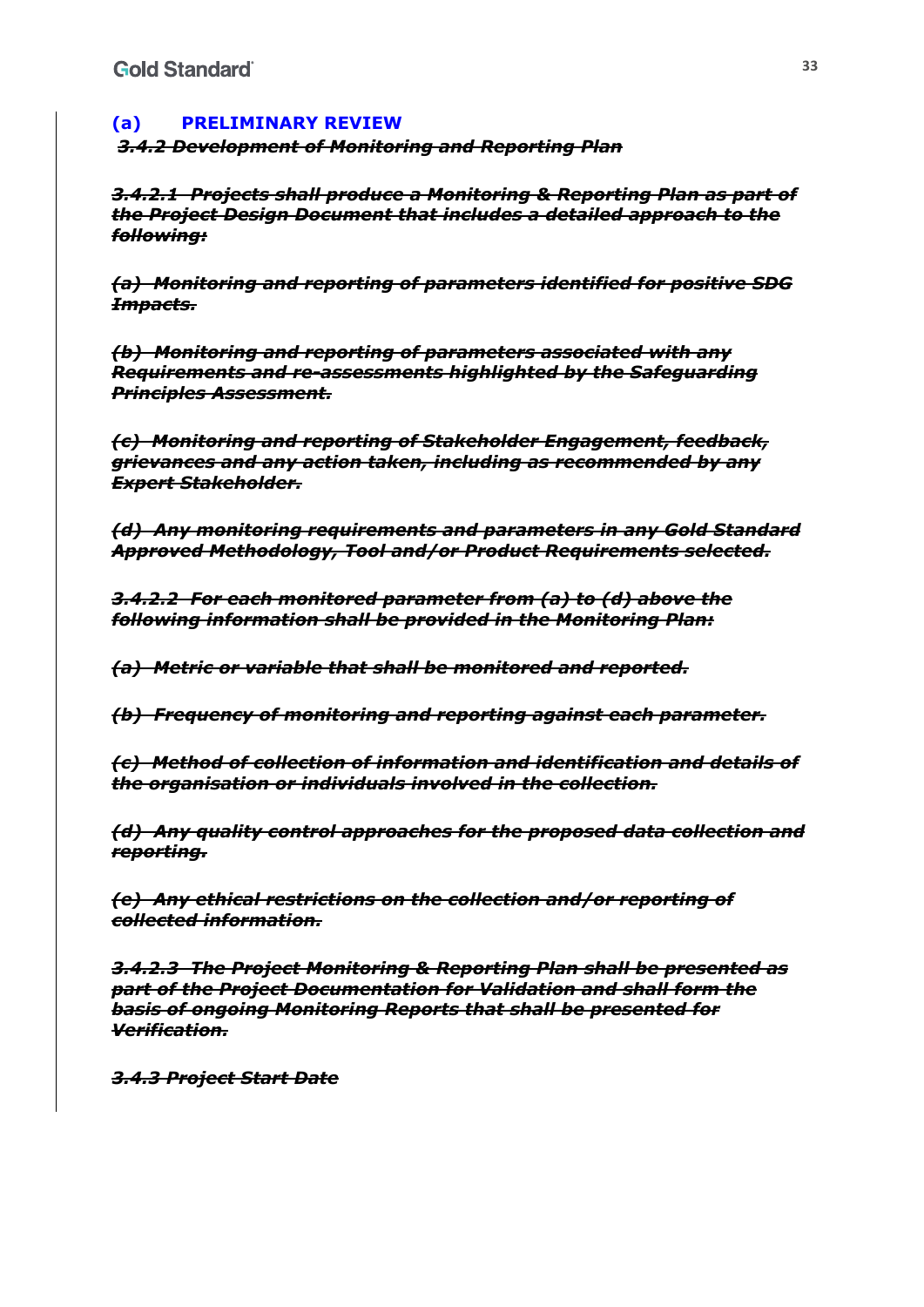*3.4.3.1 Project Start Date: The Project start date shall be the earliest date on which the Project Developer has committed to expenditures related to the implementation of the Project. This does not include the purchase or option to purchase the land upon which a Project is intended to take place.* 

*3.4.3.2 Examples of start date may be the date on which contracts have been signed for equipment or construction/operation services required for the Project. Minor pre-Project expenses, such as the contracting of services /payment of fees for feasibility studies or preliminary surveys, shall not be considered in the determination of the start date as they do not necessarily indicate the commencement of implementation of the Project.* 

*3.4.3.3 Note that the Project start date definition and requirements may differ under certain Activity or Product Requirements.* 

#### *3.4.4 Preliminary Review*

- 5.1.3 3.4.4.1 The Preliminary Review (time of first submission) is conducted once at the outset (i.e., at an early stage of project design and before Listing on the Gold Standard Impact Registry, see below) of a Project. During the Preliminary Review, Gold Standard conducts a desk review of the Key Project Information and Draft Project Design Document. This review considers whether the Project has the potential to conform to the Gold Standard Requirements and may therefore progress to Listed status.
- 5.1.4 3.4.4.2 The Preliminary Review includes a desk review of the Project Eligibility Principles as well as the applicability of the mMethodology applicability amongst other matters, based on the Key Project Information, draft PDD and Stakeholder Consultation Report. It involves one of the pathways below, dependent on the type of activity. Gold Standard shall decide which pathway a Project is required to undertake, though guidelines are provided as follows:
	- (a)  $(a)$  (a) Pathway 1 Completeness Check Ppathway This pathway is for regular and retroactive cycle, eligible project types unless otherwise stated in the Activity Requirements. Note that certain pProject tTypes require certain details to be checked and resolved more thoroughly during the Completeness Check. These are stated in the Activity Requirements. The Completeness Check Ppathway consists of a Preliminary Review period of 4 weeks, conducted by Gold Standard.
	- (b)  $\left(\frac{b}{b}\right)$  Pathway 2 Detailed Preliminary Review In this pathway, Gold Standard conducts a more thorough check of the project documentation. The application of a Detailed Preliminary Assessment is at the discretion of Gold Standard, though typically is required for early users of a new Project Type, Methodology or Product. The Detailed Preliminary Review Ppathway consists of a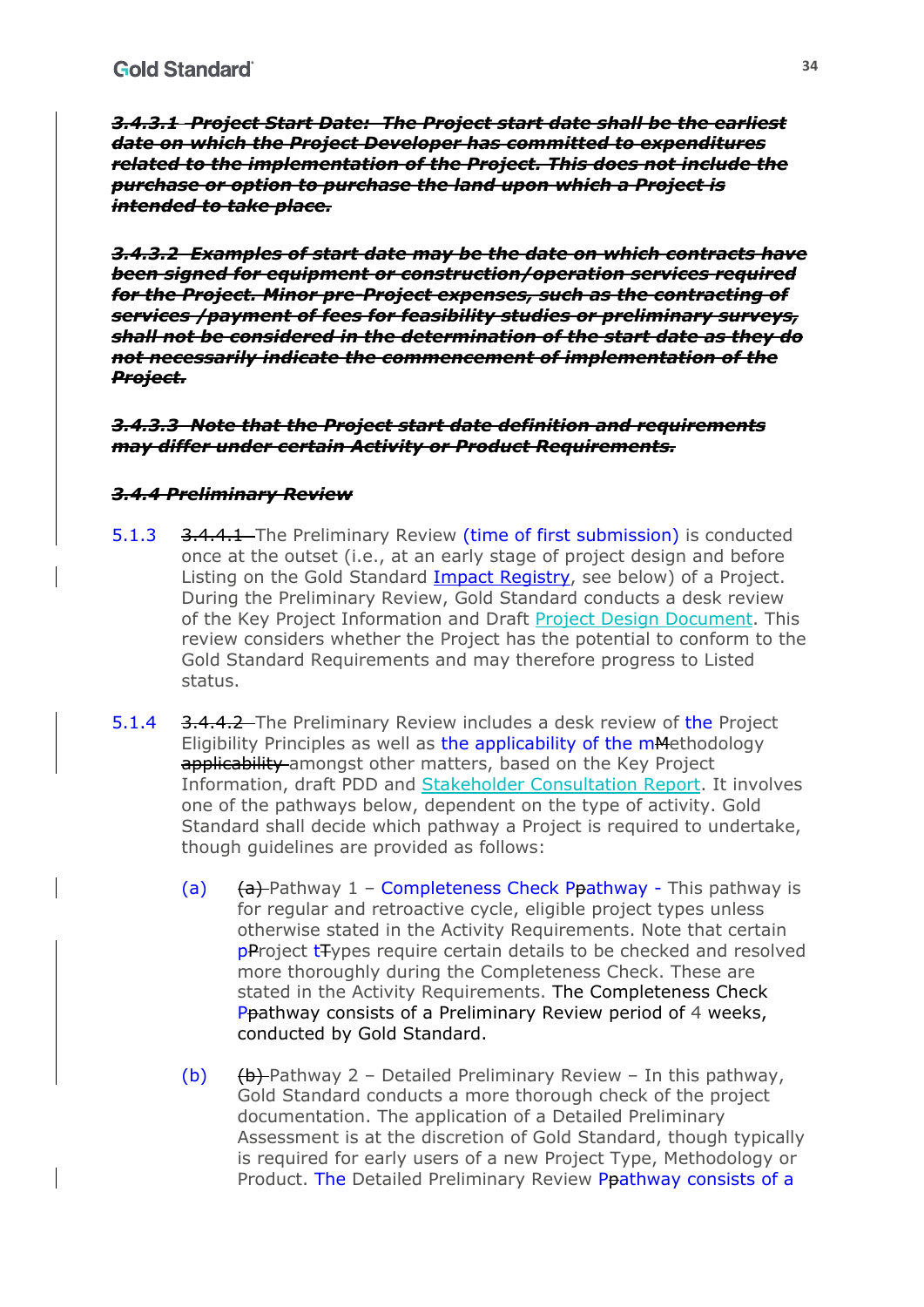#### Preliminary Review period of 4 weeks, conducted by Gold Standard.

- 5.1.5 3.4.4.3 CARs/FARs/OBs may be raised during this review that must be addressed during Validation. However, matters pertaining to Eligibility Principles shall be addressed prior to Listing. The Completeness Check pathway consists of a Preliminary Review period of 2 weeks, conducted by Gold Standard.
- 5.1.6 During the Preliminary Review step, Gold Standard may identify any further matters that require Expert Stakeholder opinion and recommendations not already pre-identified.
- 5.1.7 3.4.4.4 The Preliminary Assessment starts when the Project Developer has:
	- (a) (a) (a) signed and submitted the Terms and Conditions AND
	- (b) (b) (b) submitted the Project Documentation (see 6, below), AND
	- $(c)$  (c) (c) external the fee for the Preliminary Review, where required.

3.4.4.5 The outcome of the Preliminary Review may be:

(a) a successful Review without any likely or potential CARs, FARs or OBs identified, OR

(b) a successful Review with likely or potential CARs, FAR s or OBs identified but that are not required to be resolved prior to Listing, OR

(c) an unsuccessful Review with at least one potential NC identified. With either outcome 5.a or 5.b the Project may progress to Listing, as per Section 3.4.5, below.

- 5.1.8 3.4.4.6 The minimum requirements for submission of Project Documentation include Key Project Information and
	- (a) A completed Stakeholder Consultation Report
	- (a) a A substantially completed Project Design Documentation submission that captures:
	- (b)

.

i.  $(a)$  Fully completed details required under Section  $2 -$ General Eligibility Criteria.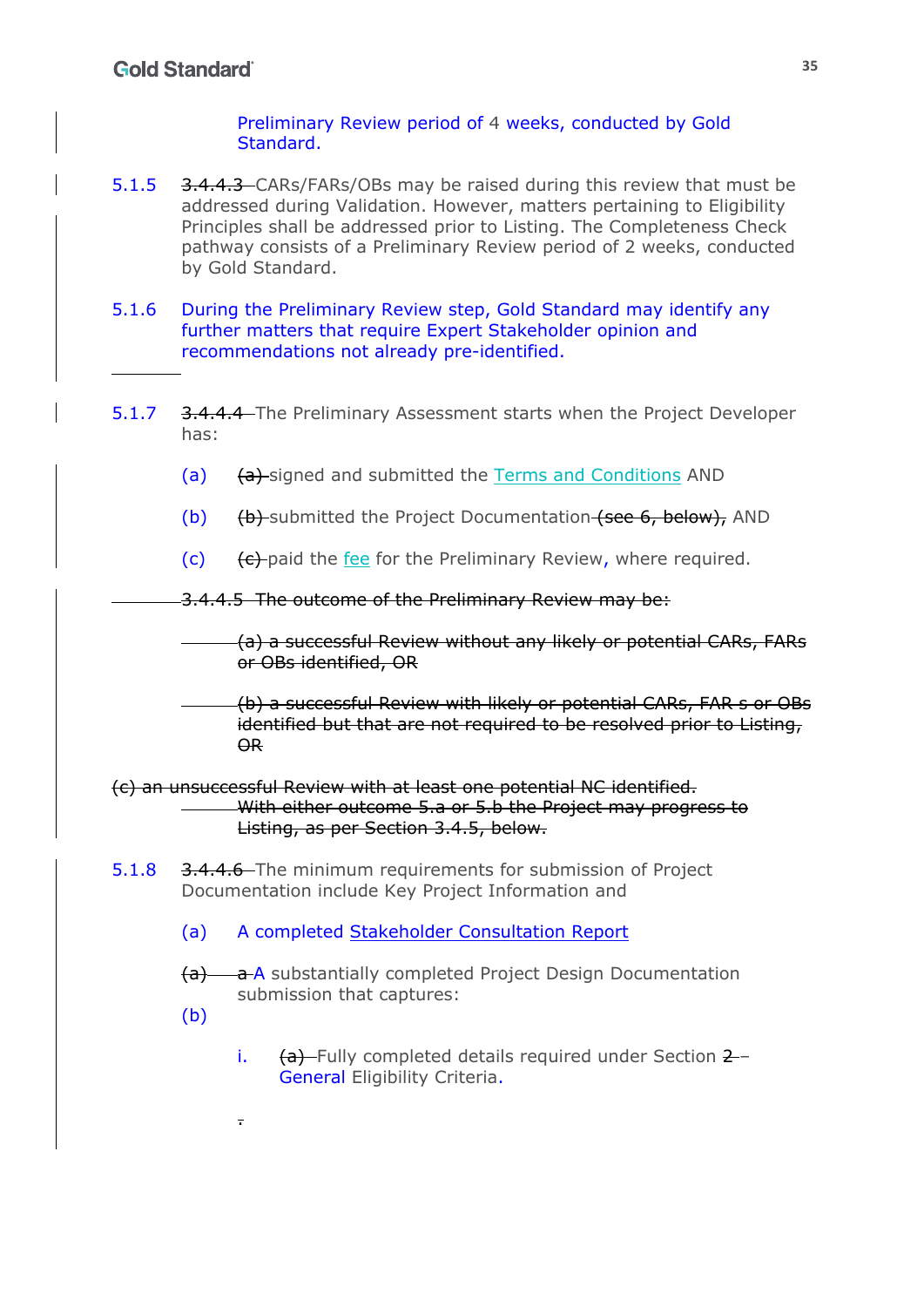## **Gold Standard**

- (b) A Stakeholder Consultation Report as defined under the Gold Standard Stakeholder Consultation & Engagement Procedure, Requirements & Guidelines.
- i. (c) A substantially completed Safeguarding Principles Assessment (meaning the majority completed, including any key matters that relate to the project type or context) including any Expert Stakeholder opinions and recommendations.
- ii.
- ii. (d) Defined SDG Impacts including any Expert Stakeholder opinions and recommendations sought. iii.
- $iii.$  (e) Confirmation of certification pathway and any Gold Standard Approved Methodologies and Product Requirements followed including a demonstration of Financial Additionality where required.
- iv.
- v. (f) A draft Monitoring Plan.
- 5.1.9 The Preliminary Review is intended as a guide to the Project Developer and does not represent a Certification review or result in Certification. It does not guarantee that a Project shall be successful in Validation or Design Review or ongoing Verification and Performance Review. Neither does it guarantee that further issues or alternative interpretation will arise later. The CARs, OBs and FARs are indicative only; further matters may be raised or interpreted differently by the VVB and/or Gold Standard during the Project Cycle.

#### 5.1.10 The outcome of the Preliminary Review may be:

- (a) a successful Review without any likely or potential CARs, FARs or OBs identified, OR
- (b) a successful Review with likely or potential CARs, FAR s or OBs identified but that are not required to be resolved prior to Listing, OR
- (c) an unsuccessful Review with at least one potential Non Conformity (NC) identified.

With either outcome (a) or (b) the Project may progress to Listing, as per the Section below.

3.4.4.7 During the Preliminary Review step, Gold Standard may identify any further matters that require Expert Stakeholder opinion and recommendations not already pre-identified.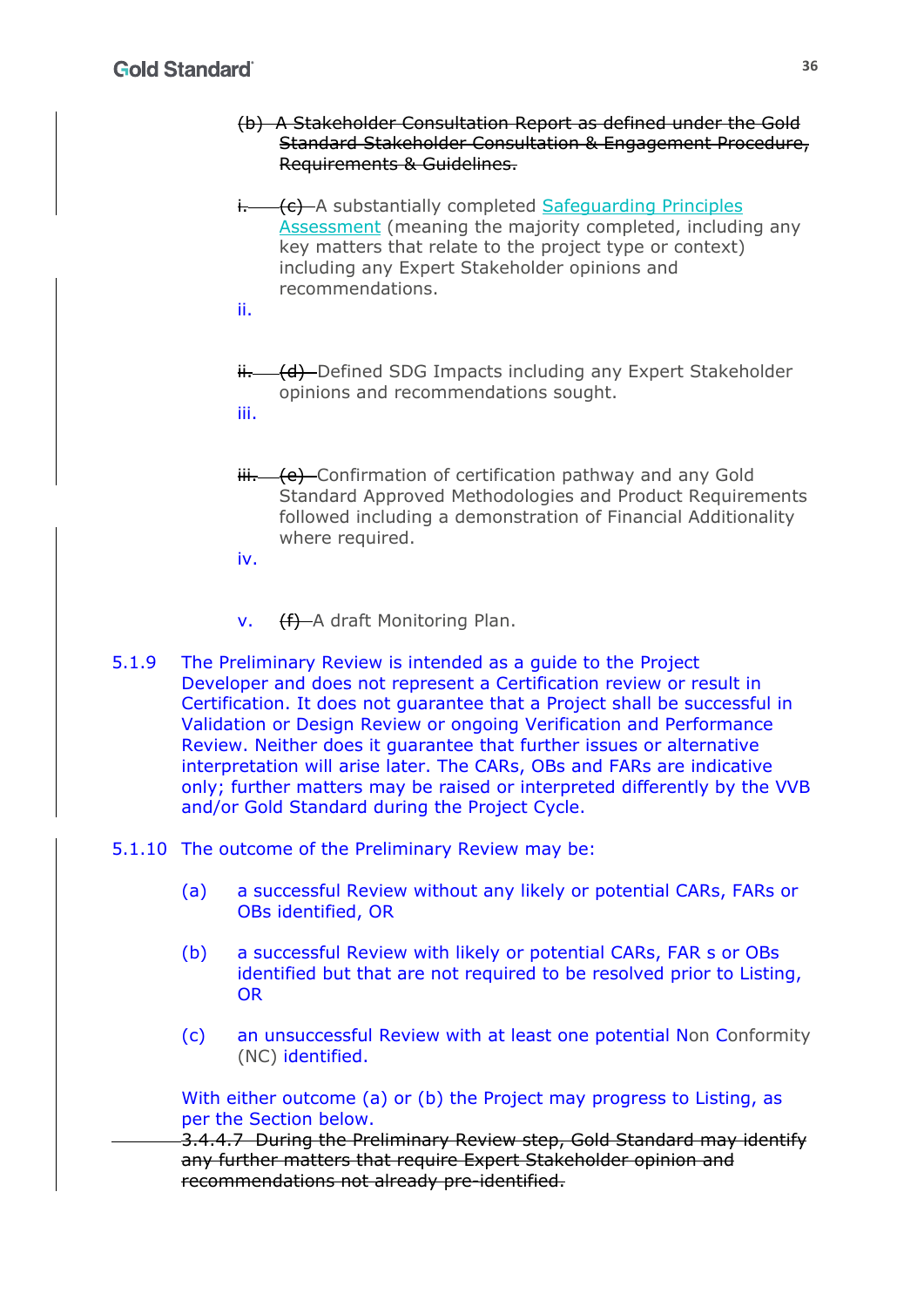3.4.4.8 The Preliminary Review is intended as a guide to the Project Developer and does not represent a Certification review or result in Certification. It does not guarantee that a Project shall be successful in Validation or Design Review or ongoing Verification and Performance Review. Neither does it guarantee that further issues or alternative interpretation will arise later. The CARs, OBs and FARs are indicative only; further matters may be raised or interpreted differently by the VVB and/or Gold Standard during the Project Cycle.

## **3.4.5 Listing**

- 5.1.11 3.4.5.1 With a successful Preliminary Review, the Project will obtain 'Listed' status in the Gold Standard Registry. This means that:
	- (a) (a) The Key Project Information, draft Project Design Documentation and supporting documentation are made publicly available, AND
	- (b) (b) The Project Developer may promote the Project according to the Claims Guidelines as appropriate for Listed status Projects.
	- $(c)$   $(e)$  The Project may proceed to Validation.
- 5.1.12 3.4.5.2 Listed status does not constitute or convey Certification and does not provide any guarantee that the Project will ultimately achieve Certification.

### **(b) 3.4.6 VALIDATION AND DESIGN REVIEW (DESIGN CERTIFICATION):**

- 5.1.13 Validation may start after:
	- (a) A project has achieved Listed status, AND
	- (b) The Project Developer has contracted an eligible, approved VVB, AND
	- (c) The Project Developer has submitted full Project Documentation and Supporting Documents to the VVB, AND
	- (d) The Project Developer has notified Gold Standard of the commencement of Validation and the indicative date for completion and submission.
- 5.1.14 3.4.6.1 Validation includes a site visit is conducted by a VVB who assesses the up-front design and monitoring plan for a Project against the Eligibility Principles, Criteria andapplicable Requirements. This includes Validation of: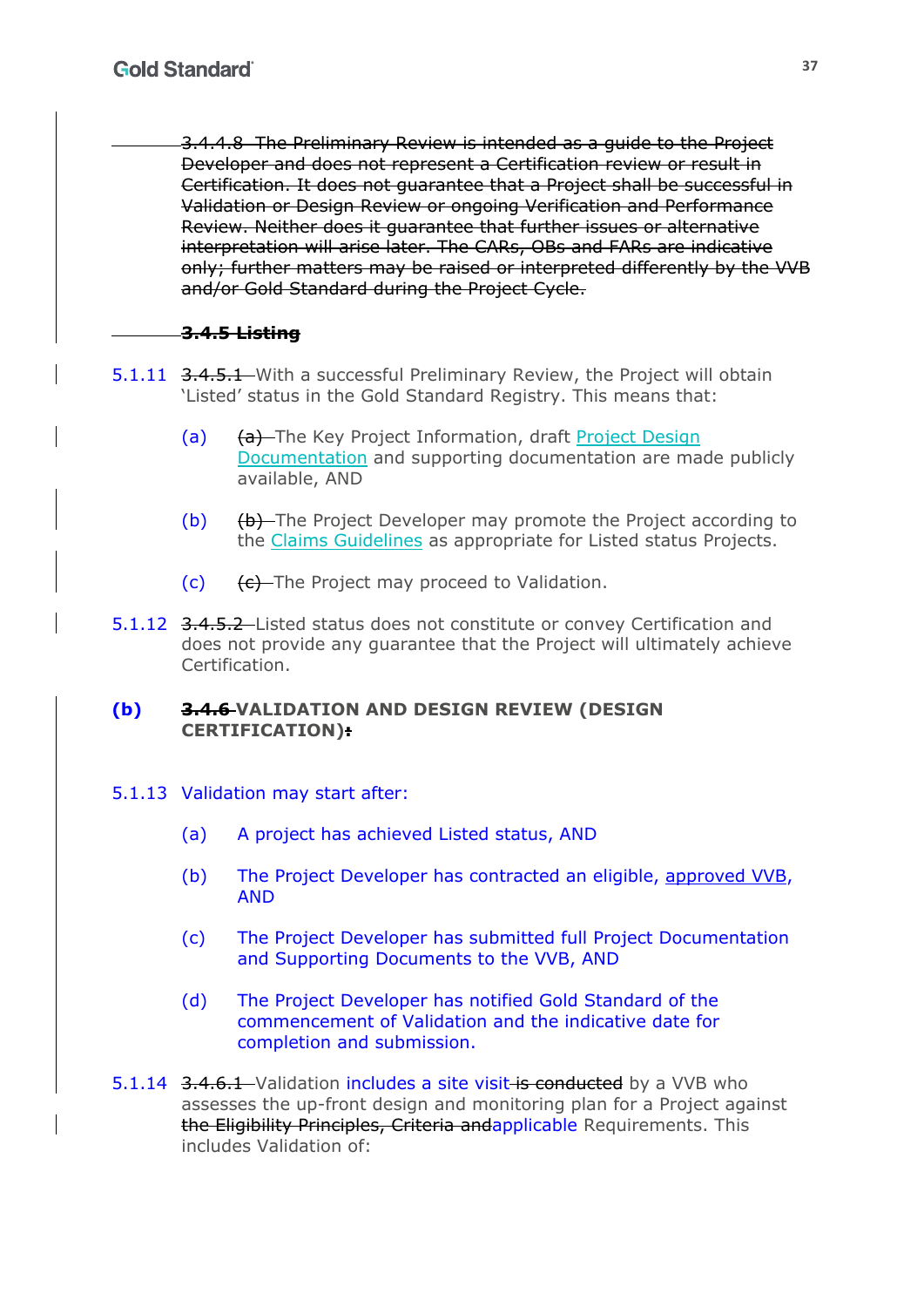## **Gold Standard**

- (a) (a) The Project Documentation including the Project Design Document and Monitoring & Reporting Plan, including any updates to the Key Project Information since after Listed Status has achieved.Listing.
- $(b)$   $(b)$   $(b)$  Any supporting information document required by any aspect of Gold Standard or included by the Project Developer as containing and evidence of to demonstrate conformity to all applicable Gold Standard Gold Standard Requirements.

3.4.6.2 Following Listing, a Project may proceed to Validation, followed by Design Review to achieve Gold Standard Certified Design status.

5.1.15 The VVB is appointed directly by the Project Developer. A VVB shall be selected from the list of approved VVBs, eligible for the Project type and pathway proposed. The VVB appointment shall include for responding to for responding toany clarifications, queries, OBs, FARs and CARs raised by Gold Standard during Design Certification Review.

3.4.6.3 The Project shall complete Validation (defined as the date of submission of Validation Report by the VVB) within two years of successful listing of the projectly completing Preliminary Review.

#### 5.1.16

3.4.6.4 Validation shall be carried out by a VVB. The VVB shall be appointed directly by the Project Developer, selected from the list of approved VVBs, eligible for the Project type and pathway proposed. The VVB appointment shall include for responding to clarifications, queries, OBs, FARs and CARs raised by Gold Standard during Design Certification Review.

Validation begins when:

- (a) The Project Developer has contracted an eligible, approved VVB, AND
- (b) The Project Developer has submitted full Project Documentation and Supporting Documents to the VVB, AND
	- (c) The Project Developer has notified Gold Standard of the commencement of Validation and the indicative date for completion and submission.
- 5.1.17 3.4.6.5 Validation ends when the VVB has conducted a site visit and submitted awhen VVB has submitted a completefinal Validation Report, with no open NCs and/or CARs, in the opinion of the VVB, to Gold Standard.

#### 5.1.18 Design Review may start after:

- (a) a positive final Validation Report has been submitted for Gold Standard Review (or in the case of Internal Validation, a project is successfully validated), AND
- (b) the required fee is paid by the Project Developer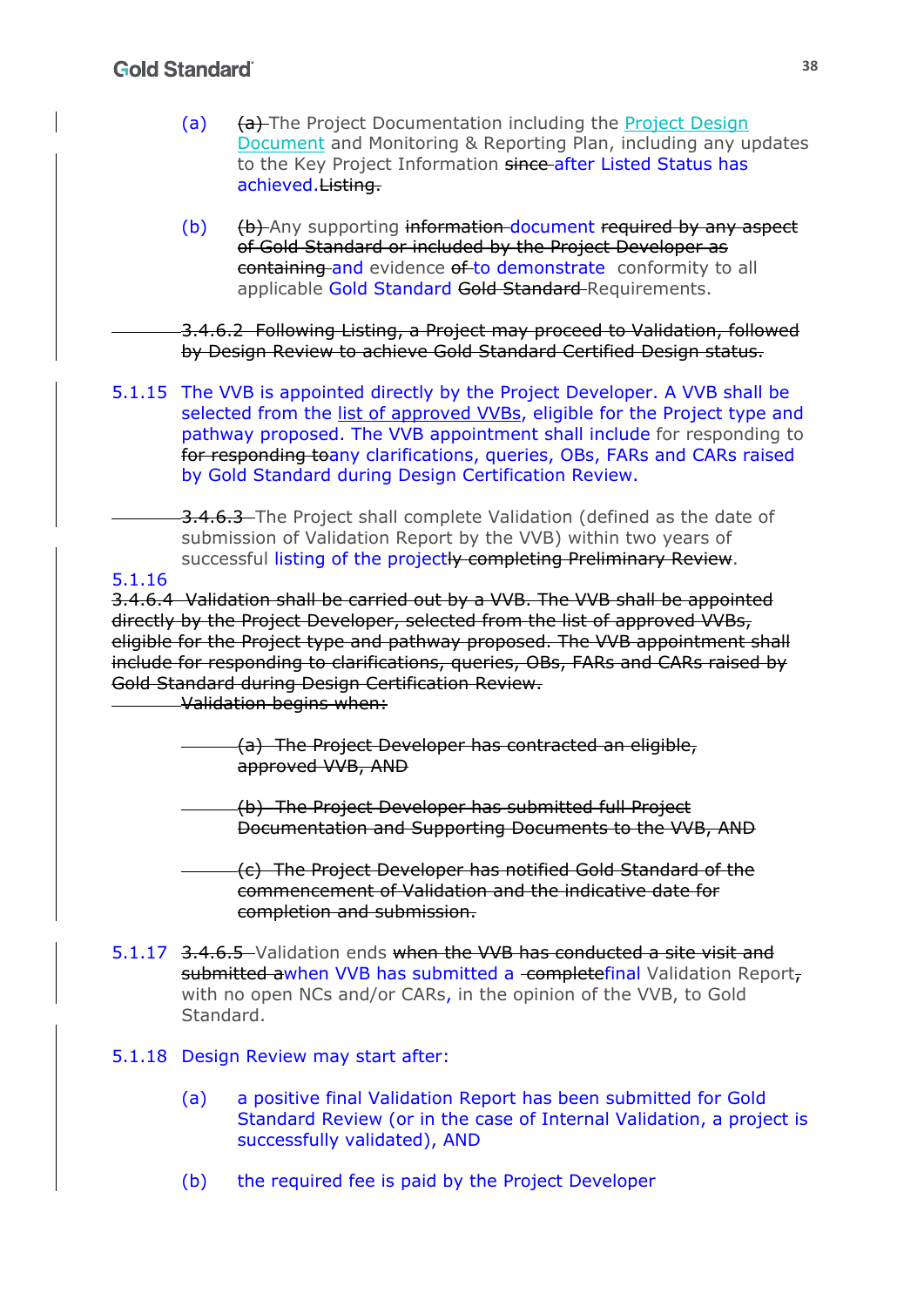- 5.1.19 Following submission of the Validation Report by the VVB and payment of any relevant fee by the Project Developer,Design review is Gold Standard conductsconducted by Gold Standarda. It involves a r**Design Review of all the** Project Documentation and along with the Validation Report.
- 5.1.20 During the Design Review, the all pProject dDocumentation is are alsois open made available to the Gold Standard Technical Advisory Committee (TAC) and NGO Supporters for their reviewcomment.
- 1.2.10.
- 5.1.21 Design Review lasts for a minimum period of 4 weeks and is concluded when all CARs/CLs are successfully closed. The VVB shall be retained by the Project Developer to respond to clarification requests and CARs raised by Gold Standard.

During Design Review, new CARs, FARs and OBs may be raised by any party. If any new CARs or FARs are opened, these shall be addressed by either the Project Developer and/or the VVB.3.4.6.7 The Design Review period concludes at the later of either 4 weeks post commencement of review or when all CARs are closed. The services of the VVB shall be retained by the Project Developer to respond to clarification requests and CARs raised by Gold Standard and until the Design Certification decision.

- 5.1.22
- 5.1.23 3.4.6.8 The date of Design Certification is the last day of the 4 week Design Review period, even if the design review is concluded review itself extends beyondafter this date. (i.e., the date of Design Certification is retrospectively confirmed).

3.4.6.9 The A positive conclusion of the Design Review period shall results in Gold Standard Certified Design status, which -

- 5.1.24 This means that:
	- (a)  $\theta$  The Project Design Document, supporting documentation, Monitoring & Reporting Plan and final Validation Report shall be made public (unless otherwise agreed with Gold Standard, for example in the case of commercially or personal security sensitive information).
	- (b) (b) The Project becomes eligible for Performance Certification.
	- (c) (c) (c) The Project Developer may promote the Project according to the Claims Guidelines as appropriate for Gold Standard Certified Design status Projects.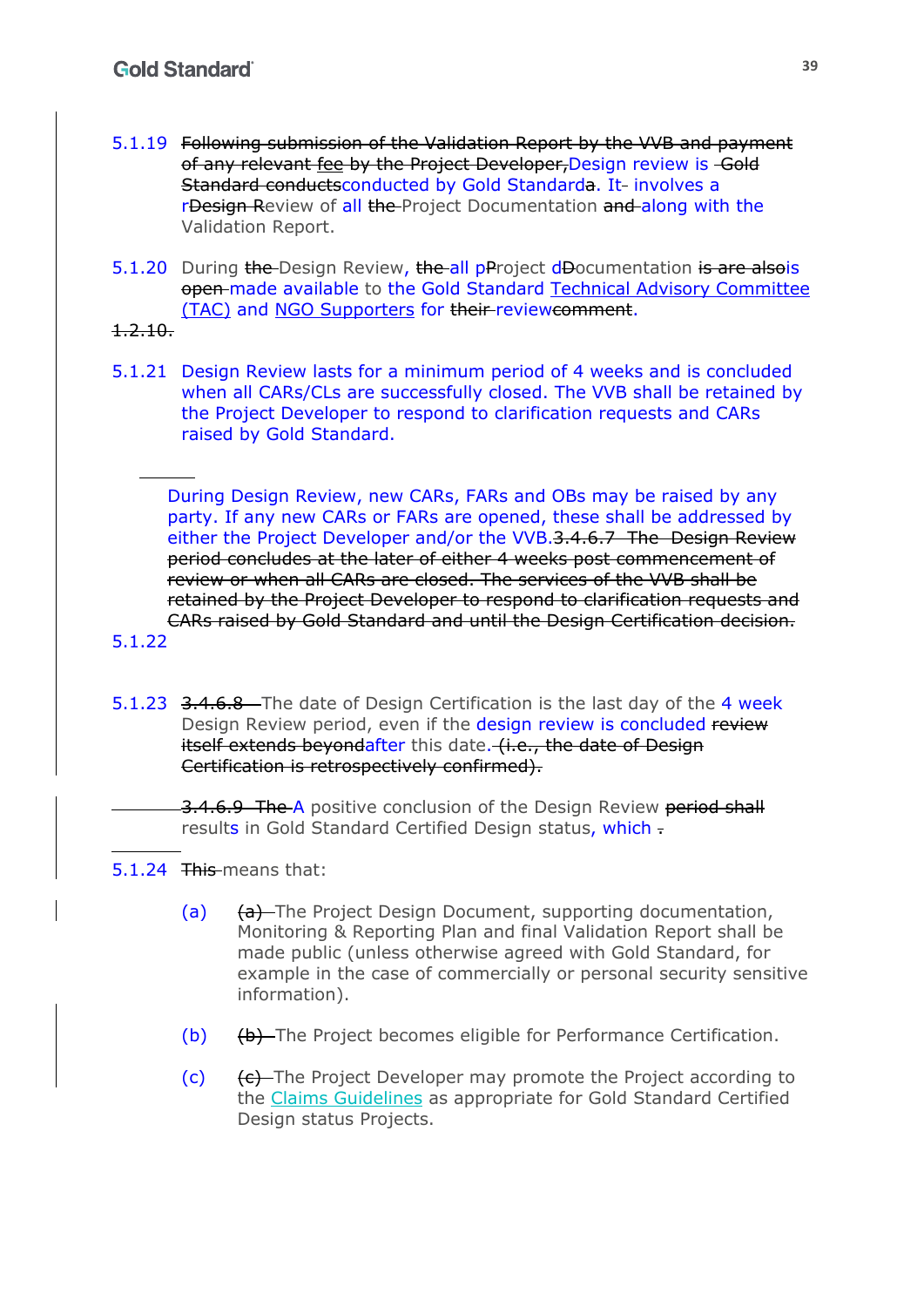#### **(c) VERIFICATION & PERFORMANCE REVIEW (PERFORMANCE CERTIFICATION)**

5.1.25 Verification may start after:

- (a) Project has achieved Gold Standard Certified Design status (it may also be combined with validation, see 'Combined Design and Performance Certification'), AND
- (b) The Project Developer has contracted an eligible VVB, AND
- (c) The Project Developer has submitted the Monitoring Report to the VVB, AND
- (d) The Project Developer has notified Gold Standard of the commencement of Verification.
- 5.1.26 Verification includes a site visit by a VVB who assesses the following against all Gold Standard Requirements including applicable Activity Requirements, Gold Standard Methodology and Product Requirements:
	- (a) The Monitoring Report (including any updates in Annual Reports)
	- (b) All supporting evidence and documents included by the Project Developer to demonstrate conformity
- 5.1.27 The VVB is directly appointed by the Project Developer. A VVB shall be selected from the list of approved VVBs, eligible for the pProject type and pathway proposed. The VVB shall be retained by the Project Developer to review and respond to queries raised during the Performance Review.
- 1.2.115.1.28Unless otherwise stated (for example in an applied Methodology or Product Requirements), the same VVB may undertake Validation and Verification of a given Project.
- 5.1.29 Verification must occur at least once during the 5five- year Certification cycle with the first Verification completed within two years of project Implementation Date or Design Certification, whichever is later. The Project implementation date is defined as the date at which physical activity first becomes operational, for example, the commencement of energy generation or start of distribution of household technology.
- 5.1.30 Verification ends when the VVB has submitted a positive Verification Report to Gold Standard. A positive Verification Report shall have no pending or open CARs in the opinion of the GS-VVB.
- 5.1.31 The performance review starts after;
	- (a) a positive final Verification Report is submitted for Gold Standard Review (or in the case of Internal Verification, a project is successfully verified), AND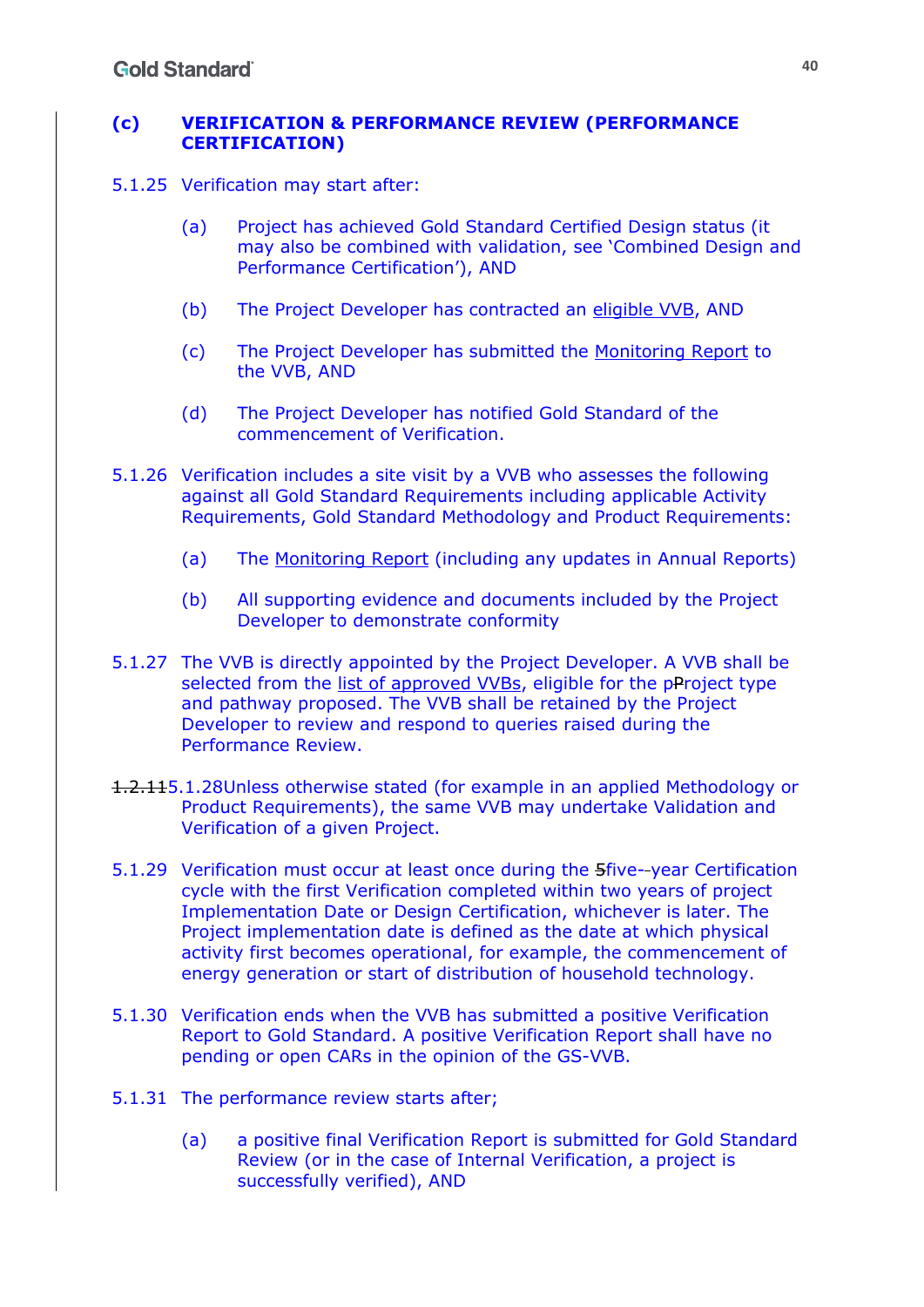- (b) the required fee is paid by the Project Developer
- 5.1.32 Performance review is conducted by Gold Standard following success completion of Verification. It involves a review of the Monitoring Report, and all supporting Evidence and documentation including the Verification Report.
- 5.1.33 During the Performance Review, all Project Documentation are also made available to Technical Advisory Committee (TAC) and NGO Supporters for their review.
- 5.1.34 The Performance Review period lasts for minimum period of 3 weeks $<sup>1</sup>$ </sup> and is concluded when all CARs/CLs are successfully closed. The VVB shall be retained by the Project Developer to respond to clarification requests and CARs raised by Gold Standard.
- 5.1.35 During the Performance Review new CARs, FARs and OBs may be raised by any party, including Gold Standard. If any new CARs or FARs are opened, these shall be addressed by either the Project Developer and/or the GS-VVB.
- 5.1.36 The positive conclusion of the Performance Review period shall result in Gold Standard Certified Project status, which means that:
	- (a) The Project Documentation, supporting documentation and Verification Report are made public via the Impact Registry.
	- (b) The Project can issue any Gold Standard Certified Products or Impact Statements upon payment of required fee.
- 5.1.37 Thise project may take into account retroactive period for performance Certification of Certified Impact Statement and /or Products. The maximum period for Retroactive Certification is the later of the Project Start Date or two years prior to the date of Project Design Certification unless otherwise stated in a specific Methodology or Product Requirements.
- The project may request for retroactive crediting for realised emission reductionsThe project making changes to the registered project design (Annex A) for a maximum period of two years before Design Change approval, may request Retroactive Certification for design change component for maximum two years prior to the date of Design Change Approvalunless otherwise stated in a specific Methodology or Product Requirements.

5.1.38

## **(d) ANNUAL REPORTING**

 $1$  Unless otherwise stated in a specific Activity Requirement, Methodology or Product Requirement.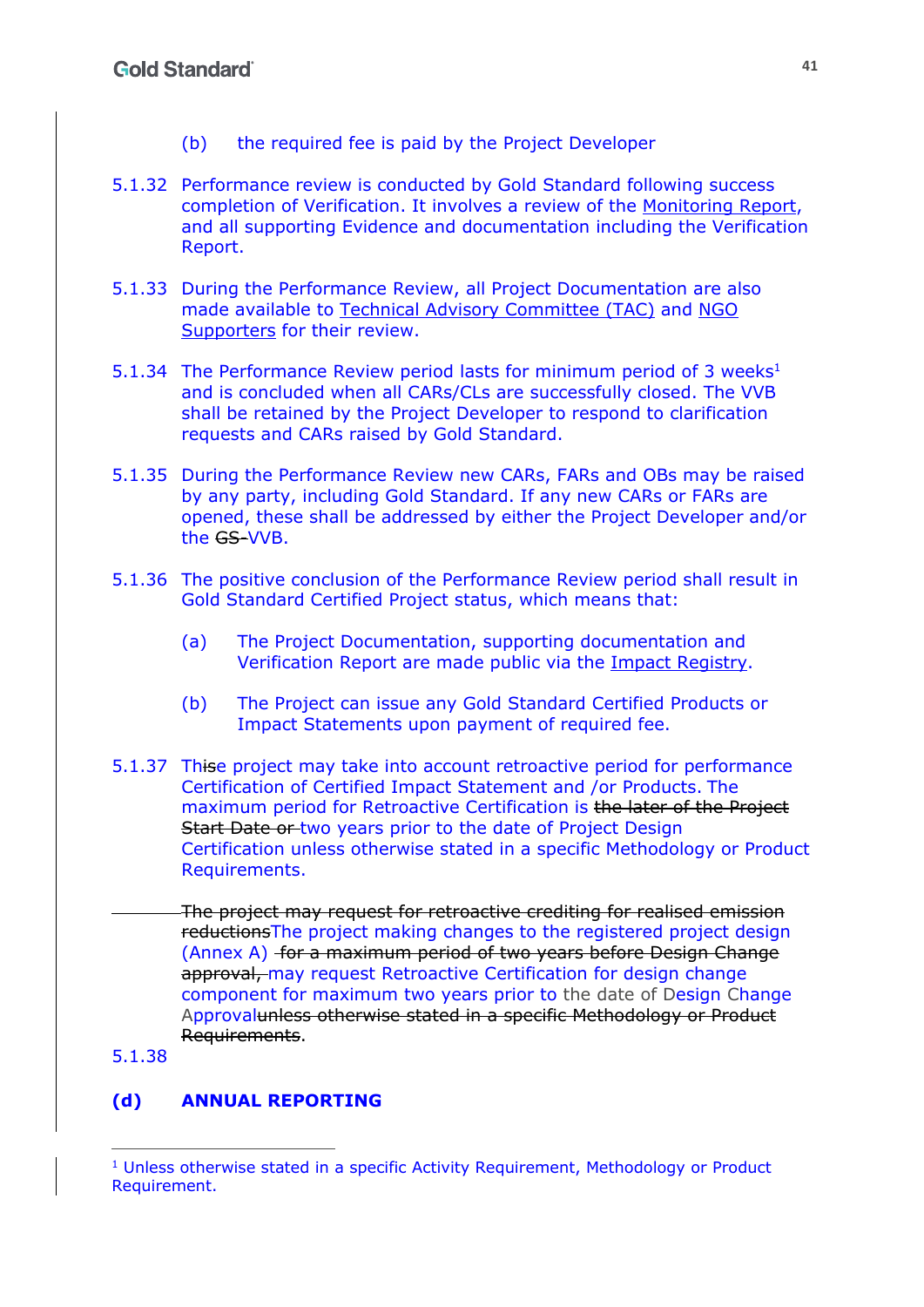## **Gold Standard**

- 1.2.125.1.39Transparent, annual update reports need to be provided for Projects that have achieved the Project Design Certification stage or have successfully transitioned to Gold Standard for the Global Goals. An annual **. However, tisR**report shall be submitted for each monitoring year by end of next calendar year for which verification is not completed<sup>2</sup>. If a verification is in progress but not completed, then an Aannual Rreport is still required by the end of calendar year.
- 1.2.135.1.40Failure to provide Annual Reports as required shall result in the decCertification of the Project.
- 5.1.41 The Annual Report shall be submitted to Gold Standard which will be made publicly available.
- 5.1.42 The Annual Report shall focus on information since the last Annual Report or Verification Report as appropriate and provide following information
	- (a) A summary of the recent activities, events and actions related to the Project,
	- (b) A clear statement on how stakeholders may provide inputs/grievances,
	- (c) A list of all inputs/grievances that have been received since the last Annual Report together with their respective answers/actions,
	- (d) Any incidents or events that may impact the Outcomes/Impacts delivered to date (in terms of loss) or the ongoing Performance of the Project,
	- (e) Any legal contest or dispute that has arisen,
	- (f) Any updates to the Key Project Information, Project Design Document, Monitoring & Reporting Plan and any other supporting documentation,
	- (g) A brief descriptive summary of all monitoring information collected during the year,
	- (h) Any update of the 'Project Participants & Secured Titles' (in case of changes)
- 5.1.43 The Project Developer shall attest to the accuracy of the information provided by its signature on the Annual Report. The signatory shall be an individual with legal signing authority within the Project Developer's organisation.

<sup>&</sup>lt;sup>2</sup> For example, if a project does not complete the verification for monitoring year 2019 by 31<sup>st</sup> December 2020, the project shall submit an Annual report for monitoring year 2019 latest by 31<sup>st</sup> December 2020.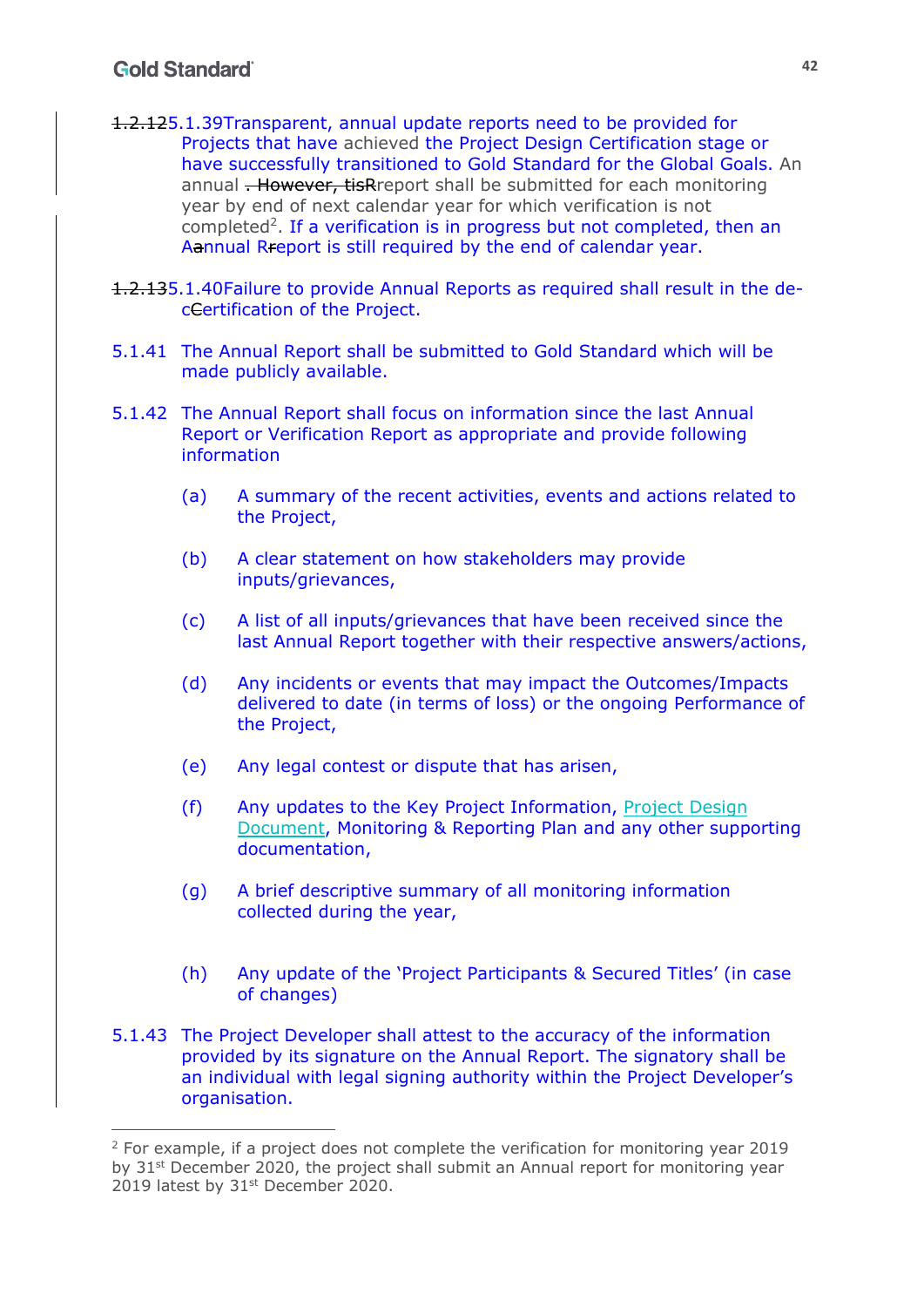5.1.44 Annual Reporting does not represent Certification nor any decisionmaking or agreement to any design change by Gold Standard. Annual Reporting is intended as an opportunity to share progress and track key updates and confirms to Gold Standard that the Project remains active. With formal review of conformity to Requirements; any changes in approach shall be undertaken at Performance Certification only.

#### **(e) DESIGN CERTIFICATION RENEWAL**

- 5.1.45 To maintain Gold Standard Certified Project status beyond five years, a Project must undergo Design Certification Renewal. This process shall begin (defined by the submission of a Renewal opinion by a VVB for Design Review to Gold Standard) no later than the last date of current Ccertification cycle. Note that review of the Design Certification Renewal may complete after the last date of current Ccrediting period. In this case, the rRenewal date shall be the first day after the end date of the current Ccertification cycle.
- 1.2.145.1.46Delay into the completion of re-Vvalidation beyond the last date of current Ccertification cycle shall result in a reduction of any issuance of Certified Products and/or Impact Statements available during following Ccertification Ccycle (for example, a delay of 1 year beyond the first cycle shall mean that no Certified Impact Statements shall be issued for the period of delay).
- 5.1.47 Design Certification Renewal follows the same process as Validation and Design Review (Design Certification) though the scope of assessment is limited to:
	- (a) Changes in the Project as related to the General Eligibility Criteria
	- (b) Incorporation of any relevant updates to the Gold Standard Requirements
	- (c) Re-definition of Baseline Scenario and any impact of change on the Eligibility Principles, Criteria and Requirements
	- (d) Any Gold Standard activity, product andor methodology-specific Requirements
	- (e) Demonstration of Ongoing Financial Need, where relevant see Ongoing Financial Need
- 5.1.48 A five year Design Certification Renewal cycle apply to all projects though some pProject types are allowed for automatic renewal for a given number of cycles and/or to remove the need for any or all of (a)- (e) above. Such exceptions are defined in applicable Activity and/or Product Requirements and/or Methodology. In the absence of any such stated requirements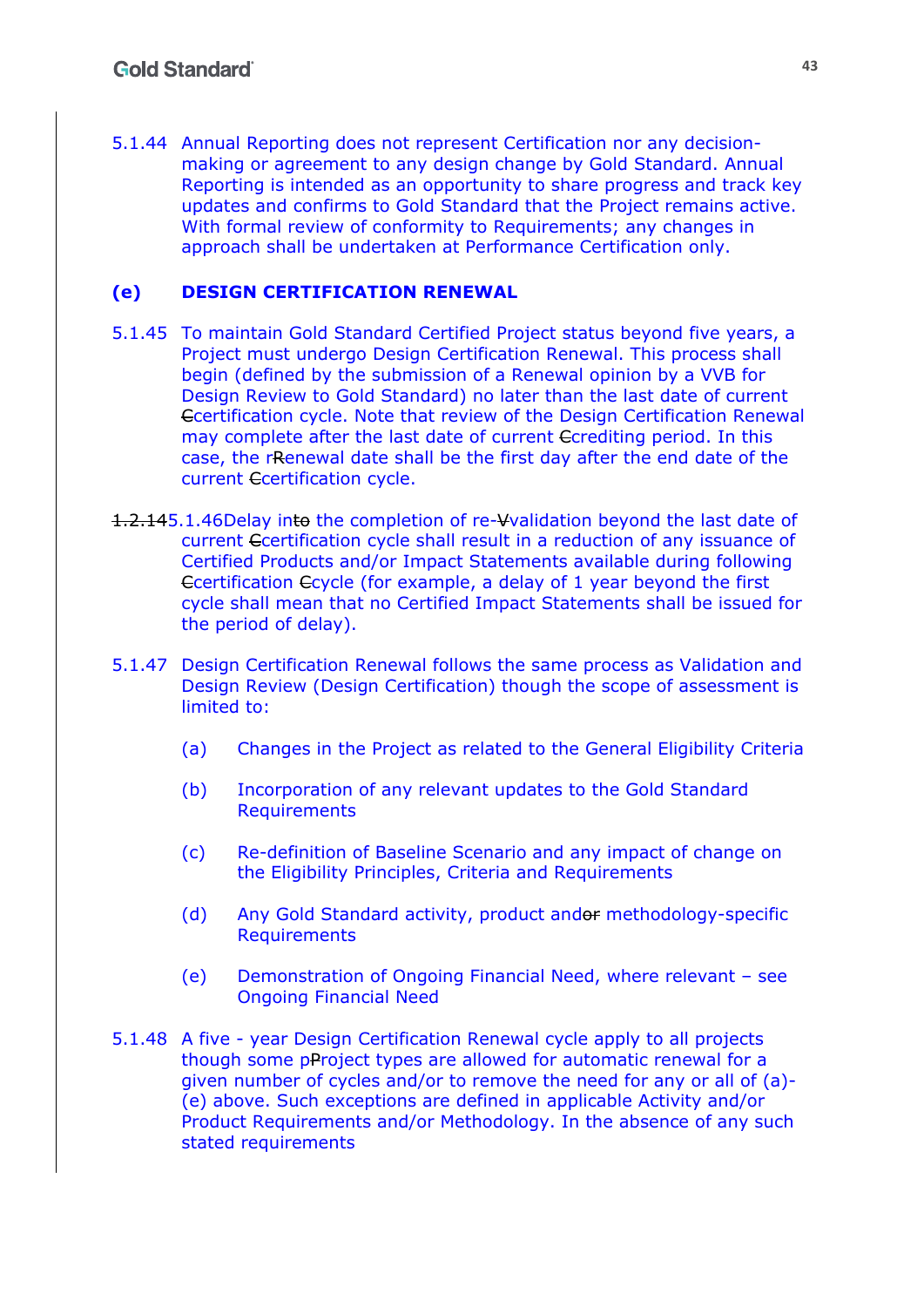## **(f) TRANSITION PROJECTS**

- 5.1.49 Transition projects shall maintain their existing crediting cycle and maximum crediting periods upon transition to Gold Standard for Global Goals following GHG Emissions Reductions & Sequestration Product Requirements.
- 5.1.50 Transitioning projects, maintaining their existing crediting cycle shall undergo for Pperformance Ceertification no later than the first two years after project implementation or design certification, whichever is later, and once every three years after that, unless the Verifier provides a convincing case for less frequent visits as part of the Verification Report

#### **(g) 3.4.7 Regular vs RetroactiveRETROACTIVE DESIGN CERTIFICATION**

3.4.7.1 Design Certification may take place under a Regular or Retroactive procedure.

3.4.7.2 Regular Projects are those where the Stakeholder Consultation (according to Gold Standard Stakeholder Guidelines) meeting has taken place prior to the Project Start Date. The report of the Stakeholder Meeting shall be submitted to Gold Standard within three months of the event (though this date may be after the Project Start Date).

3.4.7.3 Retroactive Design Certification may be sought for Projects where the Project Start Date has already occurred prior to the first submission of Preliminary Review information to Gold Standard).

> 3.4.7.4 Retroactive Projects shall submit for Preliminary Review within 1 year of the Project Start Date.

- 5.1.51 Retroactive Projects shall submit for Preliminary Review within 1one year of the Project Start Date.
- 5.1.52 3.4.7.5 For certain Methodologies and Gold Standard Certified Impact Statements, the Design Certification Requirements for a Retroactive Project Design Certification may differ. Likewise, some Product Requirements require Prior Consideration of revenues in order to be eligible to receive an Issued Product and may limit or extend the maximum period of Certification prior to Design Certification.

### **(h) 3.4.8 COMBINING DESIGN CERTIFICATION AND FIRST PERFORMANCE CERTIFICATION**

5.1.53 3.4.8.1 Project Developers may choose to combine Design Certification with their first Verification and Performance Review. The VVB may combine site visits/consider their rReports concurrently. This may occur where the Project Start Date is prior to the envisaged Design Certification Date.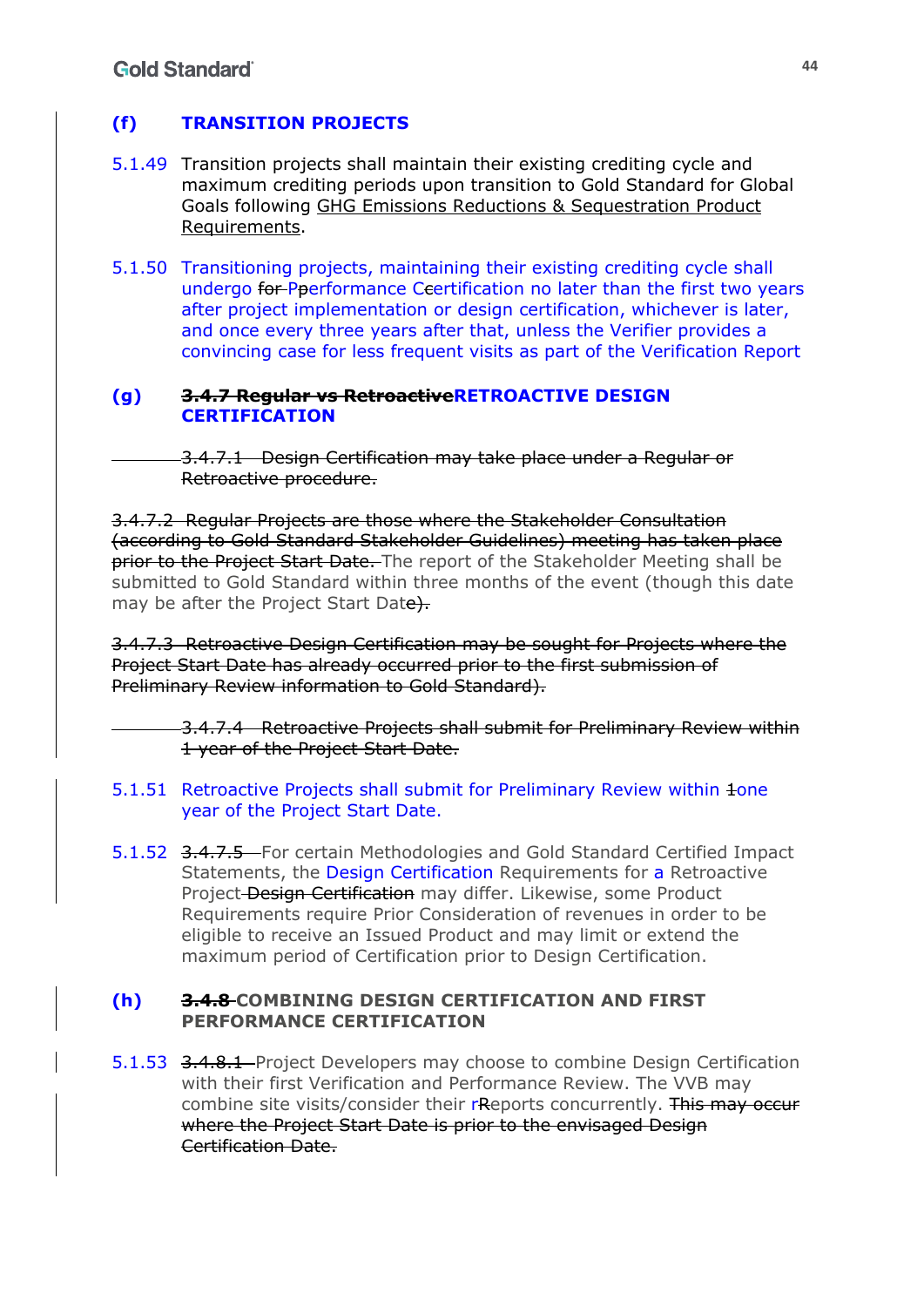## **Gold Standard**

- 5.1.54 Concurrent 3.4.8.2 Design Review and concurrent Performance Review commences when the VVB submission submits of positive Validation and Verification Reports (i.e., with no open NCs or CARs) concurrently at the same time to Gold Standard.
- 5.1.55 3.4.8.3 Following receipt of the VVB Reports, Gold Standard shall carry outconduct a 6 week review period that covers both the Design Review and the Performance Review following the process outlines above. In such cases, the Ddesign Rreview lasts a minimum of a-six 6-weeks period. , in line with the Design Review procedure noted in 3.4.6.
- 5.1.56 3.4.8.4 Successful conclusion means both Design Certification and Performance Certification are approved concurrently including (and any issuance of Gold Standard Ceertified Impact and/-or Pproducts) are approved concurrently.

### **3.4.9 Annual Reporting**

- 3.4.9.1 Projects shall provide transparent, annual update reports. Reports shall be published and notified to Gold Standard within 12 months of the date of Project Design Certification or in the case of Transition projects approval of transition to Gold Standard for Global Goals and every subsequent 12 month period thereafter. It is not required for years when a Verification is completed. If a verification is in progress but not completed, then an annual report is still required following the 12 month cycle. Failure to provide Annual Reports as required shall result in the de-Certification of the Project.
- 1.2.15 3.4.9.2 The Project Developer shall produce an Annual Report (and submit to Gold Standard) that shall be made publicly available to access to stakeholders identified in Stakeholder Consultation. The Annual Report is not published to the Gold Standard Registry.

3.4.9.3 The Annual Report shall focus on information since the last Annual Report or Verification Report as appropriate. It shall include:

- (a) A summary of the recent activities, events and actions related to the Project,
- (b) A clear statement on how stakeholders may provide inputs/grievances,
- (c) A list of all inputs/grievances that have been received since the last Annual Report together with their respective answers/actions,
- (d) Any incidents or events that may impact the Outcomes/Impacts delivered to date (in terms of loss) or the ongoing Performance of the Project,
	- (e) Any legal contest or dispute that has arisen,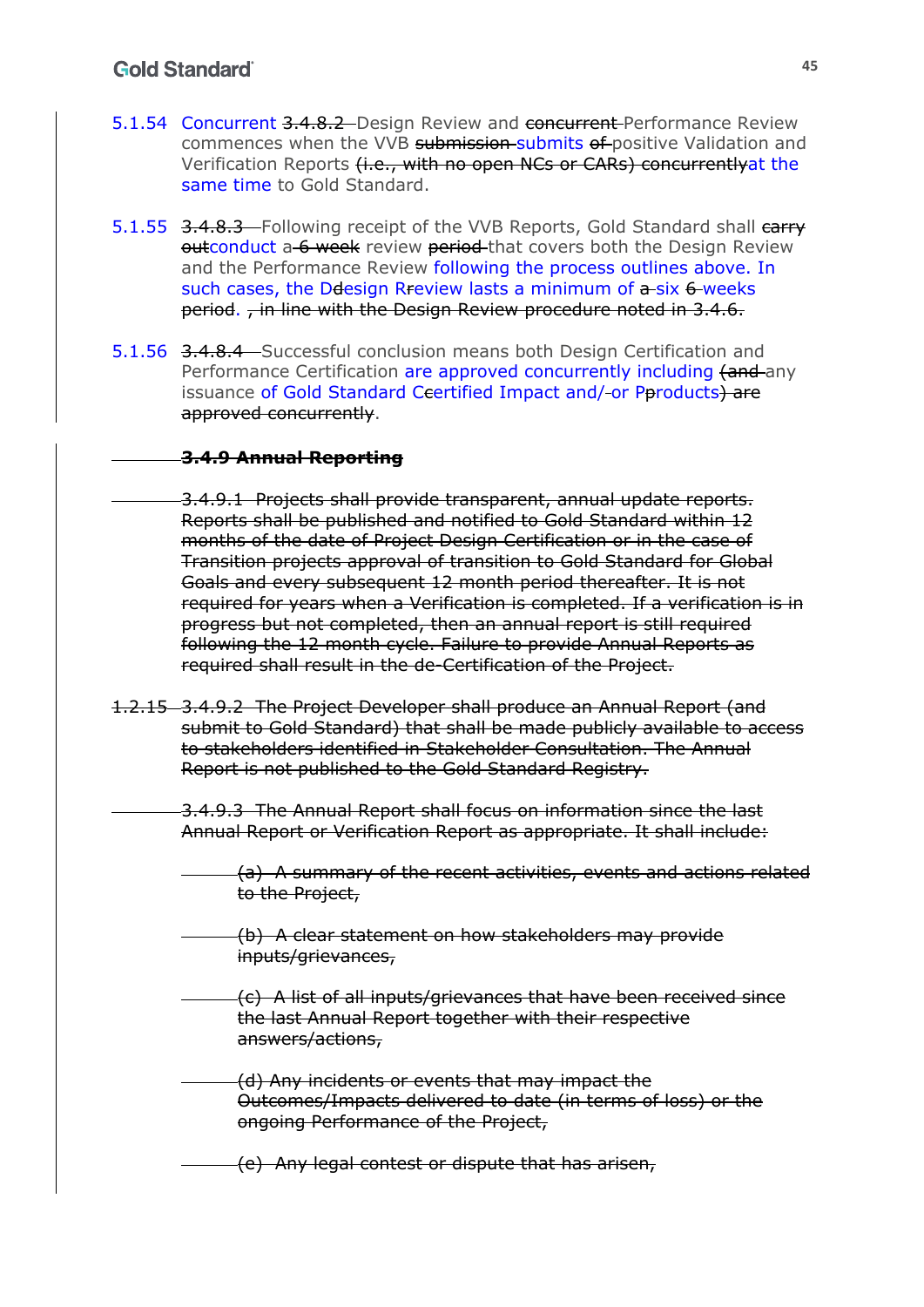- (f) Any updates to the Key Project Information, Project Design Document, Monitoring & Reporting Plan and any other supporting documentation,
- (g) A brief descriptive summary of all monitoring information collected during the year,
- (h) A list of stakeholders (with contact details) who will receive the 'Annual Report'
- (i) Any update of the 'Project Participants & Secured Titles' (in case of changes)
- 3.4.9.4 The Project Developer shall attest to the accuracy of the information provided by its signature on the Annual Report. The signatory shall be an individual with legal signing authority within the Project Developer's organisation.
- 1.2.16 3.4.9.5 Annual Reporting does not represent Certification nor any decision-making or agreement to any design change by Gold Standard. Annual Reporting is intended as an opportunity to share progress and make key updatesand confirms to Gold Standard that the Project remains active with formal review of conformity to Requirements; any changes in approach shall be undertaken at Performance Certification only. Annual Reporting also confirms to Gold Standard that the Project remains active.
	- 3.4.10 Verification & Performance Review (Performance Certification)
	- 3.4.10.1 Verification: Verification may take place either alongside or after Design Certification (see Section 3.4.8) and must occur at least once during the 5 year Certification cycle. The first Verification shall be completed either within two years of project Implementation Date or Design Certification, whichever is later. Where project implementation is completed after Design Certification, the certification period shall start at completion of implementation.
	- Project implementation is defined as the date at which physical activity first becomes operational, for example, the commencement of energy generation or distribution of household technology.
	- 3.4.10.2 Verification shall be commenced only once a Project achieves Gold Standard Certified Design status (or concurrently as noted above).
		- 3.4.10.3 Verification shall include all Gold Standard Principles & Requirements as well as those contained in any Activity Requirements, Gold Standard Methodologies and Product Requirements that are included in the application by the Project Developer.
		- 3.4.10.4 Verification shall be undertaken by a VVB who is eligible for the scope of Project and any Gold Standard Methodology being applied. The VVB is directly appointed by the Project Developer and shall be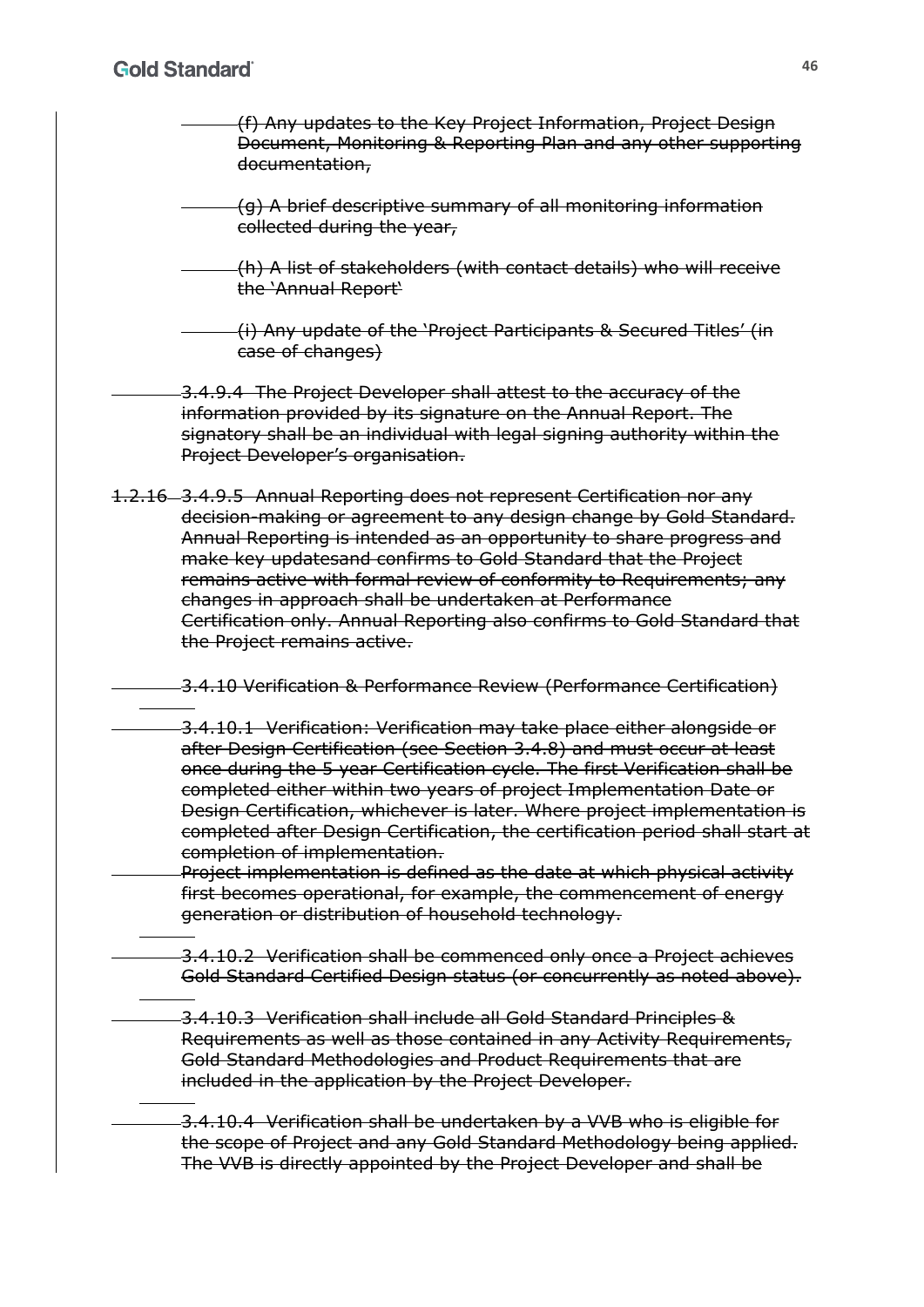retained by the Project Developer to review and respond to queries raised during the Performance Review.

3.4.10.5 In some circumstances a different VVB is required to undertake Verification than was used for Validation. This is as stipulated in the relevant Methodology or Product Requirements. Unless otherwise stated, the same VVB may undertake both steps for a given Project though an additional fee to Gold Standard shall apply.

3.4.10.6 Verification starts when the Project Developer has:

(a) Contracted an eligible VVB, AND

(b) Submitted the Monitoring Report to the VVB, AND

(c) Notified Gold Standard of the commencement of Verification. Failure to do so may result in a delay to the commencement of Performance Review.

3.4.10.7 Verification ends when the VVB has conducted a site visit and submitted a complete Verification Report to Gold Standard. A positive Verification Report shall have no pending or open CARs in the opinion of the GS-VVB.

3.4.10.8 Performance Review:

Following submission of the Verification Report by the GS-VVB and payment of the relevant fee by the Project Developer, Gold Standard conducts a Performance Review of the Monitoring Report and Verification Report. During the Performance Review, the Project Documentation and Monitoring Report is also open to Technical Advisory Committee and NGO Supporter comment.

Unless otherwise stated in a specific Activity Requirement, Methodology or Product Requirement, the Performance Review period concludes at the later of 3 weeks post commencement of review or when all CARs are closed. The GS-VVB shall be retained by the Project Developer to respond to clarification requests and CARs raised by Gold Standard.

3.4.10.9 During the Performance Review new CARs, FARs and OBs may be raised by any party, including Gold Standard. If any new CARs or FARs are opened, these shall be addressed by either the Project Developer and/or the GS-VVB.

-3.4.10.10 The Performance Review period concludes at the later of the conclusion of 3 weeks or when all CARs are closed.

3.4.10.11 The positive conclusion of the Performance Review period shall result in:

(a) Gold Standard Certified Project status wherein the Project Documentation, supporting documentation and Verification Report are made public via the Gold Standard Registry.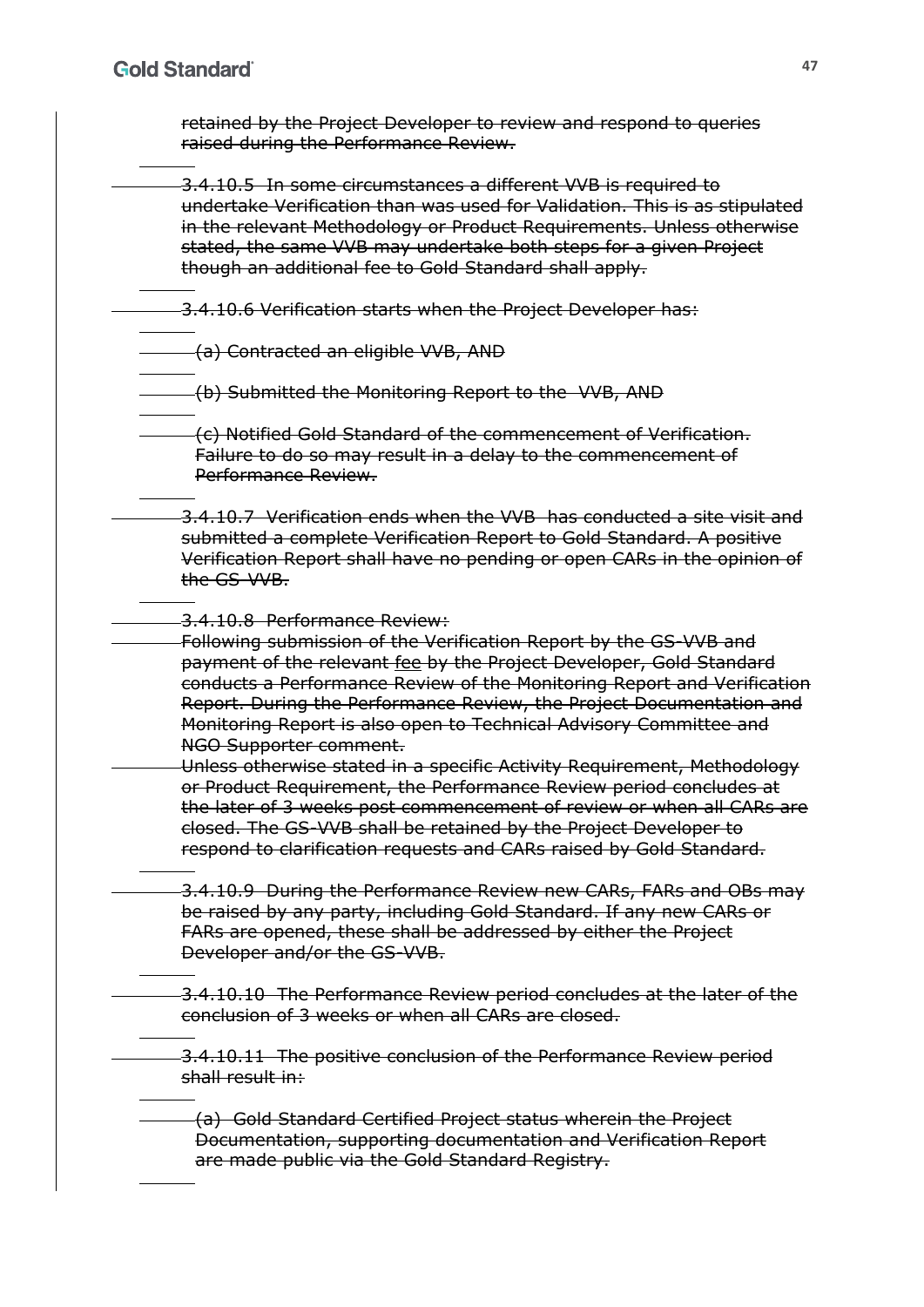(b) The Project becomes eligible for issuance of any Gold Standard Certified Products or Impact Statements.

- 3.4.10.12 Gold Standard Certified Products and/or Impact Statements shall be issued once the Project is both eligible (as above) and the required fees have been paid to Gold Standard.
- 3.4.10.13 This process may take into account Retroactive Certified Products and/or Impact Statements. The maximum time for Retroactive Certification is the later of the Project Start Date or two years prior to the date of Project Design Certification unless otherwise stated in a specific Methodology or Product Requirements.

### *3.4.11 Design* **Certification** *Renewal*

- 3.4.11.1 To maintain Gold Standard Certified Project status beyond five years, a Project must undergo Design Certification Renewal. This process shall begin (defined by the submission of a Renewal opinion by a VVB for Design Review to Gold Standard) no later than the last date of current Certification cycle. Note that review of the Design Certification Renewal may complete after the last date of current Crediting period. In this case, the Renewal date shall be the first day after the end date of the current Certification cycle.
- 3.4.11.2 Delay to the completion of re-Validation beyond the last date of current Certification cycle shall result in a reduction of any issuance of Certified Products and/or Impact Statements available during following Certification Cycle (for example, a delay of 1 year beyond the first cycle shall mean that no Certified Impact Statements shall be issued for the period of delay).
- 3.4.11.3 Design Certification Renewal follows the same process as Design Certification (see Section 3.1.4) though the scope of assessment is limited to:
	- (a) Changes in the Project as related to the General Eligibility Criteria
- (b) Incorporation of any relevant updates to the Gold Standard Requirements
- (c) Re-definition of Baseline Scenario and any impact of change on the Eligibility Principles, Criteria and Requirements
- (d) Any activity or methodology-specific Requirements
	- (e) Demonstration of Ongoing Financial Need, where relevant see Section 3.5Financial
- 3.4.11.4 The application of Design Certification Renewal may differ from Project type to Project type. The five year renewal cycle remains in place for all though different Project types allow for automatic renewal for a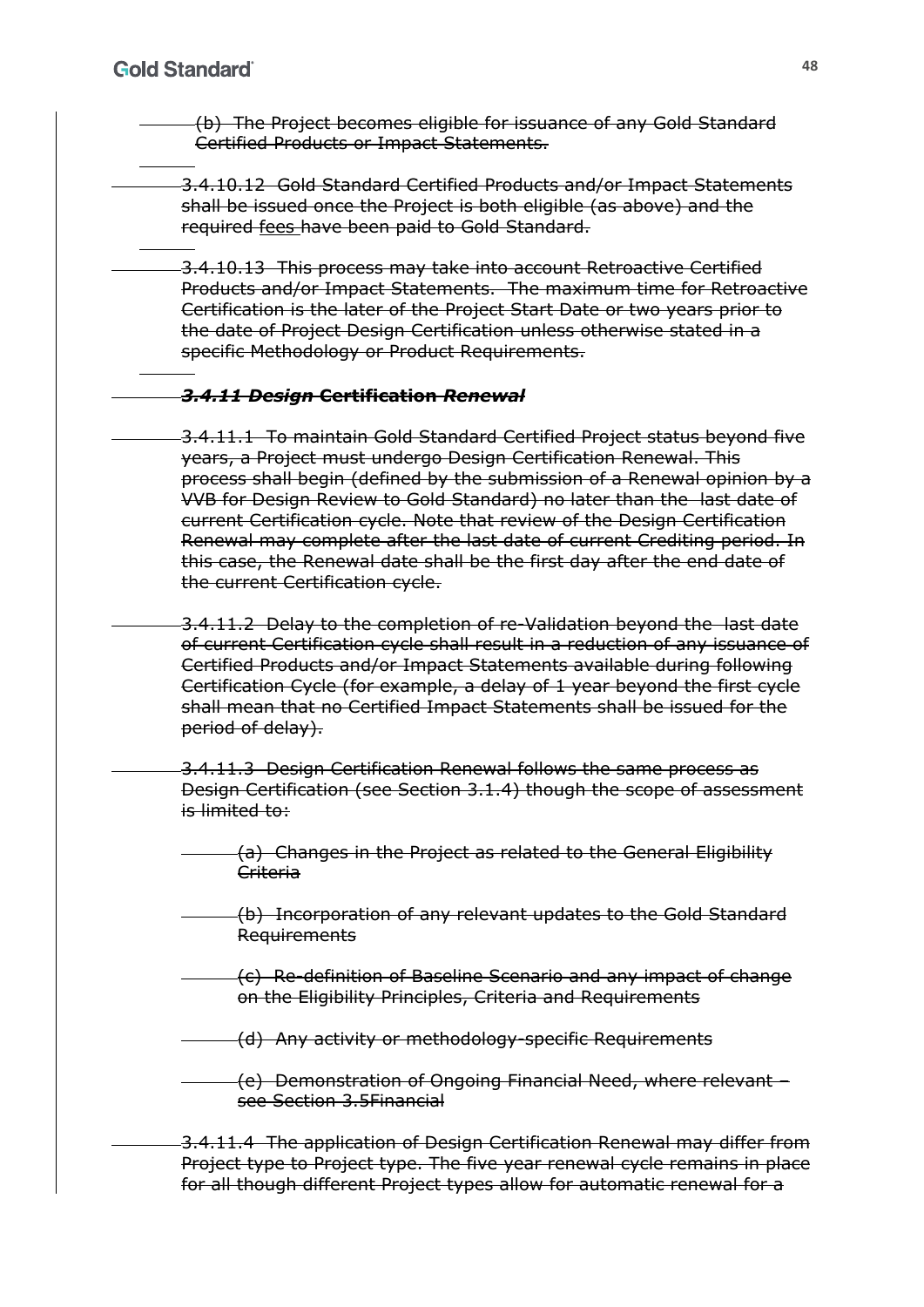given number of cycles and/or to remove the need for any or all of 3.4.11.3 (a)-(e) above. These are as defined in the Activity Requirements related to the Project where provided. Transition projects shall follow their existing crediting renewal cycle for Design Certification Renewal.

## **3.5 PRINCIPLE 5: FINANCIAL ADDITIONALITY AND ONGOING FINANCIAL NEED**

This section describes the Procedures and Requirements concerning Principle 5 – Additionality and Financial Need. By successfully following the Procedures and Requirements in this Section the Project demonstrates Financial Additionality and is therefore able to Issue Certified Impact Statements and Products.

### **3.5.1 Financial Additionality**

- 3.5.1.1 All Gold Standard Projects seeking the issuance of Gold Standard Certified Impact Statements or Products shall be demonstrated to be additional, meaning that their impact in terms of climate security (mitigation or adaptation) and sustainable development are beyond those that would have occurred in the absence of the certified Gold Standard project. In specific Project types, the application of the Requirements in this section are determined under the relevant Activity Requirements and Product Requirements.
- 1.2.17 3.5.1.2 Additionality tools. Gold Standard Projects shall use either a UNFCCC-approved or a Gold Standard-approved additionality tool to demonstrate project additionality, with the exception of specific Activity or Product Requirements as stated in the relevant documentation.

Where appropriate under specific Activity Requirements, small-scale Gold Standard Projects can use the latest version of CDM "Methodological Tool - Demonstration of additionality of small-scale project activities" to demonstrate additionality

3.5.1.3Version of tool: The latest version of the additionality tool available at the time of first submission to Gold Standard shall be applied. This tool may be used by the Project until the Project completes Design Certification.

3.5.1.4 New additionality tools: Proposals may be made for new Gold Standard additionality tools. Gold Standard reserves the right to require changes to proposed additionality tools, seek clarification, or reject proposed additionality tools if insufficient progress is made on requested changes. New approaches for additionality demonstration may also be submitted to Gold Standard for approval as part of a new SDG Impact Quantification Methodology.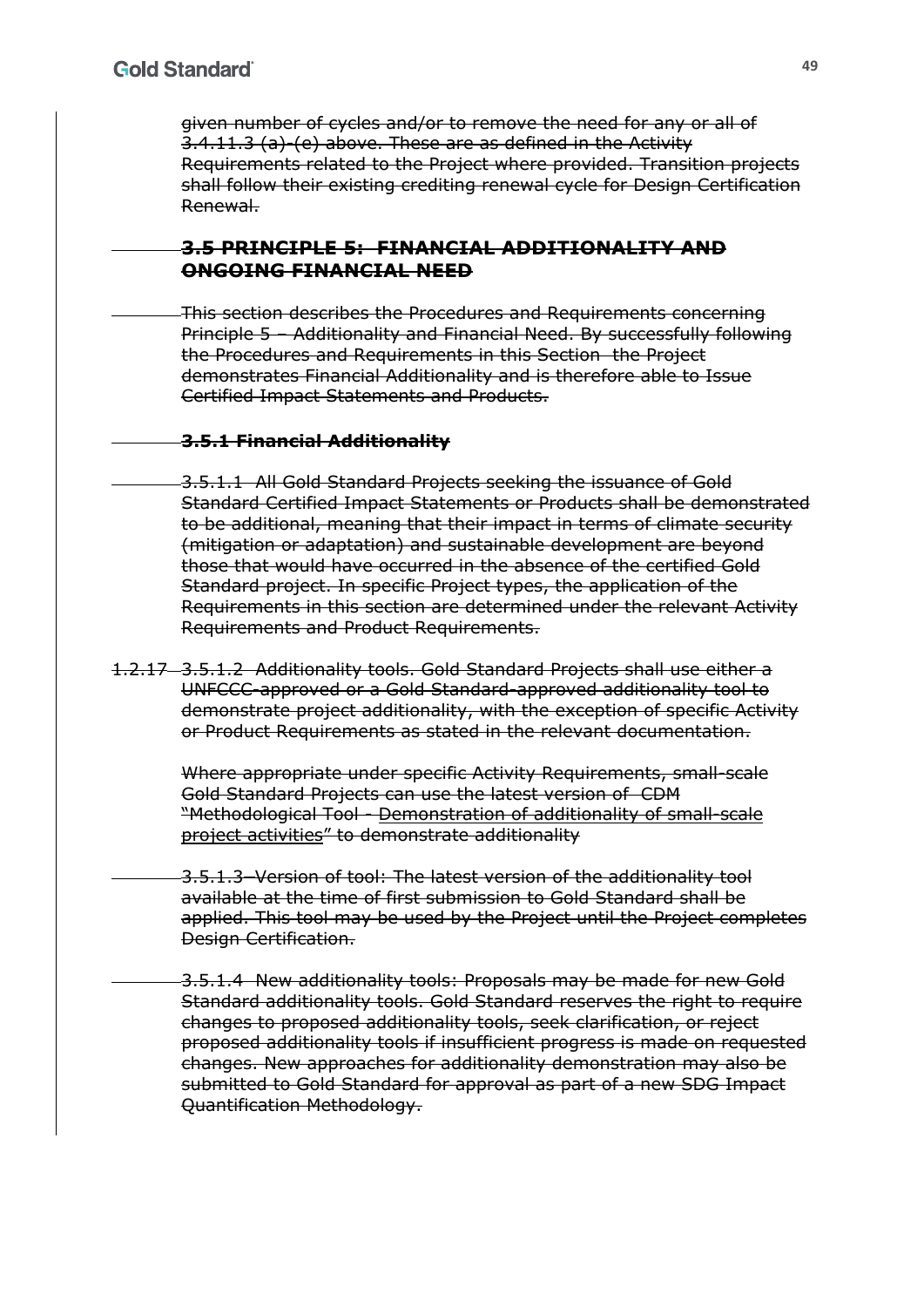- 3.5.1.5 Prior Consideration: The following requirements are applicable for the demonstration of prior consideration of carbon revenues for standalone Projects:
	- (a) Regular cycle projects are exempt from any kind of prior consideration of carbon revenue checks.
	- (b) Retroactive project must submit the required documents to Gold Standard (time of first submission) within one year of its start date. Project documents submitted at a date later than one year from the project start date will not be eligible for Gold Standard certification.

3.5.1.6 For PoA/VPAs

- (a)Regular cycle VPAs are exempt from any kind of prior consideration of carbon revenue checks.
- (b) Retroactive VPAs (with a start date before or after the time of first submission of PoA) must submit the required documents to Gold Standard (time of first submission) within one year of its start date. Retroactive VPA documents that are submitted at a date later than one year from the project start date will not be eligible for Gold Standard Certification.

3.5.1.7 Prior Consideration in the context of Design Change: The prior consideration rule is also applicable to a Certified Design that undergoes a design change. A project with a Certified Design requesting to include a new technology/measures shall submit the request for approval of design change to Gold Standard within one year of the start date of the proposed technology/measures. If the developer fails to submit the request for approval within one year, the design change component shall not be eligible for Gold Standard Certification. The design change request shall be assessed in line with the Design Change rules.

#### *3.5.2 Ongoing* **Financial** *Need:*

3.5.2.1 All Gold Standard Project (including those that transition from earlier versions) required to demonstrate Financial Additionality, as noted in 3.5.1 above, shall demonstrate Ongoing Financial Need for such mechanisms.

3.5.2.2 Ongoing Financial Need shall be demonstrated at Design Certification Renewal.3.5.2.3 The project shall provide a qualitative narrative, supported by an overview of project finances, that demonstrates how the finance derived Gold Standard Certification is material to the ongoing sustainability of the Project. The narrative may include, but not limited to the followings;

> Information highlighting the key categories and amounts or relative proportions (%) of project income and outgoings, including the relative proportion of certification related cost and revenue.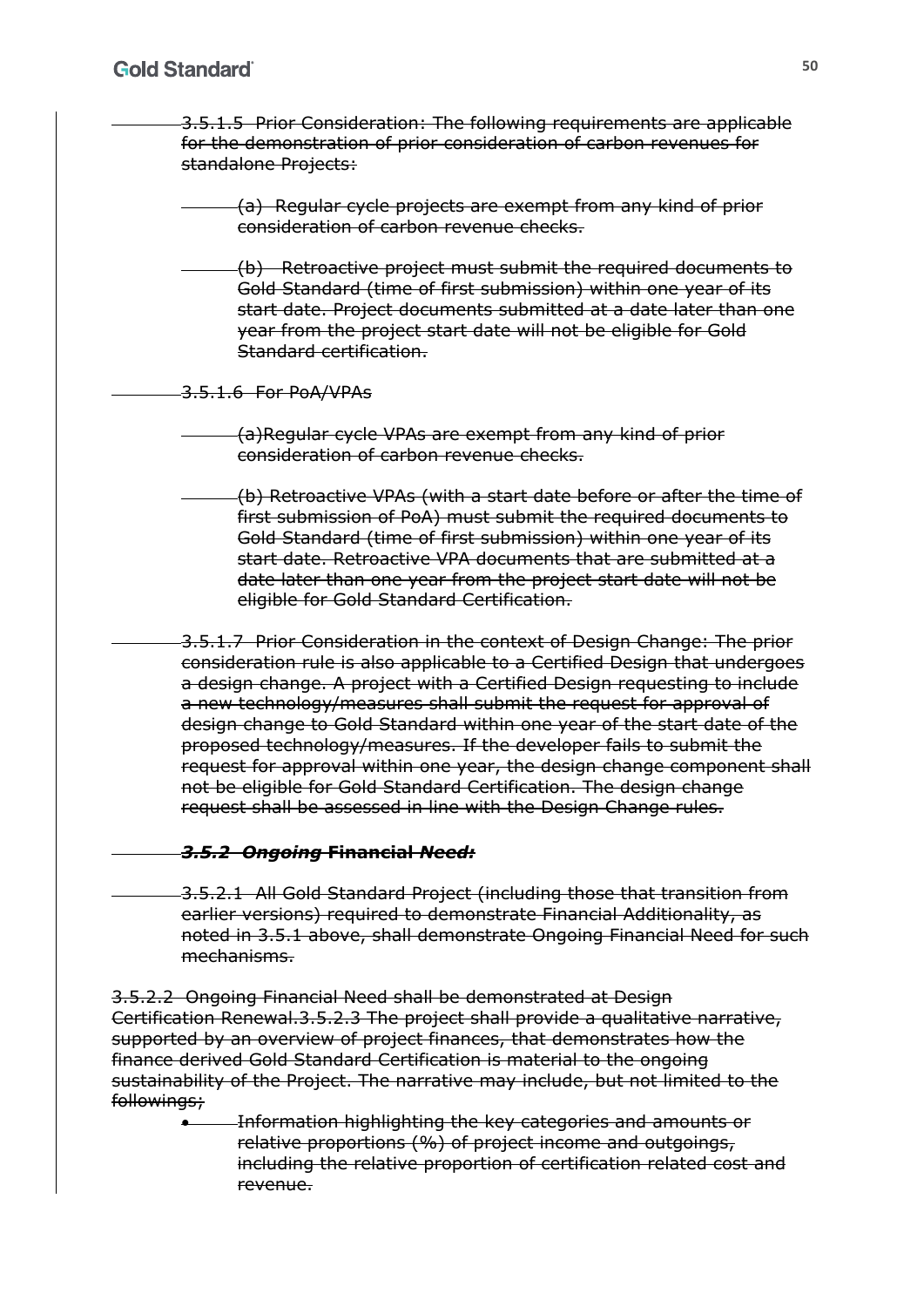**.** Description how the GS finance contributes to or is being used to sustain or enhance the project.

 Where no revenue is realized from certification during a given period this would be considered a FAR for the next Issuance.

3.5.2.4 The submission of the information to demonstrate OFN is mandatory, but information

**\*** may remain confidential (i.e. shall be submitted alongside other project documentation and not published to the GS Registry), in recognition of the commercially sensitive nature of the information.

**•** shall satisfy the OFN portion of project renewal and no further information (beyond responding to clarification questions) will be requested.

 will not be used for formal decision making to decide whether a project shall renew or not.

#### **3.5.3 Stacking and Financial Additionality:**

Projects seeking to issue multiple different Gold Standard Certified Impact Statements and/or products ('stacking') shall demonstrate Financial Additionality as per 3.5.1, above. Such Projects shall also provide qualitative, evidence-based justification of the need and valueadd to the Project outcomes for each additional revenue stream.

*3.6 PROGRAMMES OF ACTIVITY*

3.6.1 The Gold Standard certification cycle is suitable for multi-phased programmes with multiple interventions with an extended implementation period within a sector or in multiple sectors, as is typically the case in, for example, urban low-carbon growth programmes.

3.6.2 Programmes of Activity shall follow the Gold Standard for the Global Goals Programme of Activity Requirements. The Requirements in this document are applicable for a Programme where multiple individual activities are spread over space and time.

## **3.** 4.0 CERTIFICATION OUTCOMES

This Section provides an overview of the types of Gold Standard Certification outcomes. It should be read in conjunction with the Gold Standard Claims Guidelines which provides further guidance as to the application and communication around Gold Standard Project and Impact Certification.

4.1 Types of Certification:

#### **4.1.1 Gold Standard Certified Design:**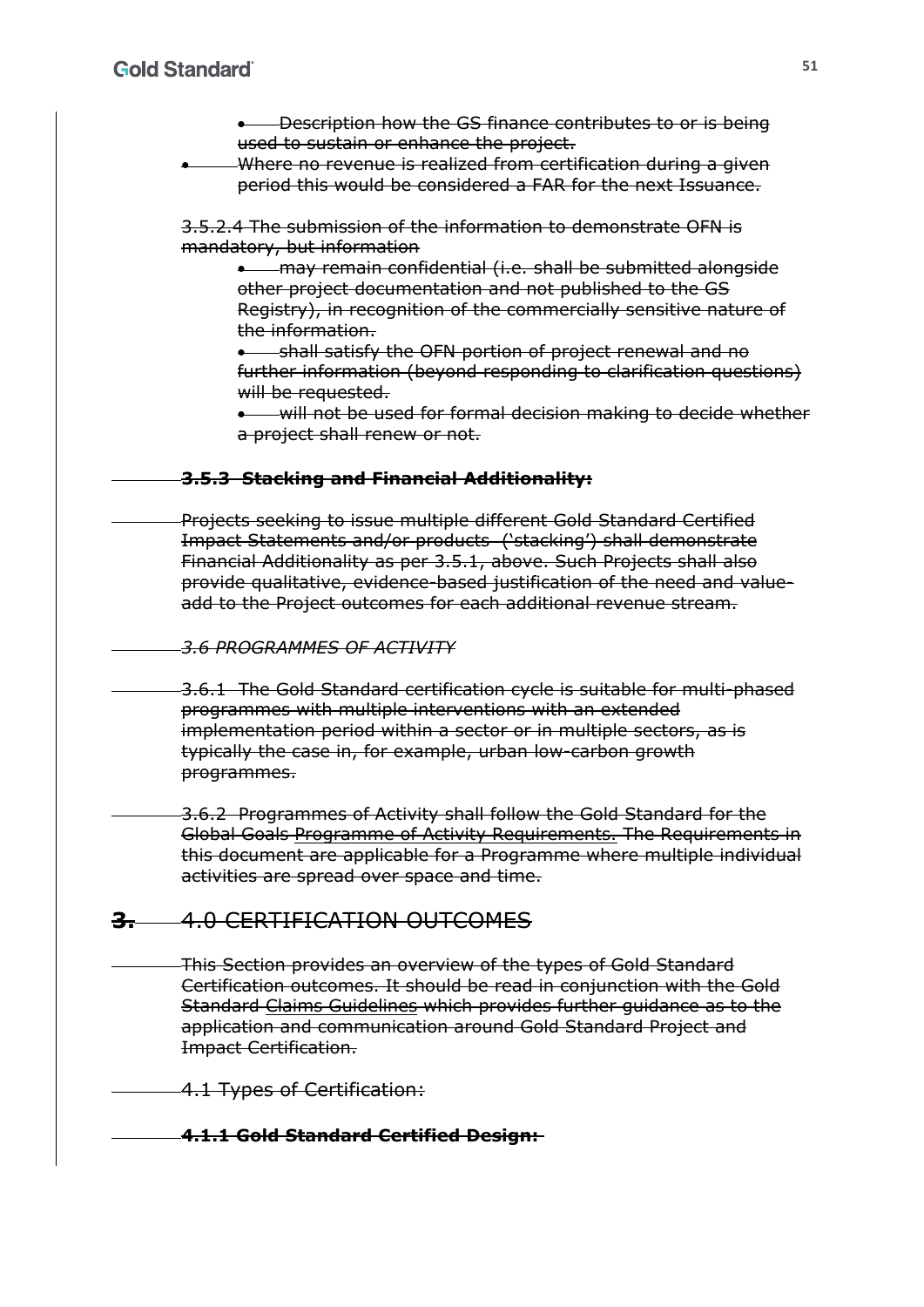Successful attainment of Gold Standard Certified Design status allows the Project to undertake Performance Certification on the way to becoming a Gold Standard Certified Project and to promote the Project in accordance with the Gold Standard Claims Guidelines.

### **4.1.2 Gold** Standard **Certified Project:**

A Gold Standard Project that successfully completes Verification and Performance Review (Performance Certification) is called a Gold Standard Certified Project.

A Gold Standard Certified Project is issued a statement confirming its status and its SDG Impacts. The Project is also able to promote itself in accordance with the Gold Standard Claims Guidelines.

#### **4.1.3 Gold Standard Certified Impact Statements and Products:**

Further to Gold Standard Certified Project status, a Project may also be issued Gold Standard Certified Impact Statements and Products (such as Gold Standard Verified Emission Reductions, or VERs). This is subject to successful Performance Certification of the Project's conformity to applicable Gold Standard Methodologies and Product Requirements.

4.1.4 All projects from Listed status and beyond, including their Gold Standard Certified Impact Statements or Products are captured on the Gold Standard Registry and are publicly and transparently available to all to review. The Project is also able to promote its claims in accordance with the Gold Standard Claims Guidelines.

## *4.1.5* **Stacking***:*

The Project Developer may potentially pursue any number and combination of Certified Impact Statements or Products, provided that:

(a) All Requirements in this document and in the relevant Gold Standard Methodologies are fully met.

(b) The Methodology and/or Product Requirements do not stipulate that the issuance of a given combination of Impact Statements and Products is ineligible under Gold Standard. Such details are confirmed within specific guidelines, methodologies or Product Requirements.

(c) All necessary legal terms and conditions are fully executed and complied with. It is noted that certain Product Requirements may impose particular legal requirements/come with Productspecific terms and conditions and other legal documents that shall be completed.

4.1.6 Project Developers and funders/buyers of Impact Statements and Products shall adhere to the Gold Standard Claims Guidelines as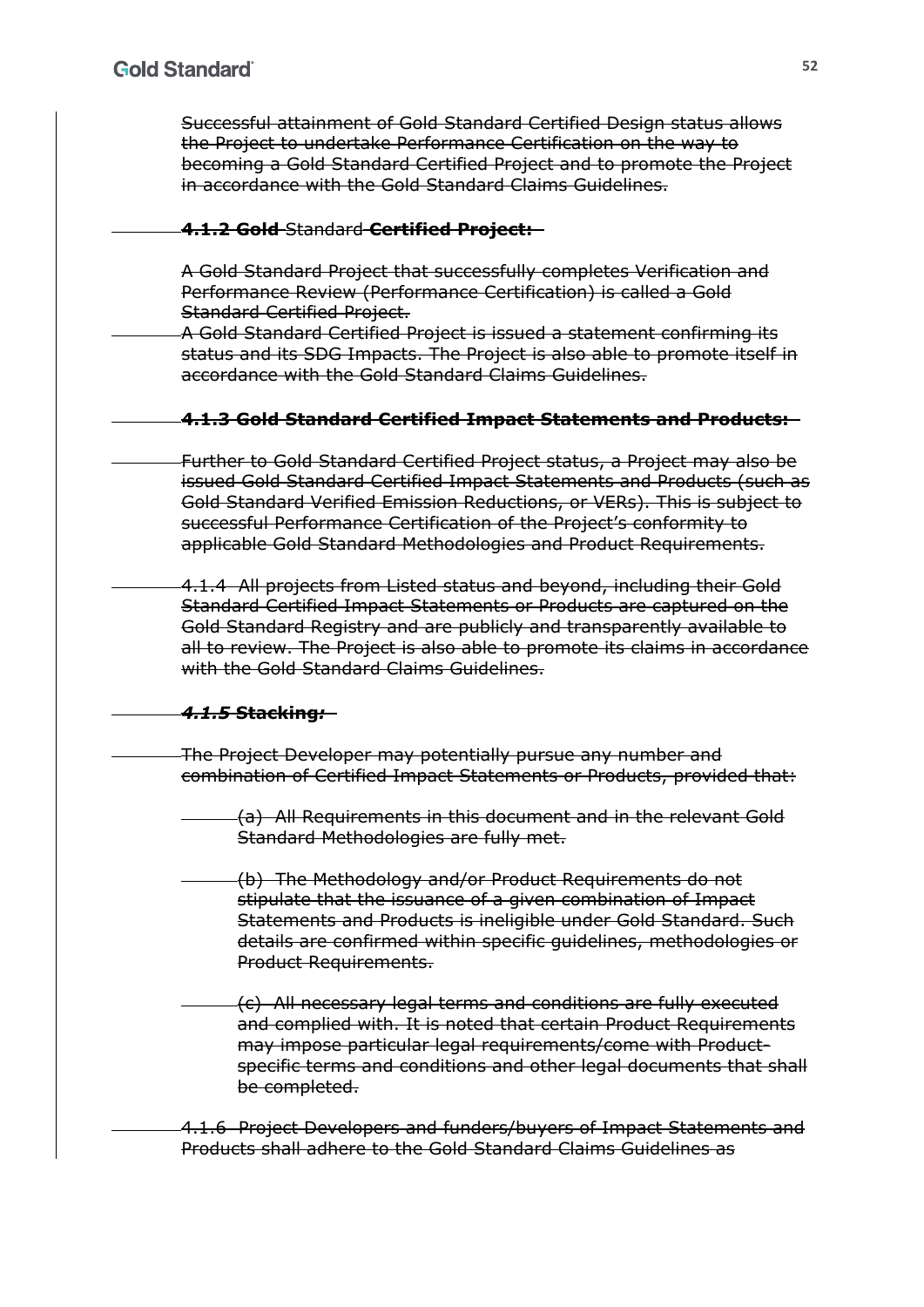appropriate to the status of the Project. This defines and directs the use of claims made in relation to Gold Standard Certification.

4.1.7 After Design Certification it is possible to include more Gold Standard Certified Impact Statements or Products as part of the Project but it is not allowed to retroactively issue Impact Statements or Products for previous Monitoring Report periods.

# **4.6. 5.0 PROJECT DOCUMENTATION AND TECHNICAL REQUIREMENTS**

- 6.1.1 5.1 Projects shall provide evidence of conformity to the Requirements using approved Gold Standard Project templates except for supporting evidence and documents. The following project documentation and associated evidence and information are required at different stages of the project cycle. in the form of:
	- (a) Preliminary Review Project Documentation:

|     | ī.   | (a) Key Project Information (see PDD Template)                                                                                  |
|-----|------|---------------------------------------------------------------------------------------------------------------------------------|
|     | i-   | -Draft PDD including Safequarding Principles Assessment,<br>SDG Impacts identified and draft Monitoring and & Reporting<br>Plan |
|     | ii.  |                                                                                                                                 |
|     | iii. | ii. (b) Stakeholder Consultation Report                                                                                         |
|     |      | $\ddot{\text{iii}}$ $\left(-6\right)$ Supporting evidence and documents such as maps,                                           |
|     | iv.  | survey results or calculations                                                                                                  |
|     | v.   | (d) Signed Cover Letter and Terms and Conditions                                                                                |
| (b) |      | Validation and Design Review-Documentation:                                                                                     |
|     | i.   | (a) Completed PDD including Monitoring & Reporting Plan                                                                         |
|     |      | (b) Fully completed Stakeholder Consultation Report                                                                             |
|     | ii.  | i-iii. Validaation Validation Report<br>(c) Any Activity, Context, Methodology or Product<br>Requirement specific documentation |
|     | iv.  |                                                                                                                                 |
|     | v.   | (d) Supporting evidence and documents                                                                                           |
| (c) |      | Annual Reporting-Documentation:                                                                                                 |
|     | i.   | i. <b>(a)</b> Completed Annual Report-                                                                                          |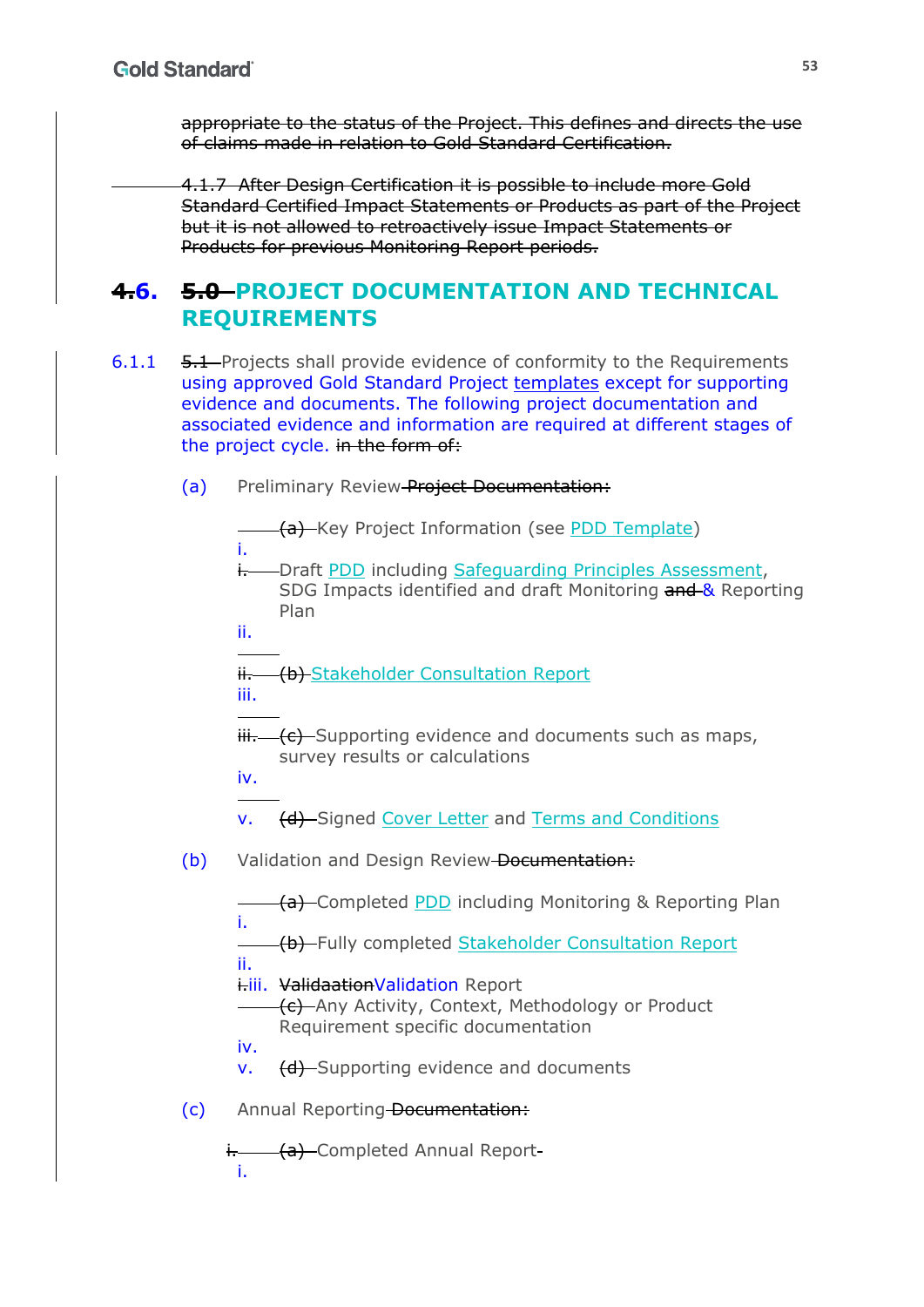- ii. (b) Supporting evidence and documents
- (d) Verification and Performance Review-Documentation:
	- i. Any updates to the Key Project Information, PDD and Monitoring & Reporting Plan
	- ii. Any Context, Activity, Methodology and Product Requirement specific documentation
	- iii. Verification Report
	- iv. Supporting evidence and documents such as maps, survey results and/or calculations (a) Any updates to the Key Project Information and PDD
	- (b) Monitoring & Reporting Plan
	- (c) Any Context, Activity, Methodology and Product Requirement specific documentation
	- ii. Verification Report
	- (d) Supporting evidence and documents such as maps, survey results and/or calculations

5.2 All of the above Documentation shall be submitted using Gold Standard Project templates except for supporting evidence and documents

- 6.1.2 5.3 The Project Developer shall open an account on the Impact Registry:
	- (a) (a) Project Documentation, PDD, Monitoring & Reporting Plan, Reports, supporting documentation and the VVB's Validation and Verification Reports shall be submitted to the Gold Standard Registry. Note that the VVB is responsible for uploading the final Validation or Verification Report.

(b) All Project Documentation, except confidential information, shall be made publicly available through the Impact Registry.

(b)

(c) All information shall be submitted in English, OR a language that has been agreed upon by the Project Developer, the Gold Standard and the VVB.

(c)

(d)

(d) Figures above one thousand shall be formatted with a comma (for example 1,000,000), and decimals will be separated by a point (for example 1.35).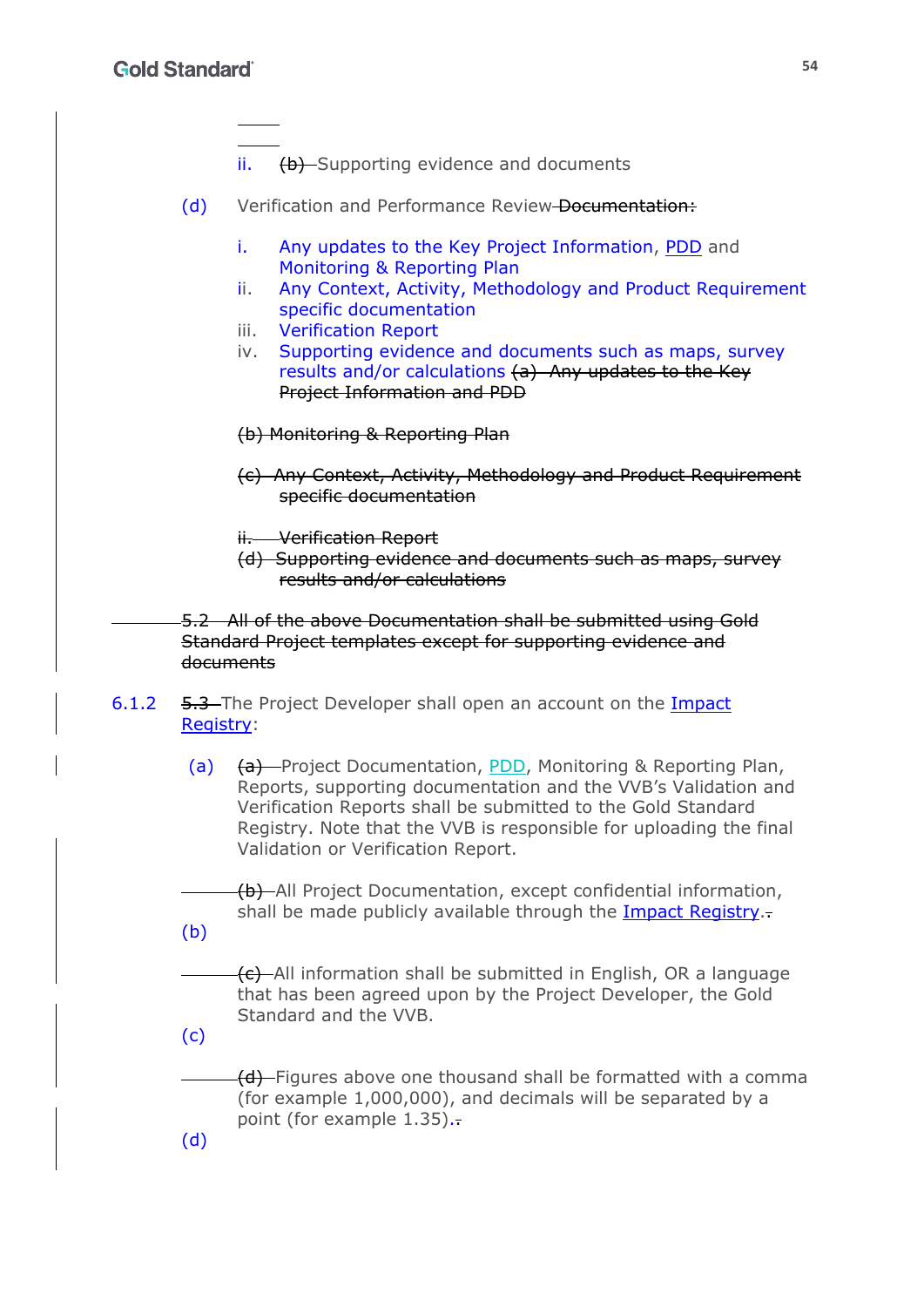(e) Pictures, graphs, tables and supporting documents within Project Documentation shall be clearly marked with a unique ID.

(e)

(a) (f) Dates shall be included in the following format: -DD/MM/YYYY (f)

 $(b)(q)$  (a) Maps, where required shall include:

- i. Name of the project
- $ii.$   $\longrightarrow$  ID of the project
- iii. Legend
- iv. Printing date
- v. Scale
- vi. Direction of North
- vii. GPS coordinate system (e.g. WGS 84)
- viii. GPS grid
- ix. Infrastructure (roads, houses, etc.) and rivers
- x. Information on the satellite or aerial picture (date, resolutions, data source)

# **5.7. 6.0 NON-CONFORMITY**

- 7.1.1 6.1 The Project Developer shall report any potential or actual Non-Conformity against the Requirements and any associated Guidelines, Tools or Methodologies immediately upon discovery (and in-no circumstances later than 30 days after the Non-Conformity event discovery). Potential or actual n<sub>N</sub>on-conformities may also be submitted to Gold Standard by any party at any time for review.
- 7.1.2 6.2 Gold Standard shall undertake a review of the Non-Conformity, including as required potentially commissioning an independent investigation and an expert peer review of any recommended action taken. During the investigation Gold Standard reserves the right to suspend activities related to Certification and/or Registry, including the assignment, transfer or retirement of Gold Standard Certified Impact Statements or Products.
- 1.2.187.1.3 6.3 Gold Standard shall decide upon the action taken in response to a confirmed Non-Conformity. This may include; a requirement for immediate rectification or change, a suspension of a Project until rectification has been Verified or a removal of Gold Standard Certified Design status from the Project. Factors that influence Gold Standard's consideration of the severity of the issue shall include, but are not limited to:
	- $(a)$  (a) If the issue is repeated/systematic or fundamental to the project.

**55**

(a)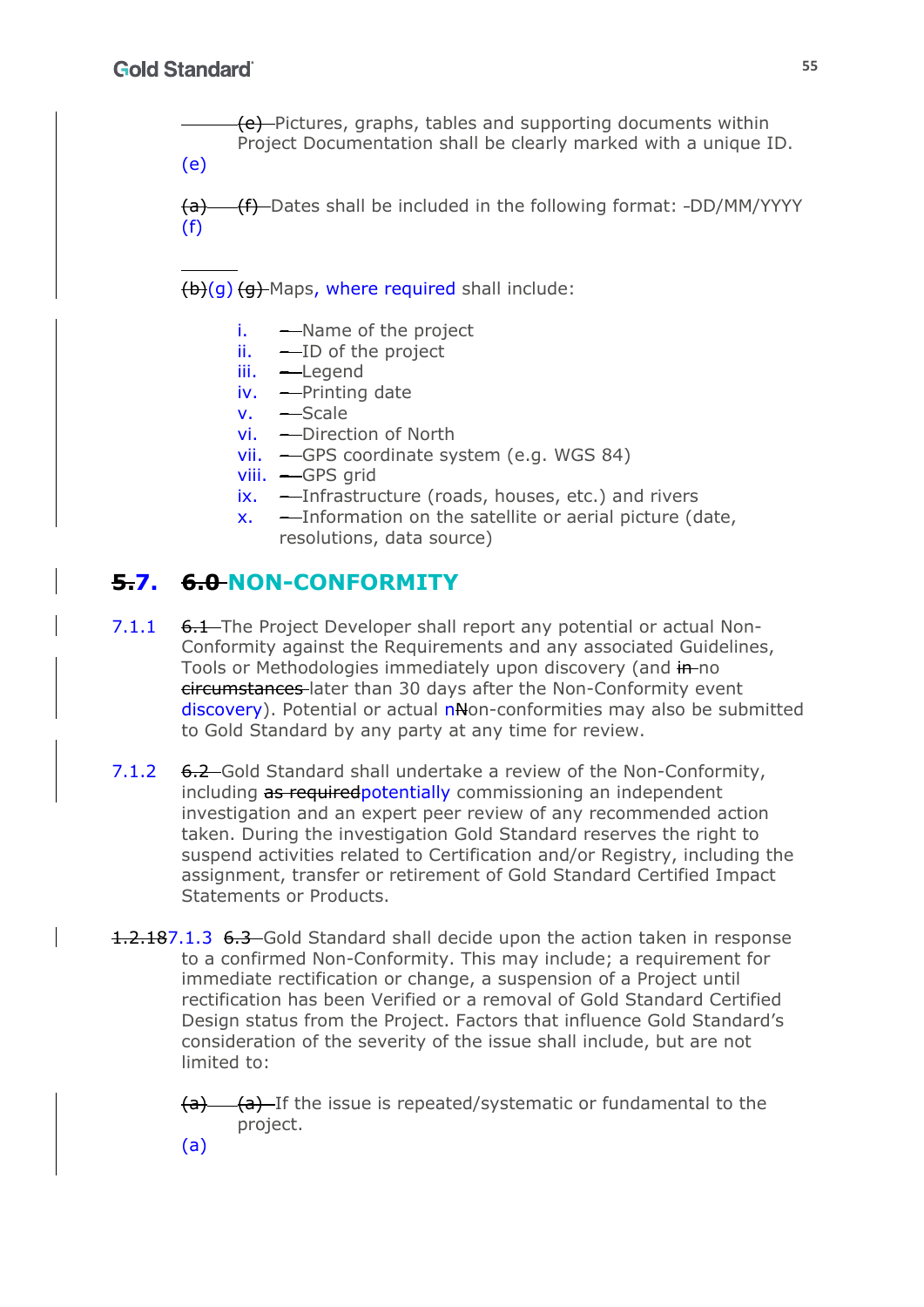(b) If the issue has resulted in an inappropriate certification decision or over-issuance of Gold Standard Certified Impact Statements or Products. (b) (c) If the issue has continued over a longer period of time or affects a significant area or population.

(c)

(d) If the issue has caused the endangerment of life, livelihoods, ecology or the environment.

(d)

(e) If the Project Developer failed to notify Gold Standard, take appropriate steps to limit any damage or disruption caused or has attempted to cover up the issue.

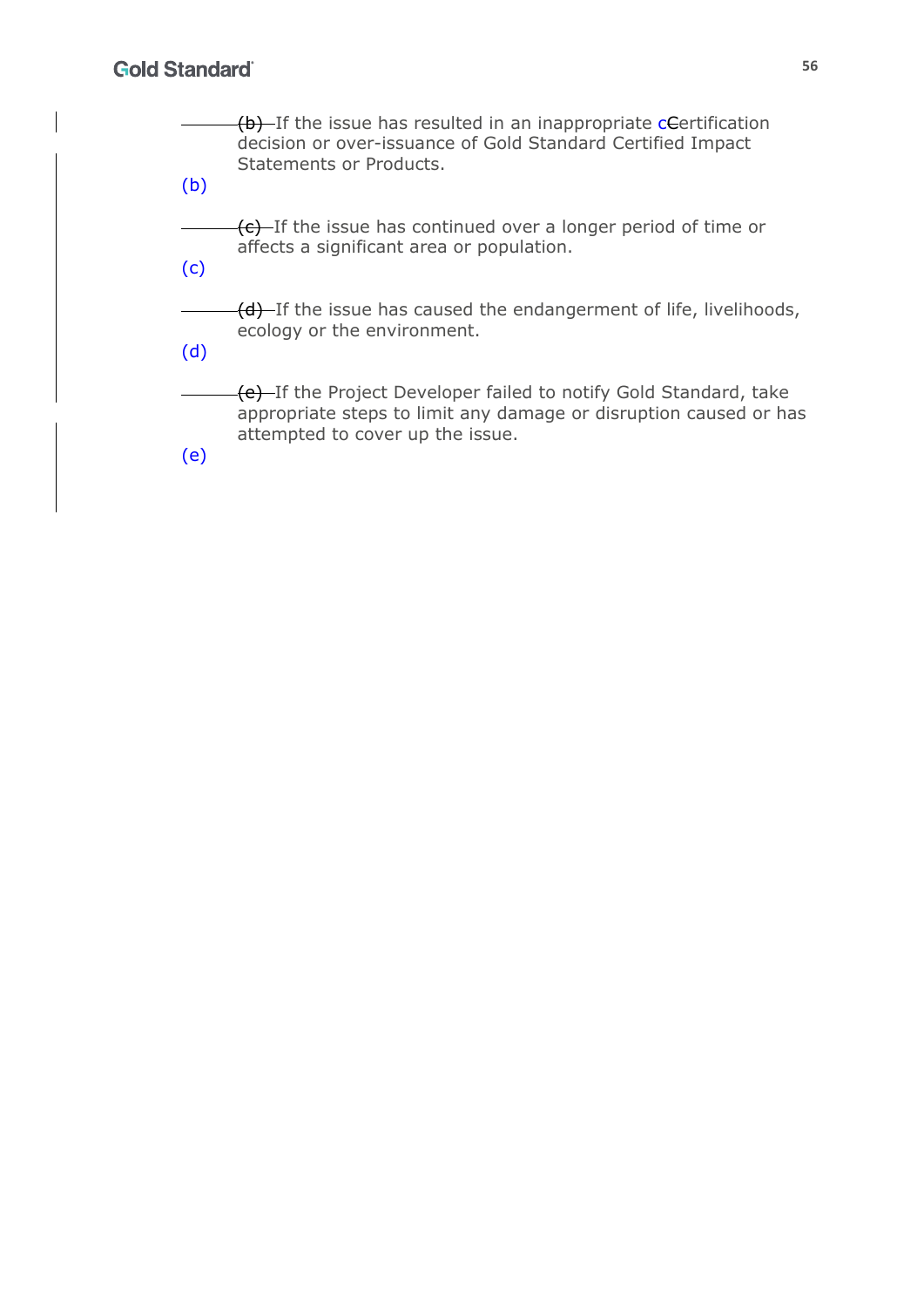# **6. ANNEX A – DESIGN CHANGE APPROVAL PROCEDURE**

# **1. 1. APPLICABILITY OF PROCEDURES ON DESIGN CHANGESAND SCOPE**

**1.1** These procedures relate to material and permanent design changes, where. Design changes are considered material and permanent if at least one of the following aspects of a project is affected: additionality, scale of the project<sup>3</sup> $[1]$ , validity/applicability of the applied methodology, stakeholder consultation, and sustainable development criteria,-Changes must be reflected in the project documentation.

#### 1.1.1 However, these procedures do apply to changes in the monitoring plan change caused by material and permanent design changes for which approval is requested.

1.1.2 1.2 These procedures do not apply to changes */that are temporary* deviations from registered monitoring plan, applied methodologies and may be suitable for approval along with issuance reviewdeviationrequests. Temporary changes/deviations are considered those that are listed in Refer to Appendix of the CDM project standard for project activities for indicative list of such changes. However, these procedures do apply to changes in the monitoring plan caused by material and permanent design changes for which approval is requested.

# **2. DESIGN CHANGES TYPES**

# **2.1 2. Design changes occurring before Design Certification**

2.1.1 2.1 Any request for approval of a design change that occurs prior to or during Design Review shallmust be reviewed and validated by the Validating VVB. The project documentation and the Validation Report shall be revised accordingly before submission (or re-submission) for Design Review.

2.2 For Projects seeking Certified Impact Statements and/or Products, for example GS-VERs, Gold Standard rules allow for the consideration of several potential design scenarios in the project documentation, as long as all aspects of each potential scenario are discussed in a satisfactory way. For example, additionality shall be demonstrated for each one of the potential scenarios, and stakeholder inputs must be gathered for each potential scenario. Other relevant aspects include the scale of the project, the validity/applicability of the applied methodology, and the assessment of sustainable development criteria (safeguarding principles and indicators). All potential scenarios must be Validated by the VVB and the actual scenario must be chosen before the first Verification.

 $3$  The scale of the project is not only defined by the maximum power generation capacity for power projects and maximum threshold of energy savings for energy efficiency project, but also refers to the volume of emission reductions from a project.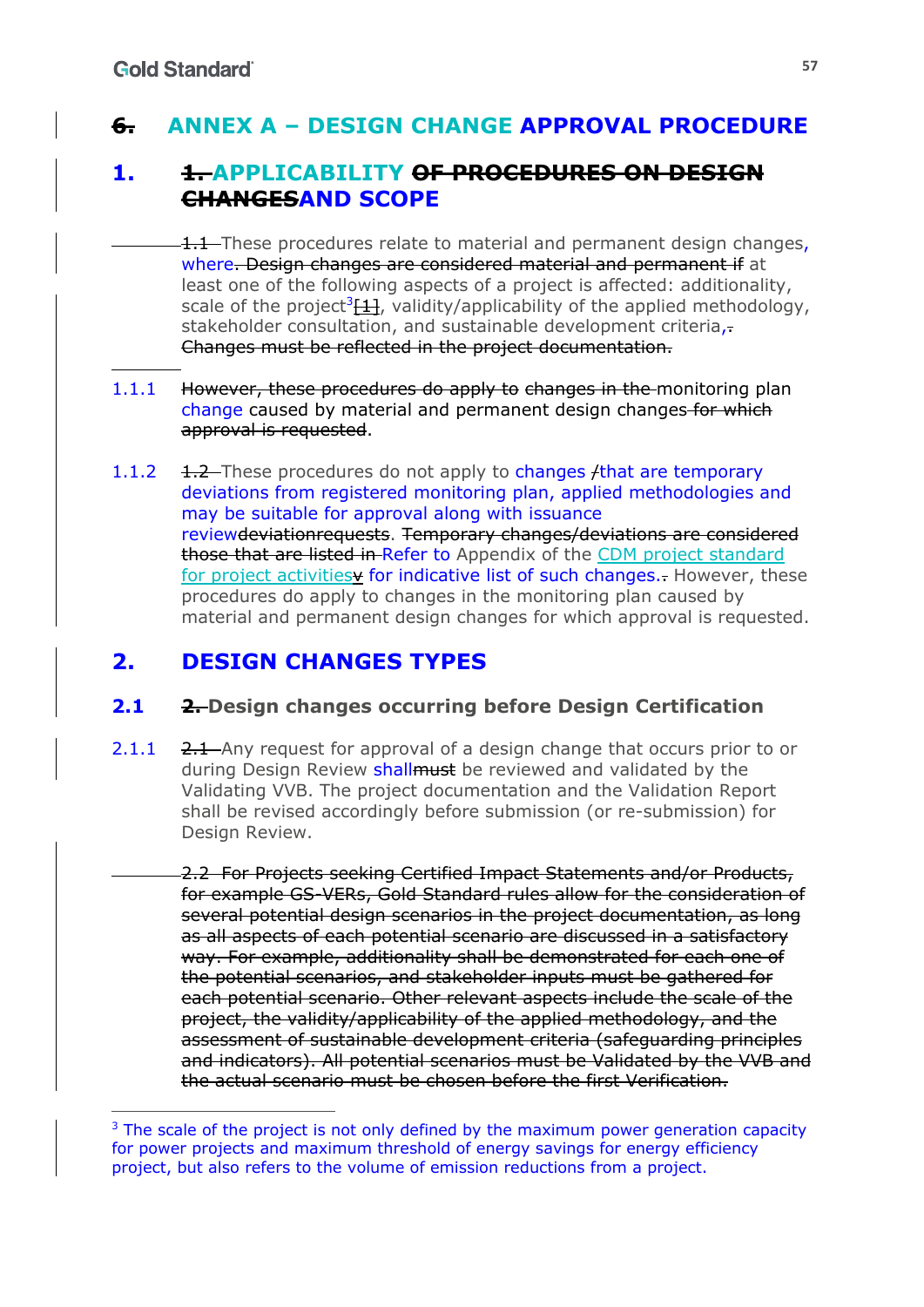2.3 Project Developers shall discuss if there is a need to conduct a stakeholder consultation with respect to changes that are to occur or occurred in the project design/location/specifications. Whenever design changes include the extension of the project boundaries to new sites or the selection of different sites from those that had been envisioned at the time of Design Certification, relevant stakeholders from these locations shall be invited for comments as per Gold Standard guidelines. For example, design changes in a wind power project that has increased its capacity to new locations or modified the microsite plan of wind turbines to include different locations compared to the one envisioned at the time of Stakeholder Consultation or Preliminary Review, may call for another physical meeting to collect feedback from stakeholders not included in the earlier stakeholder meetings.

# **2.2 3. Design changes occurring after Design Certification**

- 2.2.1 3.1 The quidelines apply in the case when a Project Developer alerts Gold Standard about a design change with respect to a that occurs or have occurred project that has reachedafter the project has achieved Design Certification status, or in case when the Project Developer identifies design changes during the monitoring period (for e.g. during the monitoring or preparation for monitoring) or in case the VVB contracted to perform the Verification identifies that the project has not been implemented according to the Certified PDD<sup>4</sup> at the time of verification[2]. The VVB shall identify and inform the Project Developer of any concerns related to the conformity of the project and its operation with the Certified PDD.
- 2.2.2 3.2 The procedures are also applicable if the permanent changes have occurred after the implementation of the project as per the Certified PDD and issuance of Impact Statements or Products have also taken place.

# **3. 4. REQUEST FOR APPROVAL OF DESIGN CHANGES FOR A PROJECT**

- 3.1.1 4.1 Project Developers are required to shall submit a request for approval for material and permanent changes to a project with payment of required design change fee. .
- 3.1.2 The Project Developer shall must submit the request to the Gold Standard Secretariat-prior to making the changes, or, at the very latest, prior to request for issuance. In the latter case, however, Project Developers must be aware that negative feedback from stakeholders or reviewers may lead to the rejection of any future issuance request unless the design is revised appropriately, which may be problematic when implementation has already occurred.

<sup>4</sup> Gold Standard will not conclude the Verification until the request for approval of changes has been approved.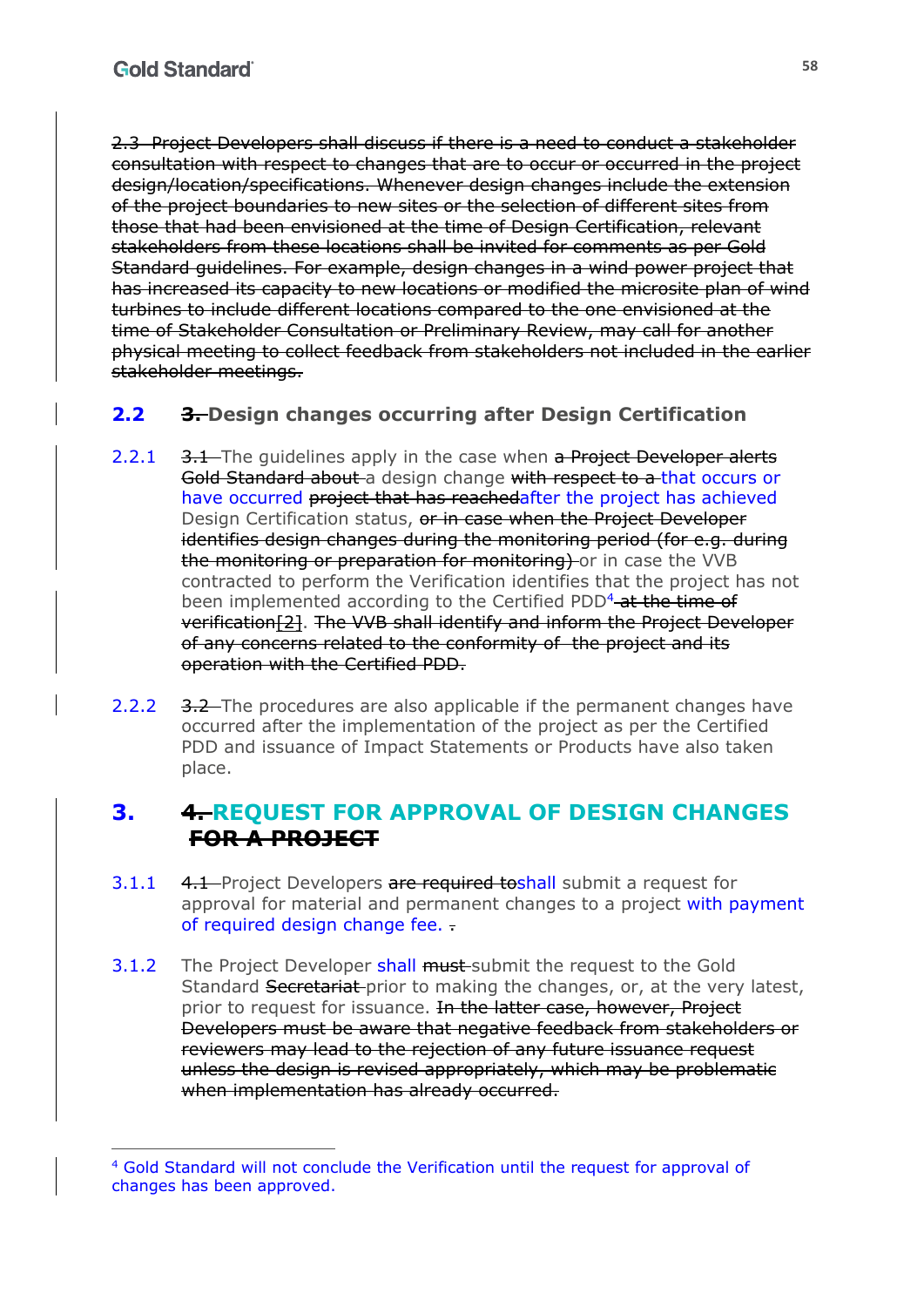- 3.1.3 4.2 The following information/documents should be submitted as a part of the request for approval:
	- (a) (a) (a) Revised PDD highlighting the changes in track-change mode,
	- $(a)(b)$  and aA memo highlighting the design changes and discussing impact(s) of the changes on the relevant aspects of the project.

# **1.4. PREPARATION OF REVISED DOCUMENTATION**

- 1.1.14.1.1 (b) Any other additional supporting documentation (for example, Environmental Impact Assessment conducted in relation to the changes in the project, etc.).
- **1.1.2** The revised documentation should include an assessment of the impact of the design changes with respect to all the aspects below (a to g). The design change memo submitted at the time of request for approval shall discuss these in a concise way.
- 1.1.34.1.2 The project may request for retroactive crediting for realised emission reductions for a maximum period of two years before Design Change approval, unless otherwise stated in a specific Methodology or Product Requirement

1.1.4

5.1 The revised documentation should include an assessment of the impact of the design changes with respect to all the aspects below (a to g). The design change memo submitted at the time of request for approval shall discuss these in a concise way.:

(iv) Actual operational parameters within the control of the Project Developer are associated with different values than previously expected, affecting the determination of the emission reductions and the IRR calculation.

5.2 The Project Developer must therefore discuss the effect of design changes on the validity of the demonstration of additionality and provide all required justifications.

5.3 Within an investment analysis, all but the parameters affected by the design changes shall be given the same values as in the demonstration provided at the time of Design Certification.. If the demonstration relies on a barrier analysis, the Project Developer shall discuss why the barriers still remain valid despite the design changes.

# **(a) (a) ADDITIONALITY:**

**1.2**4.1.3 The Project Developer must discuss the effect of design changes on the validity of the demonstration of additionality and provide all required justifications. Within an investment analysis, all but the parameters affected by the design changes shall be given the same values as in the demonstration provided at the time of Design Certification. - If the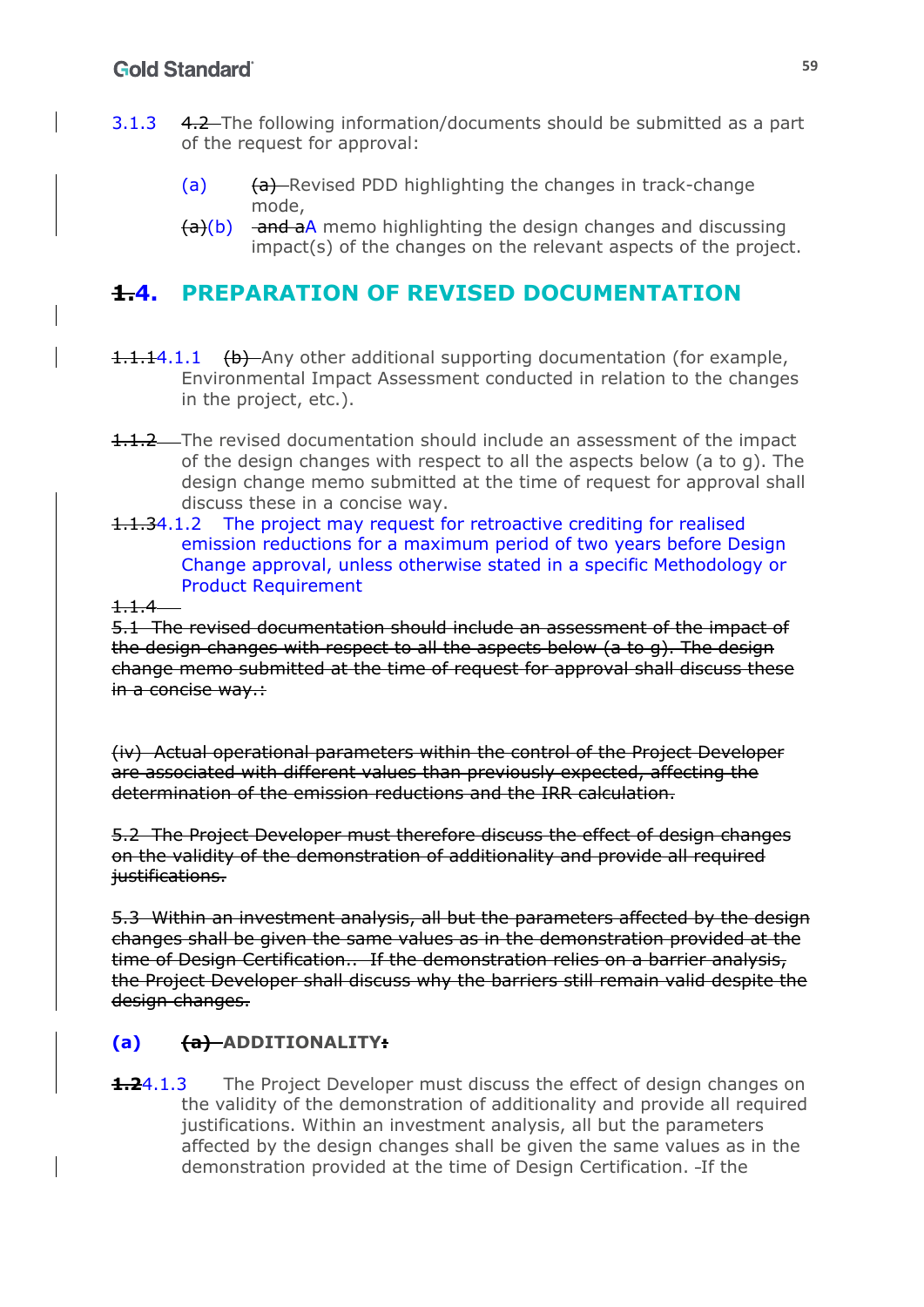demonstration relies on a barrier analysis, the Project Developer shall discuss why the barriers still remain valid despite the design changes.

- 4.1.4 Changes may impact the validity of investment analysis or barrier analysis established at the time of project Design Certification, thus affecting the additionality of the project. This would typically be the case when:
	- $(a)$  (i) Changes affect the output capacity due to an increased installed capacity or an increased number of units, or installation of units with lower capacity or units with a technology which is less advanced than that described in the project documentation. (ii) Components are added or the ones considered are extended.
	- (b) (a) (iii) Sites are removed or added in the context of a project registered with multiple sites.
	- (c)
	- (b) Actual operational parameters within the control of the Project Developer are associated with different values than previously expected, affecting the determination of the emission reductions and the IRR calculation.

(d)

# **(b) (ba) PROJECT SCALE:**

4.1.5 Project Developer shall discuss to what extent the design changes affect the scale of the project as per Gold Standard Requirements.. If the defined upper threshold for the project scale, -defined as per applicable Activity or Product requirement is exceeded, related rules are no longer applicable to the Project and Project Developer shall revise the project documentation accordingly.

# **(c) (c) APPLICABILITY OF METHODOLOGY**

- 4.1.6 The **Project Developer shall discuss whether the original methodology** is still applicable, or whether another methodology shall be used. The same analysis shall also be conducted with respect to the selected baseline scenario.
- 4.1.7 When a Project has not been implemented as described in the registered project documentation, the applicability and application of the baseline methodology with which the Project has been registered shall be reassessed.

#### **(d) (d) STAKEHOLDER FEEDBACK ON DESIGN CHANGE :**

- 4.1.8 The Project Developer shall discuss if there is a need to conduct a stakeholder consultation on with respect to changes that are to occur or have occurred in the Project design/location/specifications.
- 4.1.9 Whenever design changes include the extension of the Project boundaries to new sites or the selection of different sites from those that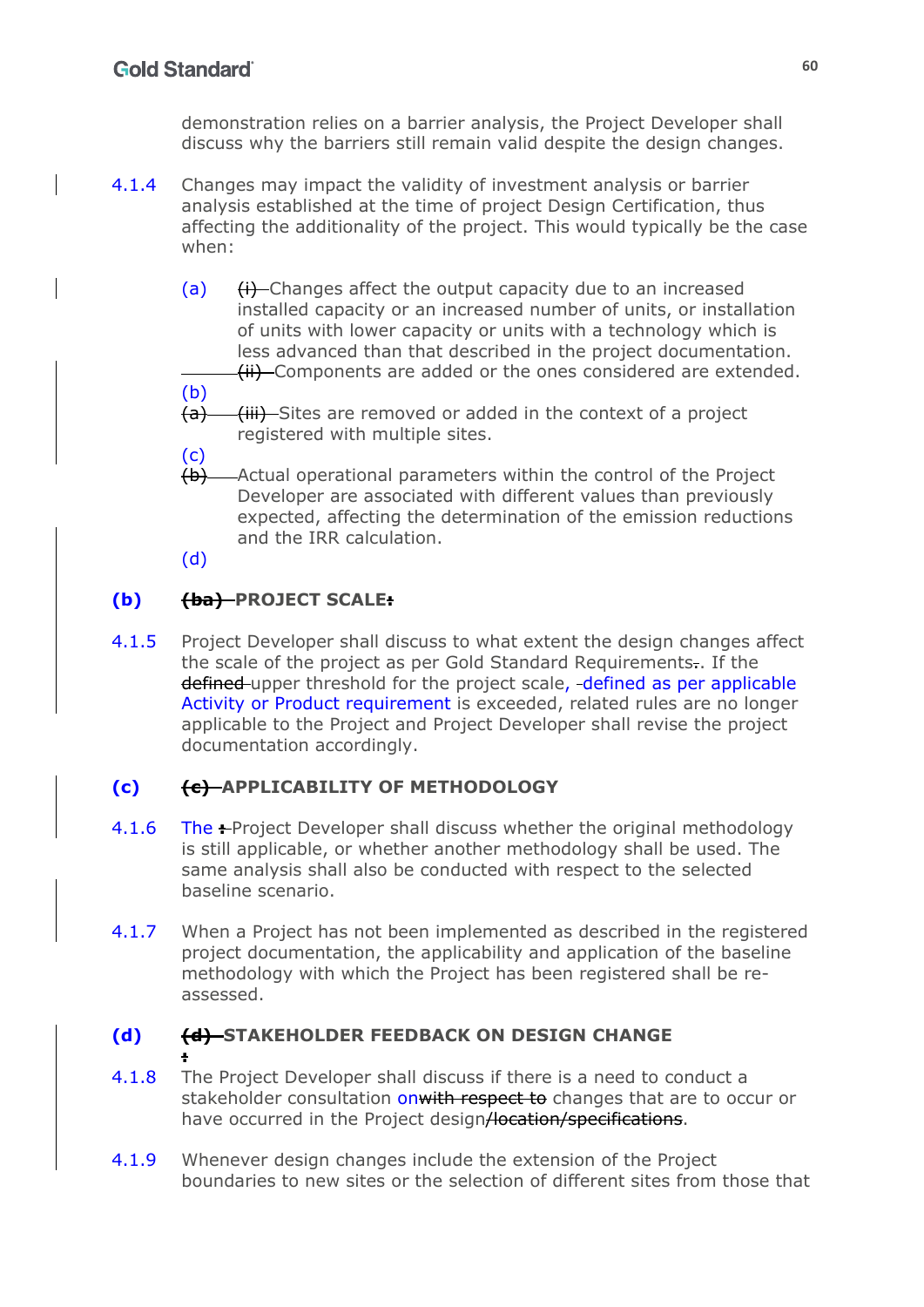had been envisioned at the time of previous Stakeholder Consultations, Design Certification, relevant stakeholders from these locations shall be invited for comments as per Stakeholder Consultation and Engagement requirement Gold Standard quidelines. For example, design changes in wind power projects increasing their capacities to new locations or modifying the microsite plan of wind turbines involving different locations compared to the one envisioned at the time of Design Certification may call for a physical meeting to include the feedback of stakeholders who were not included in the earlier stakeholder meetings.

4.1.10 The Project Developer can choose to invite comments electronically or through a physical meeting and, but willshall *j* be required to justify the same selected method. To the extent possible, the Project Developer shall conduct the complementary stakeholder consultation on design change component prior to the start of construction/implementation of the affected componentschange in the project design.

## **(e) (e) SUSTAINABLE DEVELOPMENT ASSESSMENT**

4.1.11 **:** The Project Developer shall discuss any necessary revision in the scores of the SDG Impact and Safeguarding Principles assessment indicators following the design changes.

#### The same should be done with respect to the level of risk for the Safeguarding Principles.

4.1.12 Changes in the project location or the extension of the project boundaries call for a re-assessment- of -the -SDG Impacts and Safeguarding Principles, as does a significant change of scale of the project, even if located on the same site. If a new Environmental Impact Assessment (EIA) is required as per the local legislation, the SDG Impact and Safeguarding Principles assessment shall take into account the new elements provided, including potential new mitigation and/or compensation measures to put in place.

## **(f) (f) MONITORING & REPORTING PLAN:**

- 4.1.13 The Project Developer shall discuss whether there is a need to to prepare a revisedmake any change in the registered sustainable development-monitoring plan to accommodate any changes due toand/or comments from the -local stakeholders' feedback, applicability of methodology, SDG Impact, Safeguarding assessments and any other applicable -requirements.
- 4.1.14 The Peroject Deteveloper shall revise the monitoring plan to is can potentially include new mitigation measures as per a revised EIA or new comments by stakeholders.

Changes in the scores of the SDG Impact indicators due to the new project design can also lead to a revision of the sustainable development monitoring plan. The changes in the scores of the SDG Impact indicators shall be assessed as per the sustainable development assessment guidance discussed above.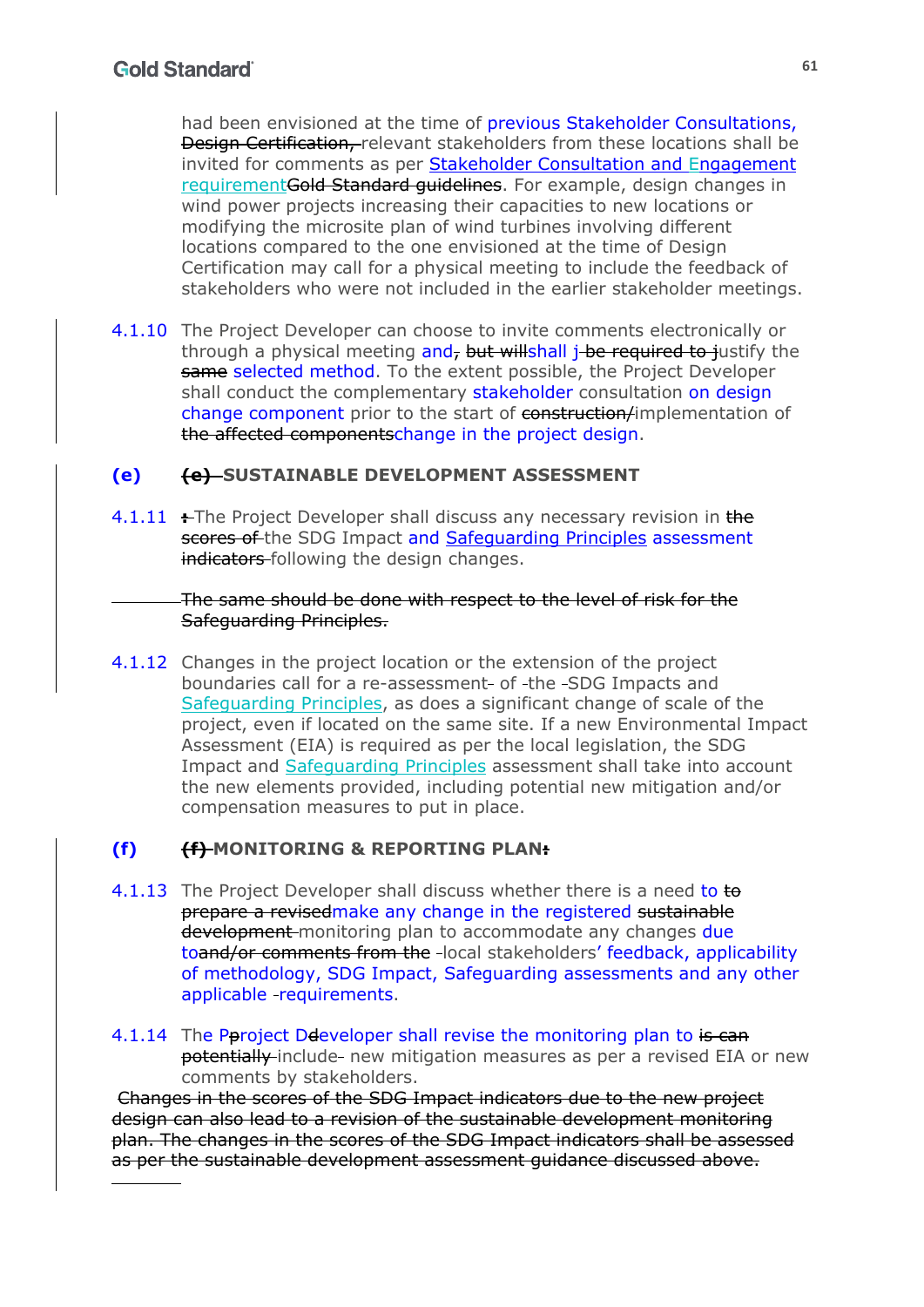#### **(g) (g) LEGISLATION :**

4.1.15 The Project Developer should shall also discuss the need for any new approvals/licenses from the environmental and/or regulatory agencies.

# **5. 6. EVALUATION OF THE REQUEST FOR APPROVALDESIGN CHANGE REQUEST REVIEW**

- 5.1.1 6.1 Upon receipt of the request for design change approval, the Gold Standard Secretariat conducts a 'completeness' check to confirm whether all the necessary information and documentation has been submitted.
- 5.1.2 6.2 Upon payment of the required design change fee, the Secretariat then proceeds with a preliminarya evaluation review of design change request is conducted of the request for approval in order to assess whether:
	- (a)  $(a)$   $(a)$  An opinion on the impacts of the design changes with respect to points a to g above shall be performed by either the Validation VVB or Verification VVB (post-Design Certification),

In this caseUnder case 'a', the Project Developer shall contract the Validation VVB or Verification VVB to perform a review of the design change memo and the revised project documentation submitted to Gold Standard. The VVB shall must provide an opinion on each one of the points a to g discussed . The VVB shall assess how the affected and validate the data/information in the Certified Project Documentation have been derived, and validate and underlying if the assumptions underlying this original data/information-are correct. The revised Project Documentation, the design change memo, and the VVB opinion shall be submitted to Gold Standard for review.

 $\theta$ <sup>r</sup>

#### **OR**

(b) (b) Gold Standard conducts the assessment of the design changes on its own.

In this case, Under case 'b', Gold Standard conducts proceeds to the -review of the submitted design change memo and the project documentation document without further involvement of a VVB.

The revised documentation and the design change memo once approved will be uploaded to the Impact Registry as an amendment of the Project Documentation.

In all cases above, approval or rejection may occur directly after submission of the necessary documentation or after rounds of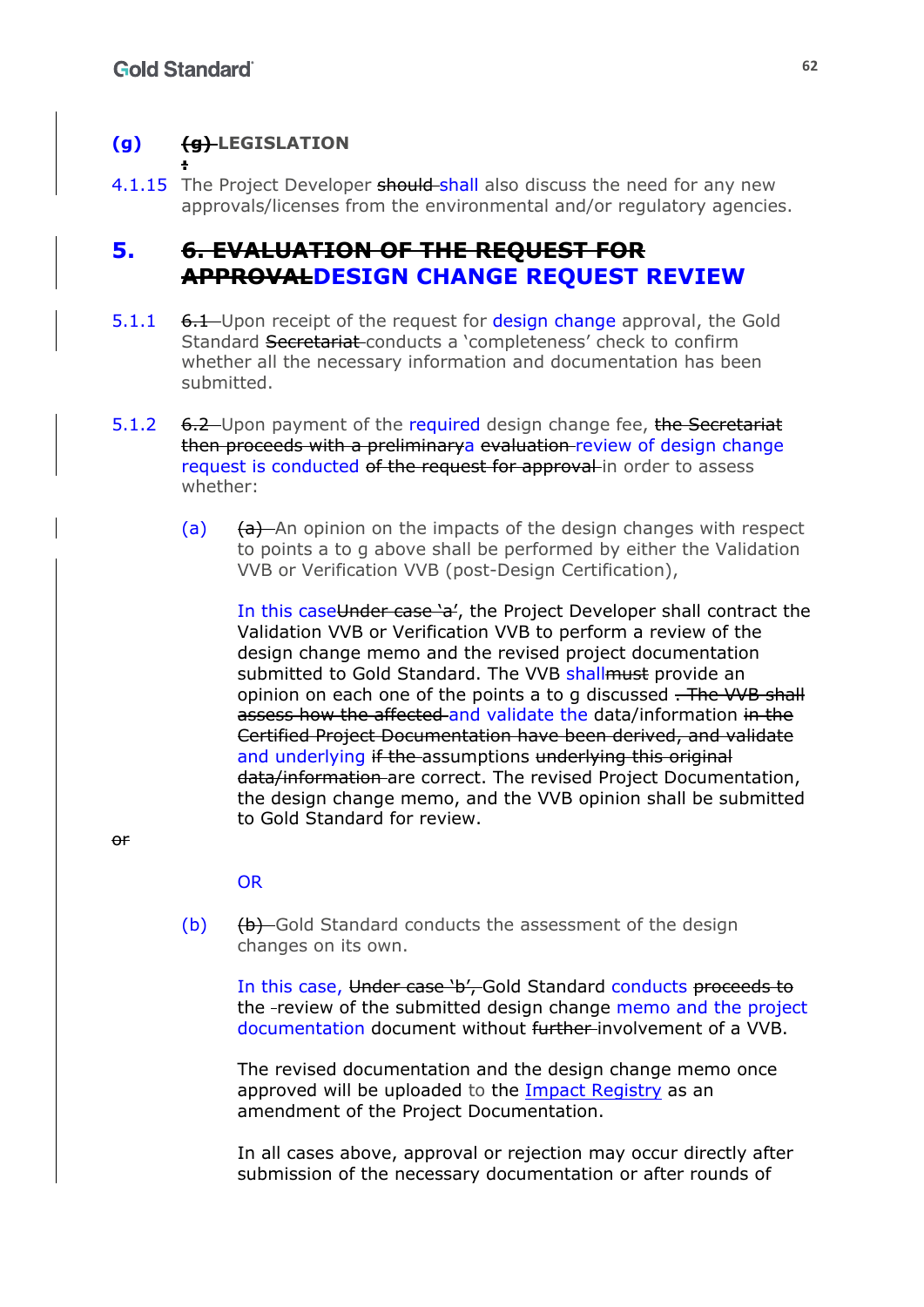review necessary to close all requests for clarification or corrective action, if any.

Under case 'a', the Project Developer shall contract the Validation VVB or Verification VVB to perform a review of the design change memo and the revised project documentation submitted to Gold Standard. The VVB must provide an opinion on each one of the points a to g discussed. The VVB shall assess how the affected data/information in the Certified Project Documentation have been derived, and validate if the assumptions underlying this original data/information are correct. The revised Project Documentation, the design change memo, and the VVB opinion shall be submitted to Gold Standard for review. Once approved, both documents will be uploaded in the Gold Standard Registry as amendments to the Project Documentation and the Validation Report.

Under case 'b', Gold Standard proceeds to the review of the submitted design change document without further involvement of a VVB. The revised documentation and the design change memo once approved will be uploaded in the Gold Standard registry as an amendment of the Project Documentation. In all cases above, approval or rejection may occur directly after submission of the necessary documentation or after rounds of review necessary to close all requests for clarification or corrective action, if any.

- 5.1.3 In either case above, approval or rejection may occur directly after submission of the necessary documentation or after rounds of review.
- 5.1.4 Rejection of the request prevents any issuance unless the previous design is recovered or an alternative, acceptable design change is submitted.
- 5.1.5 Approval of the request allows the revised Project Documentation to be applicable for all future issuances. The revised Project Documentation and the design change memo are uploaded to the Impact Registry accordingly.

6.3 Approval of the request for design changes as proposed by the Project Developer allow for subsequent requests for issuance.

6.4 Rejection of the request for design changes prevents any request for issuance unless the previous design is recovered or an alternative, acceptable design change is submitted.

6.5 Once a decision has been made, the Gold Standard Secretariat will communicate it to both the Project Developer and the VVB that was involved in the assessment of the design changes. The revised version of the complete Project Documentation shall then be applicable for all future requests for issuance.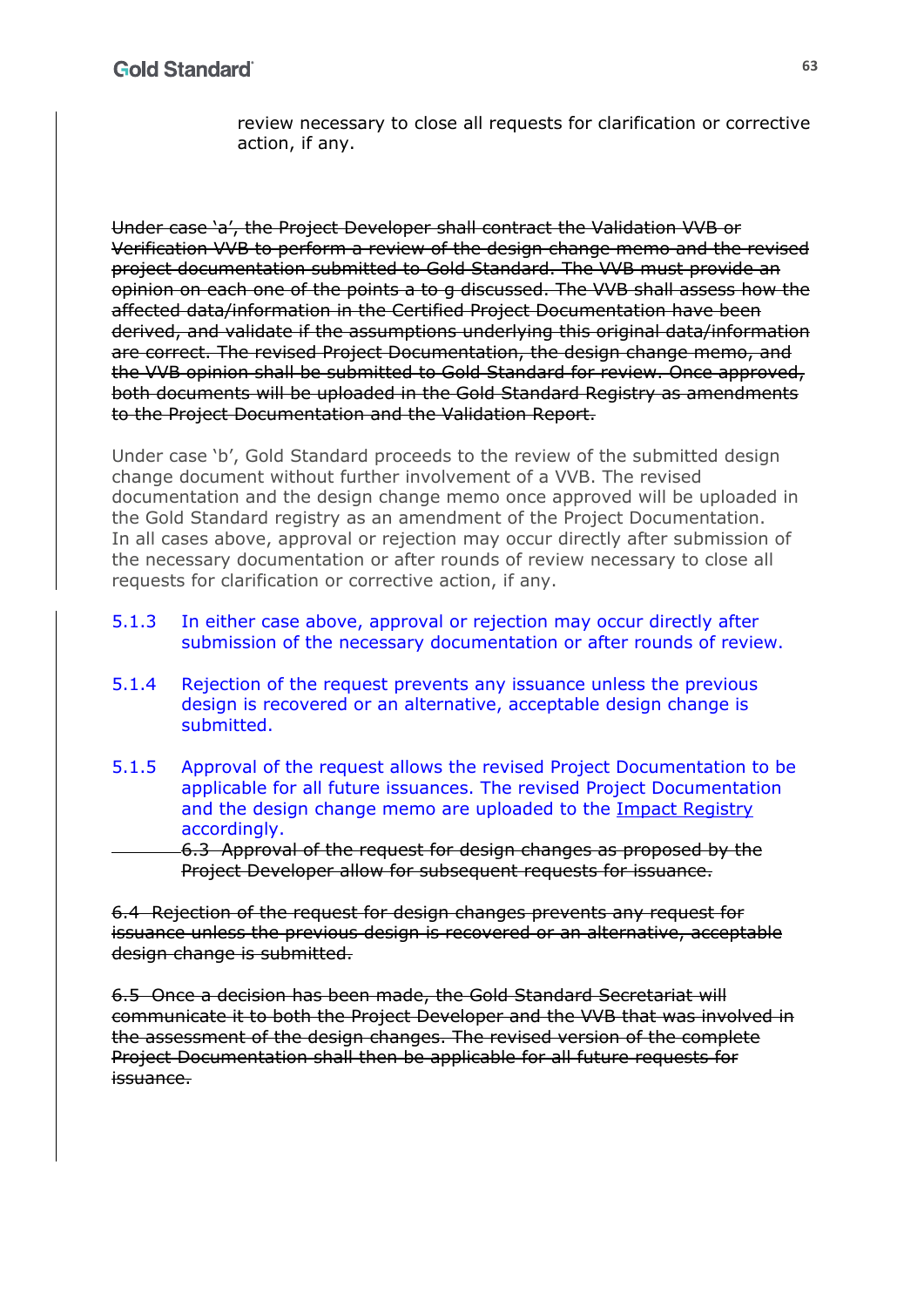# **7. ANNEX B – CONFLICT AND EMERGENCY ZONES**

# **1. 1. BACKGROUNDSCOPE AND APPLICABILITY**

- 1.1.1 Some 1.1 Project Developers have faced considerable challenges in contracting VVBs for the Validation and Verification of projects located in conflict zones, refugee camps or areas that pose high risk to life and/or health<sup>5<del>[2]</del>. Gold Standard rules allow all Projects under these</sup> circumstances to combine Validation or Verification (based on a deskreview) with on-site Validation or Verification conducted by an Objective Observer (OO) that is retained by the Project Developer.
- 1.1.2 These requirements can be applied to both regular and retroactive projects.

# **2. 2. STEPS AND APPROVAL PROCEDURES FOR PROJECTS THAT WANT TO APPLY THE PROPOSED APPROACH**

#### **(a) 2.1.1. SUBMISSION FOR approvalREQUEST FOR DEVIATION**  :

2.1.1 Gold Standard will assess applications on a case-by-case basis. To be eligible for the rule deviation described herein, there must be evidence that demonstrates that VVBs are not willing to go on-site $[4]$ <sup>6</sup>. Furthermore, the applicant must demonstrate prior experience working in conflict zones/areas that pose a high risk to life and/or health. And show involvement in other activities within the considered area, apart from implementing the project under review. Alternatively, the establishment of a formal collaboration with partners who have such experience and involvement in the considered area may qualify under these rules as long as the collaboration is sustained over the entire certification period of the Project.

## **(b) 2.1.2. SELECTION OF OBJECTIVE OBSERVER:**

The Project Developer is required to identify and provide Gold Standard with the name and contact details of three Objective Observers

<sup>&</sup>lt;sup>5</sup> This can include situations like severe disease outbreak in a country or a part of country and where advisories are issued by national governments / health departments notifying people against travel to a particular region/ country. For example, the Centre for Disease Control and Prevention (CDC) issues travel health notices to inform travellers about current health issues in specific destinations and warns them about the risks associated or avoiding non-essential travel. Refer to the website for more information – http://wwwnc.cdc.gov/travel/notices#

<sup>6</sup> This evidence includes, but is not limited to, written correspondence from two or more auditors refusing to go on-site in the conflict zone/ areas that pose high risk to life and / or health.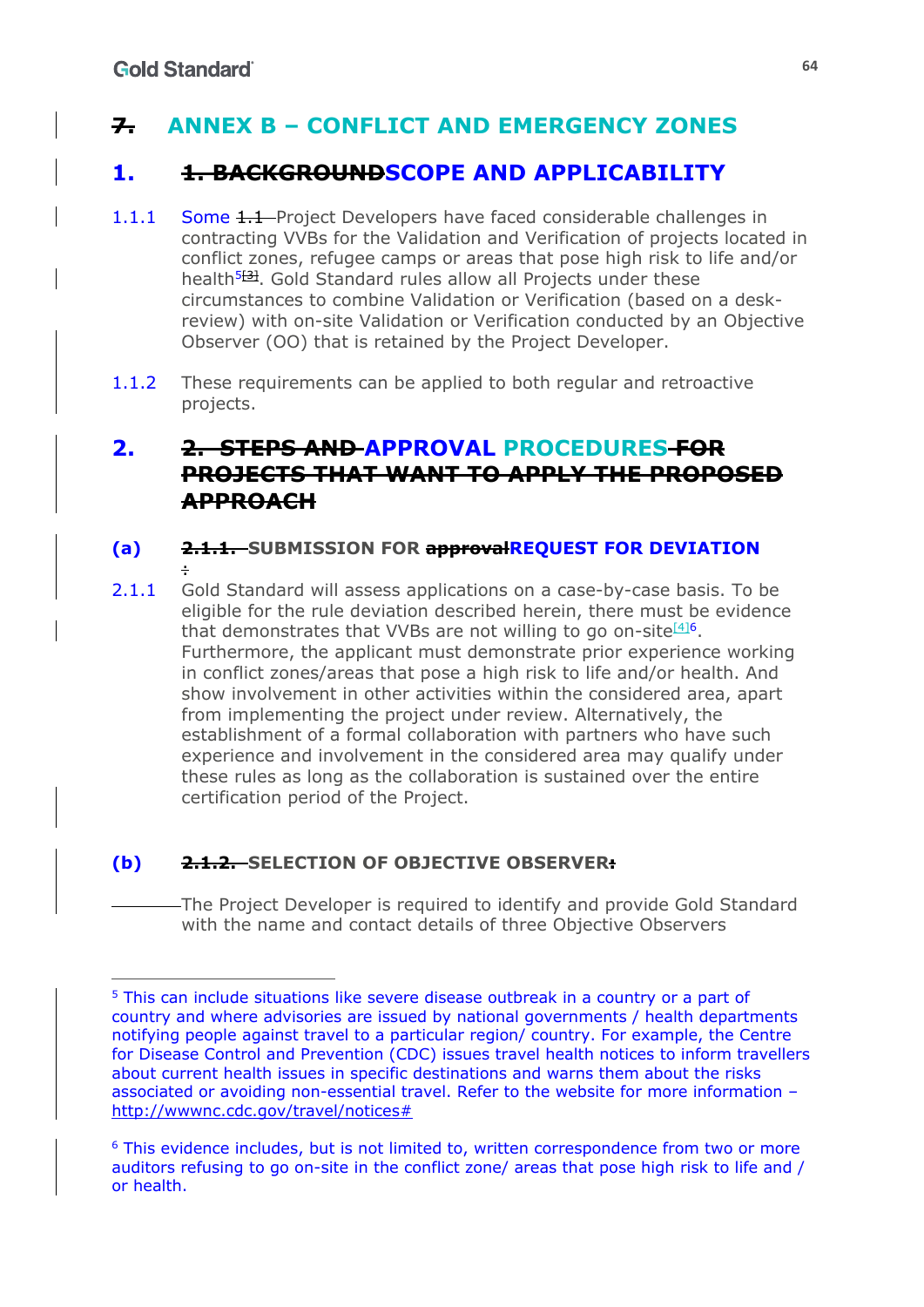(independent experts from local universities, NGOs, consultancies, etc.) who can credibly carry out an appraisal of the project..

- 2.1.2 It is preferable for the list of suggested Objective Observers to be comprised of representatives from development organisations that have experience within conflict zones and the host country, so that environmental and socio-economic impacts can be safely and credibly assessed. Where applicable, the Objective Observer suggested by the Project Developer should already have authorisation to work in the specified area.
- 2.1.3 2.1.3 Gold Standard will select an Objective Observer amongst the three suggested candidates based on an assessment of their expertise or, if they do not match the required criteria, Gold Standard will ask for other candidates to be proposed or may suggest another expert to act as the Objective Observer.
- 2.1.4 2.1.4 The VVB shall provide a checklist to the selected Objective Observer before the site visit to assist the Objective Observer in assessing the relevant aspects related to the Project's Validation or Verification. The checklist must be limited to issues that the VVB thinks would be necessary to check on-site to form the Validation or the Verification opinion. The Project Developer will be responsible for contracting with and covering the costs of the Objective Observer(s). The relationship between and among the Project Developer, the Objective Observer and Gold Standard shall be established in a Memorandum of Understanding that must be signed by all parties.

## **(c) 2.1.5. SITE VISIT AND REPORT SUBMISSION:**

- 2.1.5 During Validation, the appointed Objective Observer is required to visit the Project site to meet the local stakeholders in order to provide an independent assessment of the risks associated with the Project, as well as to identify potential negative impacts associated with the Project on the social, environmental and economic elements of the local community.
- 2.1.6 2.1.6 During Verification, the appointed Objective Observer is required to visit the Project site and confirm the status of Project operation. The Objective Observer will also assess whether the mitigation plan has been effectively implemented, and whether negative impacts and risks have been mitigated. Further, the Objective Observer is required to check that other negative impacts have not resulted due to implementation and operation of the Project.
- 2.1.7 2.1.7 The Objective Observer may shall make use of the Validation or Verification Appraisal Report template provided by Gold Standard in addition to the the checklist provided by the VVB.
- 2.1.8 2.1.8 The Validation or Verification AppraisalObjective Observer's Appraisal report prepared by the Objective Observer shall will be made available to Gold Standard. This report forms part of the final Validation or Verification Report submitted by the GS-VVB for requesting Design or